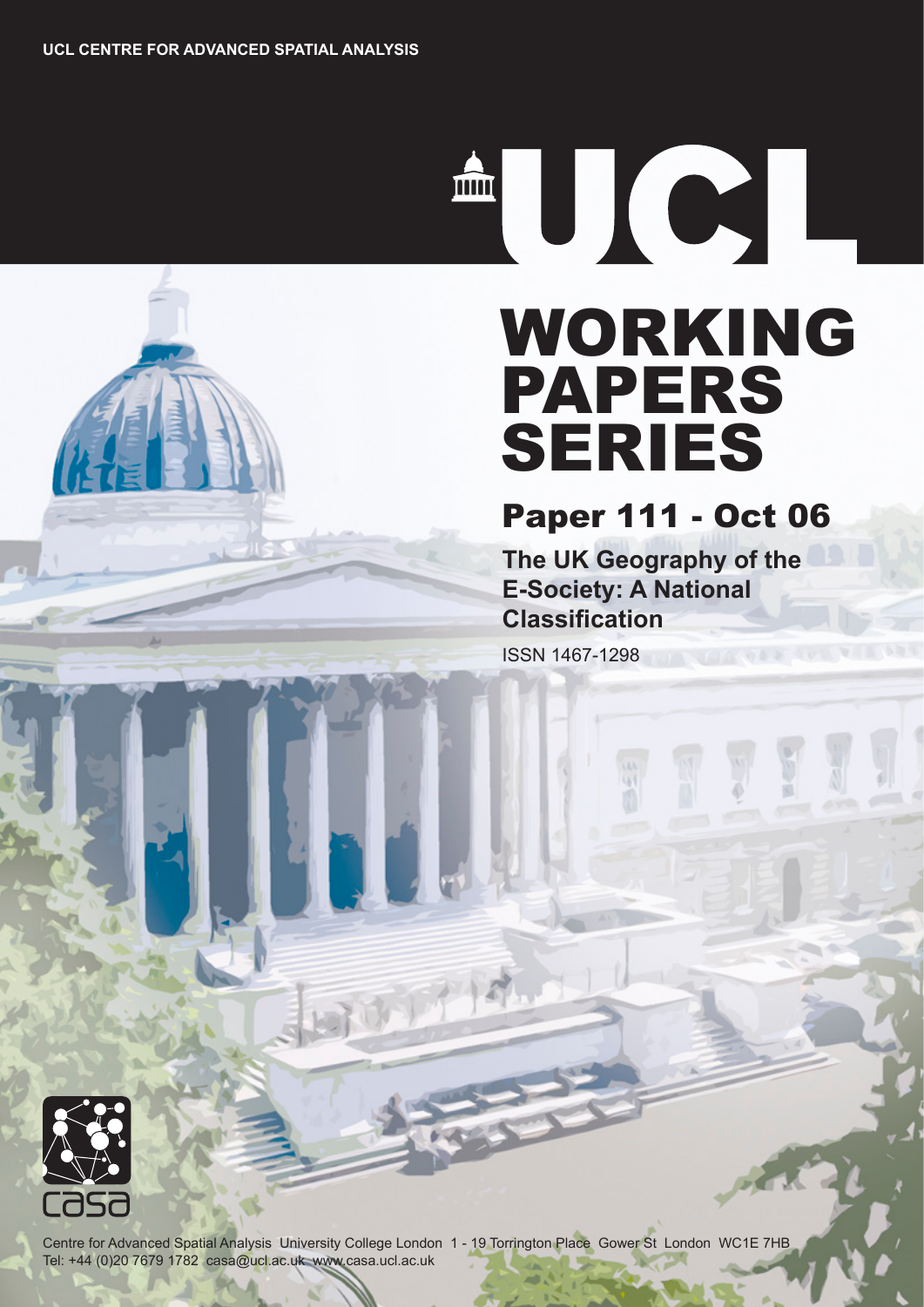#### **The UK Geography of the E-Society: A National Classification**

Paul Longley\*, Richard Webber and Chao Li

Centre for Advanced Spatial Analysis,

University College London,

1-19 Torrington Place, London WC1E 7HB

\* Corresponding author. Email: plongley@geog.ucl.ac.uk; Tel: +44 (0) 207 679 1782;

Fax: +44 (0) 207 813 2843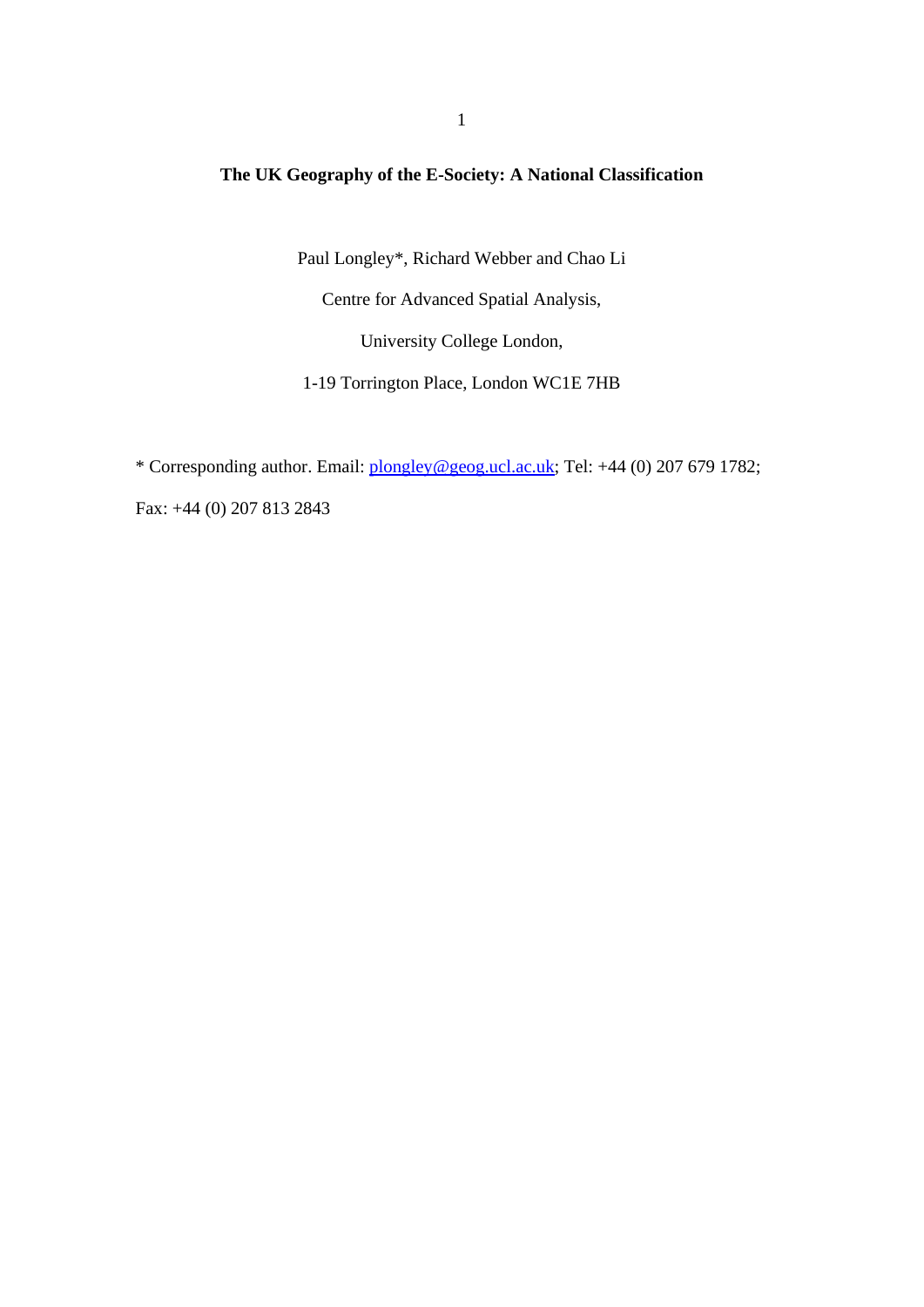#### **The UK Geography of the E-Society: A National Classification**

#### **Abstract**

It is simplistic to think of the impacts of new information and communication technologies (ICTs) in terms of a single, or even small number of, 'digital divides'. As developments in what has been termed the 'e-society' reach wider and more generalised audiences, so it becomes appropriate to think of digital media as having wider-ranging but differentiated impacts upon consumer transactions, information gathering and citizen participation. This paper describes the development of a detailed, nationwide household classification based on levels of awareness of different ICTs; levels of use of ICTs; and their perceived impacts upon human capital formation and the quality of life. It discusses how geodemographic classification makes it possible to provide context for detailed case studies, and hence identify how policy might best improve both the quality and degree of society's access to ICTs. The primary focus of the paper is methodological, but it also illustrates how the classification may be used to investigate a range of regional and subregional policy issues. This paper illustrates the potential contribution of bespoke classifications to evidence-based policy, and the likely benefits of combining the most appropriate methods, techniques, datasets and practices that are used in the public and private sectors.

#### **Key words**

Geodemographic classification, e-society, new information and communication technologies, Great Britain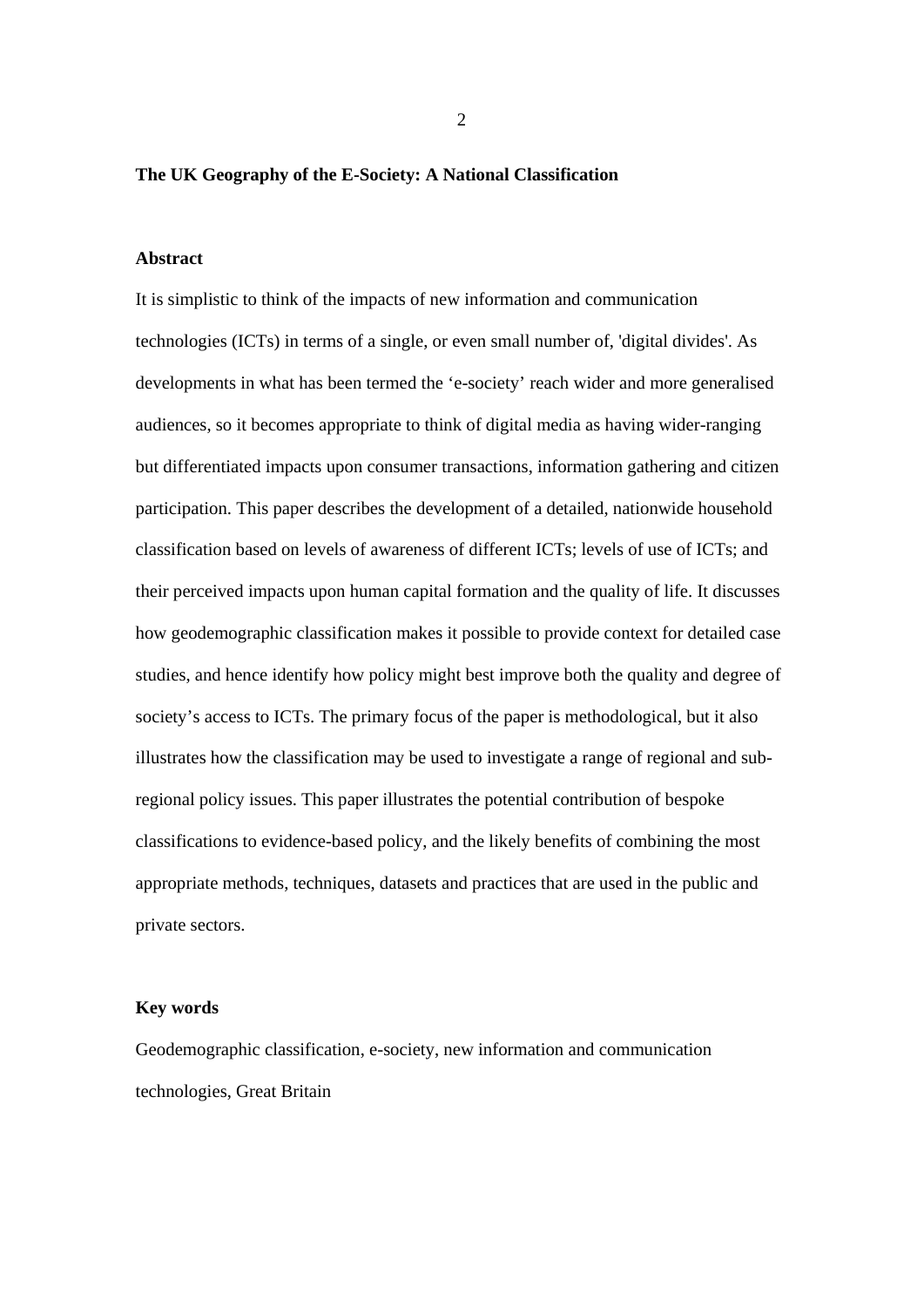#### **1. Background: 'E-technology' and disadvantage**

In most of the areas of activity in which government is involved, policy makers take express interest in the potential distributional effects of specific programmes or policy options. The most logical scales at which these distributional effects may be considered are at the level of the individual, or household, and at the level of the neighbourhood. Thus some policies, such as the exemption of persons aged over 65 from having to pay for a television licence, are designed to compensate for material inequalities between people of different incomes, or the likelihood that they have earned incomes. Other policies, such as for example those addressing the regeneration of poor neighbourhoods, recognise the extent to which individual and households with multiple forms of disadvantage find themselves disproportionately concentrated in a limited number of neighbourhoods, many of which can be identified using statistical information of the sort that is included in the current Index of Multiple Deprivation (see, for example, Senior 2002; Harris and Longley 2002).

The questions traditionally included in (typically) decennial census questionnaires provide quite a reliable insight into the various forms of disadvantage felt to be most serious by the government. Questions contained in the UK Census of Population which have historically contributed to indicators of neighbourhood deprivation include whether or not members of the household are employed; whether or not they have access to a car; whether or not the dwellings in which they live enjoy a full set of modern amenities; whether or not they live at an acceptable number of rooms per person; whether they are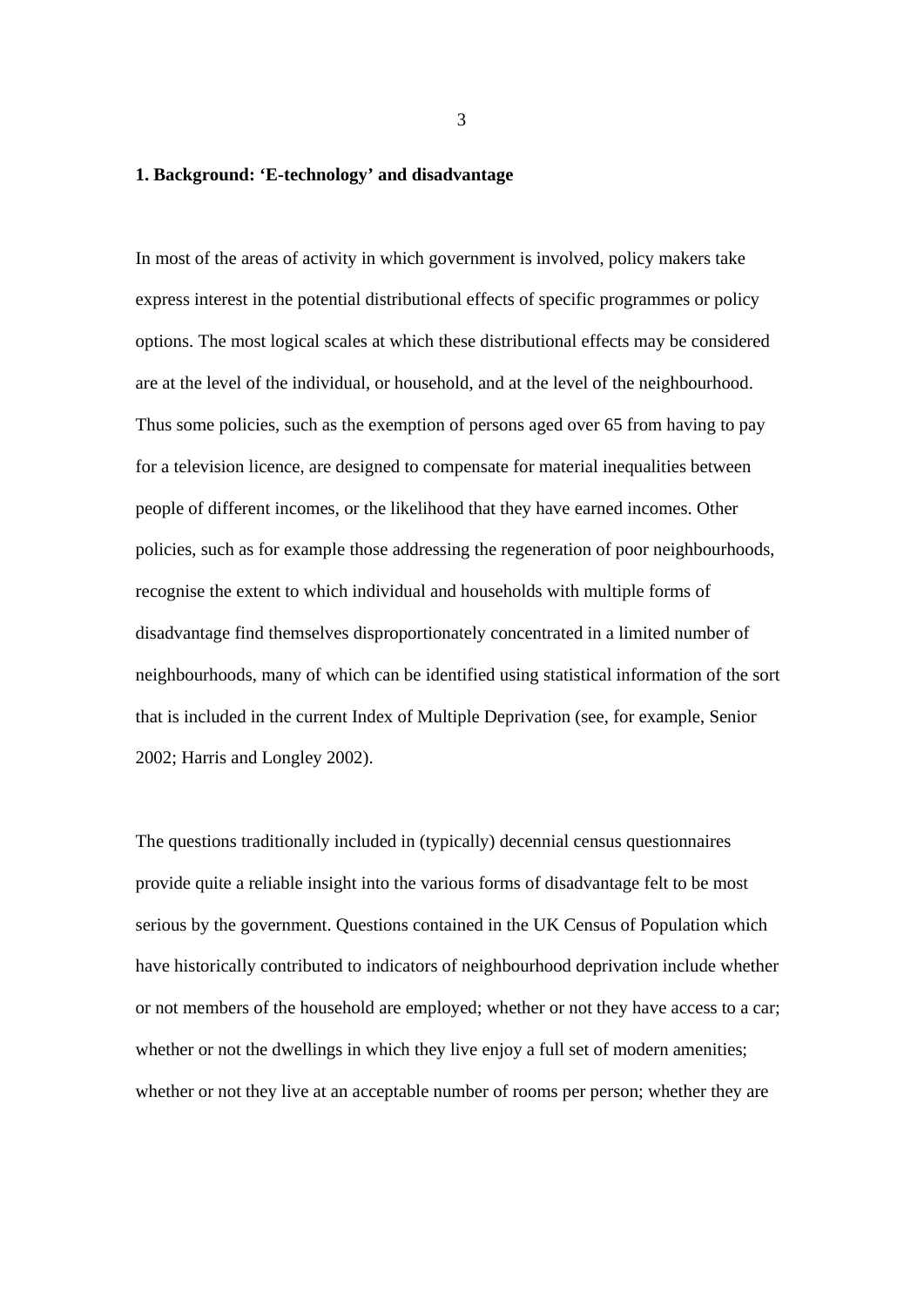unable to work on account of long term disability and whether they consider their health to be good or bad. The level of their educational attainment is also considered an important indicator, in this case of employability. These various census data resources are discussed in Rees et al (2002), Dugmore (2004) and Howick (2004).

The set of questions contained in the UK Census includes many that are used in other countries. However there are differences. Censuses in South American countries will typically include information on access to water, to sanitation and to electricity as well as on literacy. Censuses in many countries other than Britain ask direct questions on personal or household income. A very interesting question included in the Australian census of 2000 concerns access to the Internet: respondents were asked whether they had access to a computer at home or at work. They were also asked whether and if so how they accessed the Internet, for instance whether at home, at work or via an Internet café. The rationale for including the Internet in the Australian census was that in an increasingly information based economy, the level of access to and knowledge of how to use personal computers and the Internet is likely to become an increasingly important source of advantage and disadvantage. As information becomes increasingly commodified (Openshaw and Goddard 1987), so the lack of access to a computer, or a lack of knowledge of how to use it, may in time become as significant a source of disadvantage as for example access to or lack of access to a car or access to or lack of access to central heating. Arguably, in terms of employability, a lack of competence in the use of information technology may become as significant a barrier as a lack of higher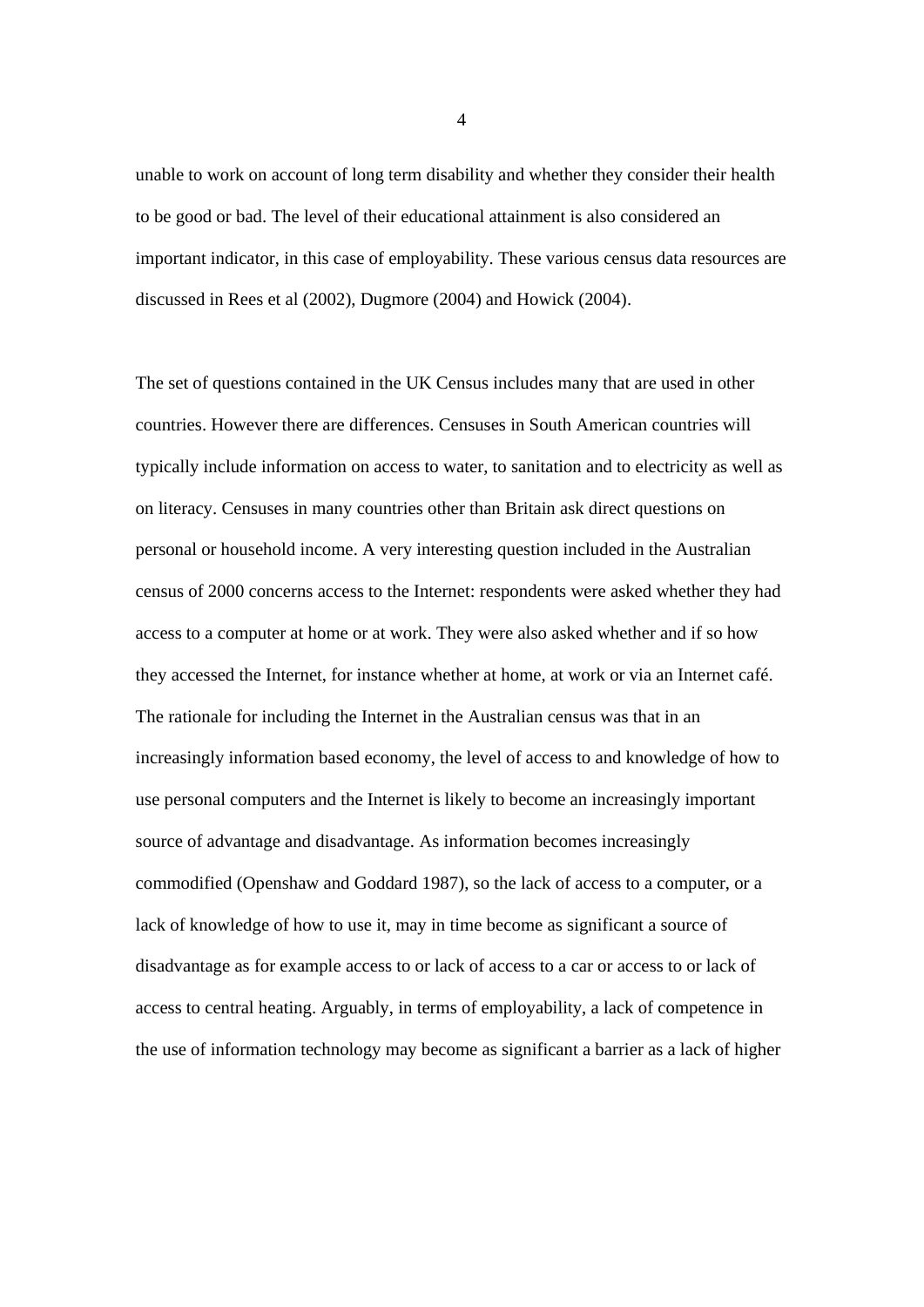educational qualifications. The regional and local dimensions of such inequality remain an important focus for regional policy and the interventions of devolved government.

We can identify at least four sources of disadvantage that might arise from such inequality. First, disadvantage may result from lack of understanding of or access to electronic technologies, and this in turn may manifest itself in various ways. As the Internet becomes increasingly established as *the* medium of choice whereby individuals gain access to human knowledge, an individual without understanding of or access to electronic technologies becomes disadvantaged in terms of human capital. For example, an individual who misses a radio programme which covers an area of specific interest but who is unable to visit the BBC Website in order to read a transcript or to hear a copy of this programme, may find general development of his or her skills and competencies undermined, with implications for the formation of human capital.

Second, lack of understanding of and access to electronic technologies is also a handicap in the labour market. Businesses not unreasonably consider it to be their responsibility only to train new recruits in skills which are specific to their business. A general grounding in information technology is no longer considered a specific skill, and training in general IT skills is considered the responsibility of the employee. If potential employees are expected to be conversant with the basic functions involved in the use of personal computers, those who have not learned them will find it increasingly difficult to obtain any other than unskilled jobs.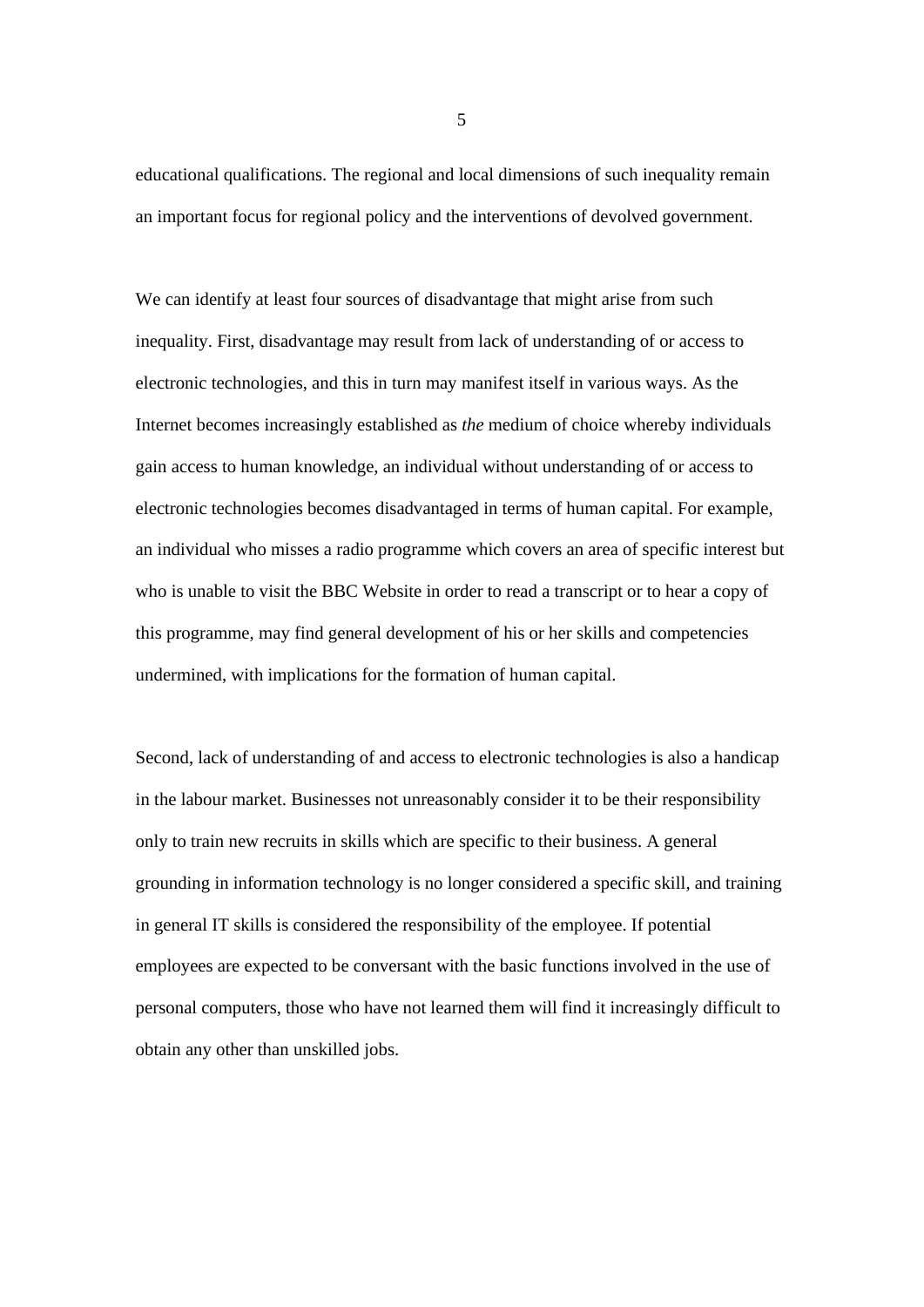A third source of disadvantage that arises from a lack of competence in electronic technologies involves people in their role as consumers. If people are unable to book airline tickets over the Internet it is likely that they will pay higher fares on the telephone, or to book with an airline that sells through agents. Savers unable to access and operate an Internet account are unlikely to obtain as competitive interest rates on their savings as those that do. Increasingly consumers who are unable to access the Internet will find themselves denied access to key information enabling them to make the optimal decisions that informed consumers are expected to make. Lack of access of this information is becoming an increasing source of disadvantage as support which was previously supplied directly by the state, such as education, health care or pensions, is increasingly delivered through agencies that compete on the basis on consumer choice. Consumers, when making decisions regarding issues in the public sector, such as schools for their children, hospitals for their treatment, or opting in or out of state retirement savings schemes, are increasingly expected to use the Internet to find the information on the basis of which such choices can be intelligently made.

A fourth and final source of disadvantage is what one might describe as social exclusion. Schoolchildren who lack access to modern communications technologies are at a disadvantage when wanting to participate in social networks with other pupils in their school. Quite apart from difficulties of communication, the lack of access to the technology can make it more difficult to be accepted by social networks which are based on high levels of peer group communication. Likewise adults without access to electronic technologies find themselves progressively more excluded from the information and the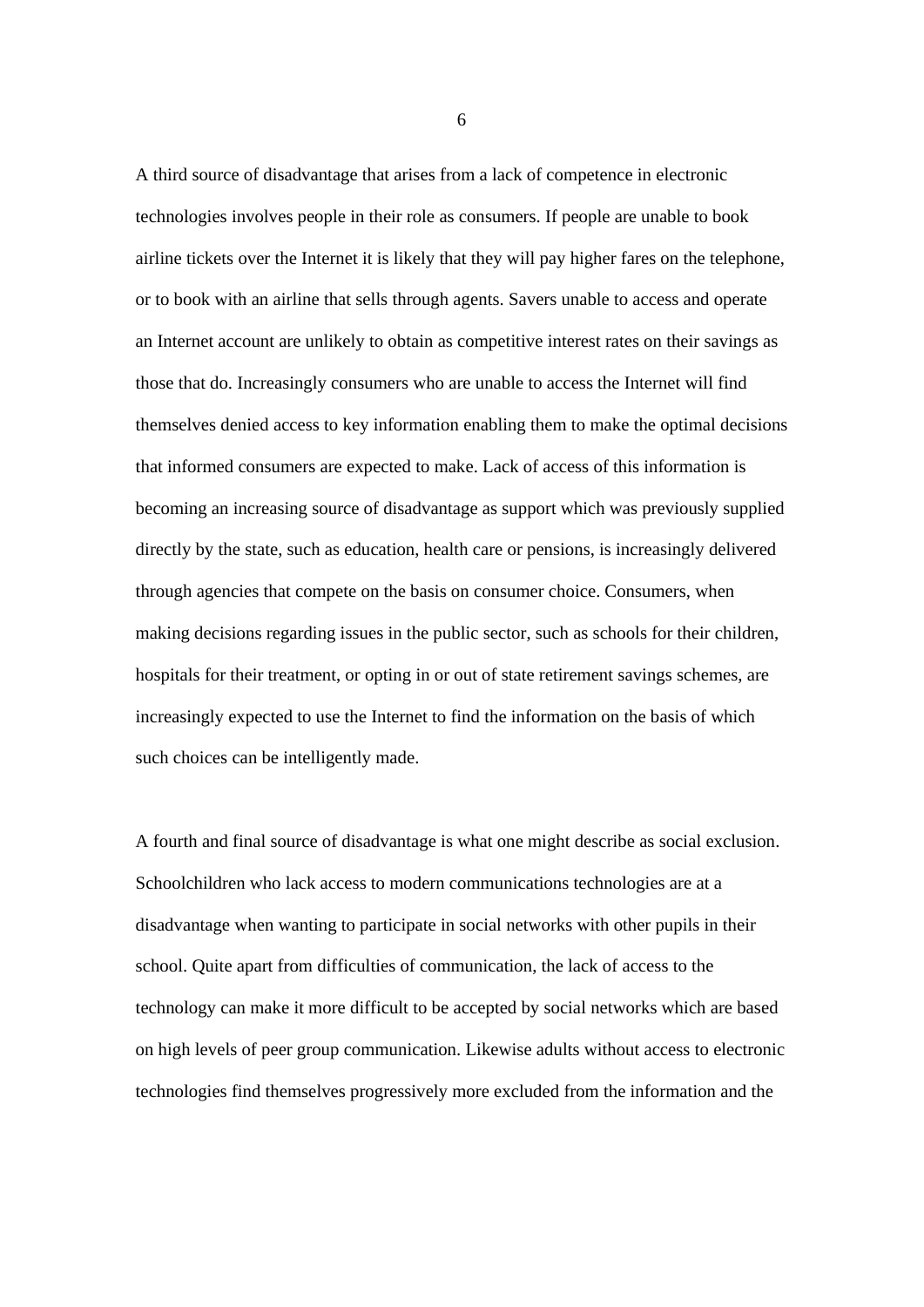networks through which social capital is developed and maintained and will, as time goes on, become progressively marginalised from the communities to which they have in the past belonged.

#### **2. A national classification of engagement with the 'E-Society'**

The purpose of this paper is to describe the creation of a quantitative model whereby any adult in Great Britain could be evaluated according to their likely level and manner of engagement with electronic technologies. By creating this model we believe that it may be possible to address some of the consequences of the lack of any corresponding question on the 2001 census, namely the ability to estimate variations in the likely level of access to electronic technologies for a set of geographical areas as small as the census output area. We hope that, in so doing, we can actually create something that may be *more* valuable than any single univariate indicator of engagement with technologies – that in practice come in different guises and present different degrees of flexibility in terms of access to and exchange of information. These technologies are also, in practice, made available through rapidly changing pricing structures, and new types of device generally facilitate greater ease of user interaction in the later, mature stages of product lifecycle development. In addition to small area aggregations, we also believe that the database created using the model could and should be used as a device for coding the respondents to field surveys and citizen registers according to their estimated levels and types of engagement. Using a likely measurement of electronic engagement as a field for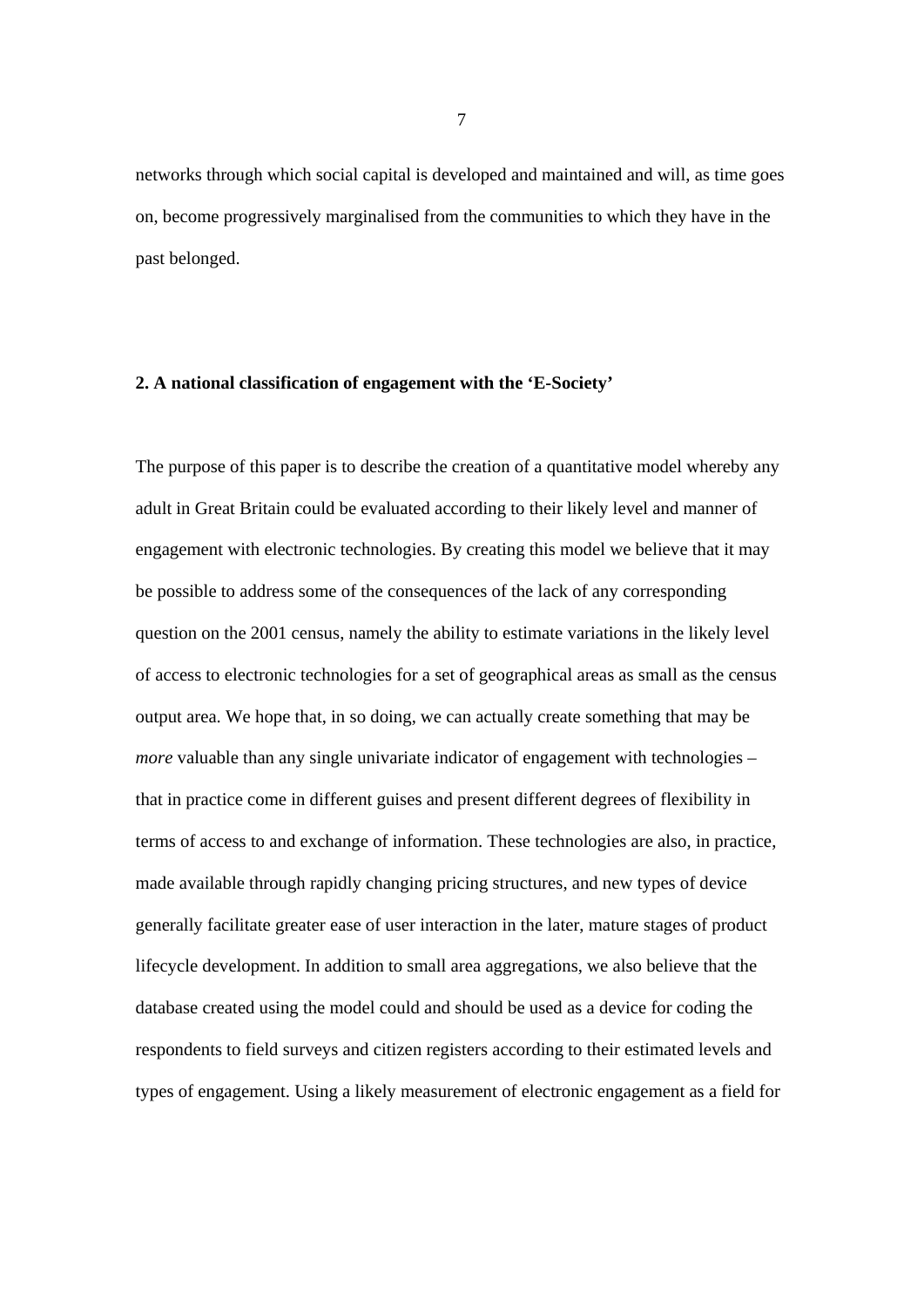analysis, it is possible to better understand the profiles of users of specific services and the extent to which they are likely to have poor or good access to electronic communications and technologies. For example by analysing existing users of 'NHS Direct' (a telephone service run by the UK National Health Service) by these population segments we would be able to understand the extent to which any campaign to extend use of the service would be prejudiced by the lack of ability of low engagement groups to master the necessary use of electronic technologies. Such an analysis might show that the population groups which are most likely to make use of the NHS are ones which tend to have particularly low levels of engagement with these technologies.

As such, this work is predicated upon the belief that the extent to which individuals do or do not engage in electronic communications is not one dimensional. It is our assumption, based on the results of analysis undertaken over a number of years by Experian, one of Britain's leading holders of information on consumer behaviour (www.experian.co.uk), that a more effective way of discriminating between individuals in terms of their manner of engaging with electronic communications is by grouping them into a set of categories which are multivariate rather than one dimensional in their definition. The rationale for this is as follows:

• A significant, but not over-riding reason for variation in the use of electronic communications arises because of variation in household income. At the lower end of the household income distribution we find households that have the desire to engage in electronic communications but not the financial means. There is no direct income measure available in the UK Census of Population.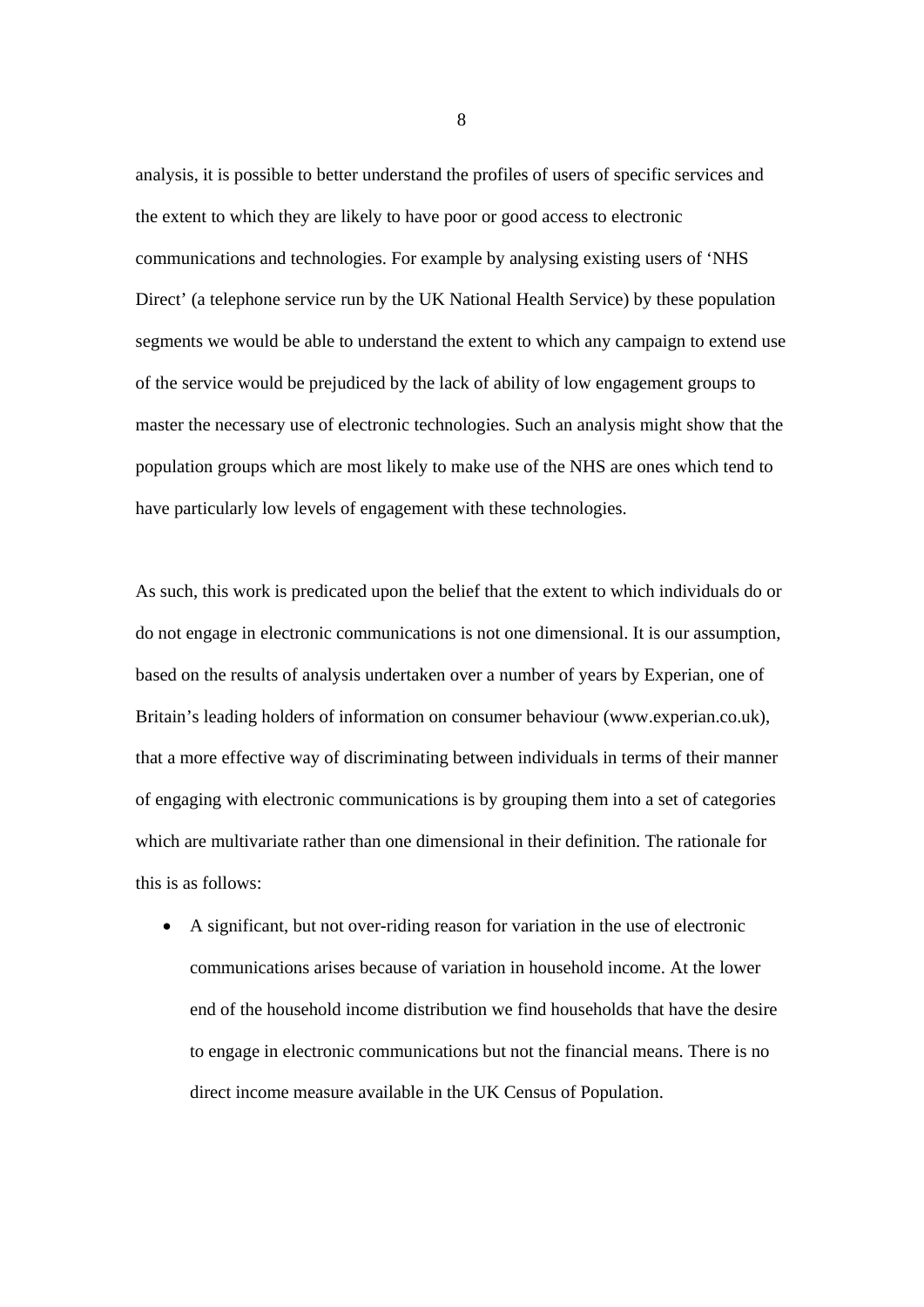- Likewise age is also an important discriminator of how people engage with electronic communications. In general, younger age groups are more likely to engage with electronic communications because this enhances their self image, presents them in a good light among their peers or even, at a more basic level, enables them to engage with and communicate with other members of a peer group. They have grown up with the equipment and may have learned to use it at school. Older age groups tend to use electronic communications in a more instrumental manner, in other words as a tool for achieving other benefits rather than as a form of leisure activity or entertainment.
- A third dimension, relevant both to the level of engagement and to the manner of engagement, is the extent to which people are still at the stage of their careers when human capital is being formed. We concur with the view that, insofar as electronic communications provide access to accumulated human knowledge, they will be used more intensively and in a different ways by population groups which are currently eager to progress their career prospects by acquiring a deeper awareness of the knowledge which is a distinguishing feature of their current or proposed profession.

These different dimensions are not only manifestations of differences in means and motivation for engaging with technology, but also guide the selection of technologies and the features of those technologies that users make use of. For instance, for an older self employed tradesman the key benefit of a mobile phone is as a device for picking up messages from existing and future customers. For a mother, the benefit may be in the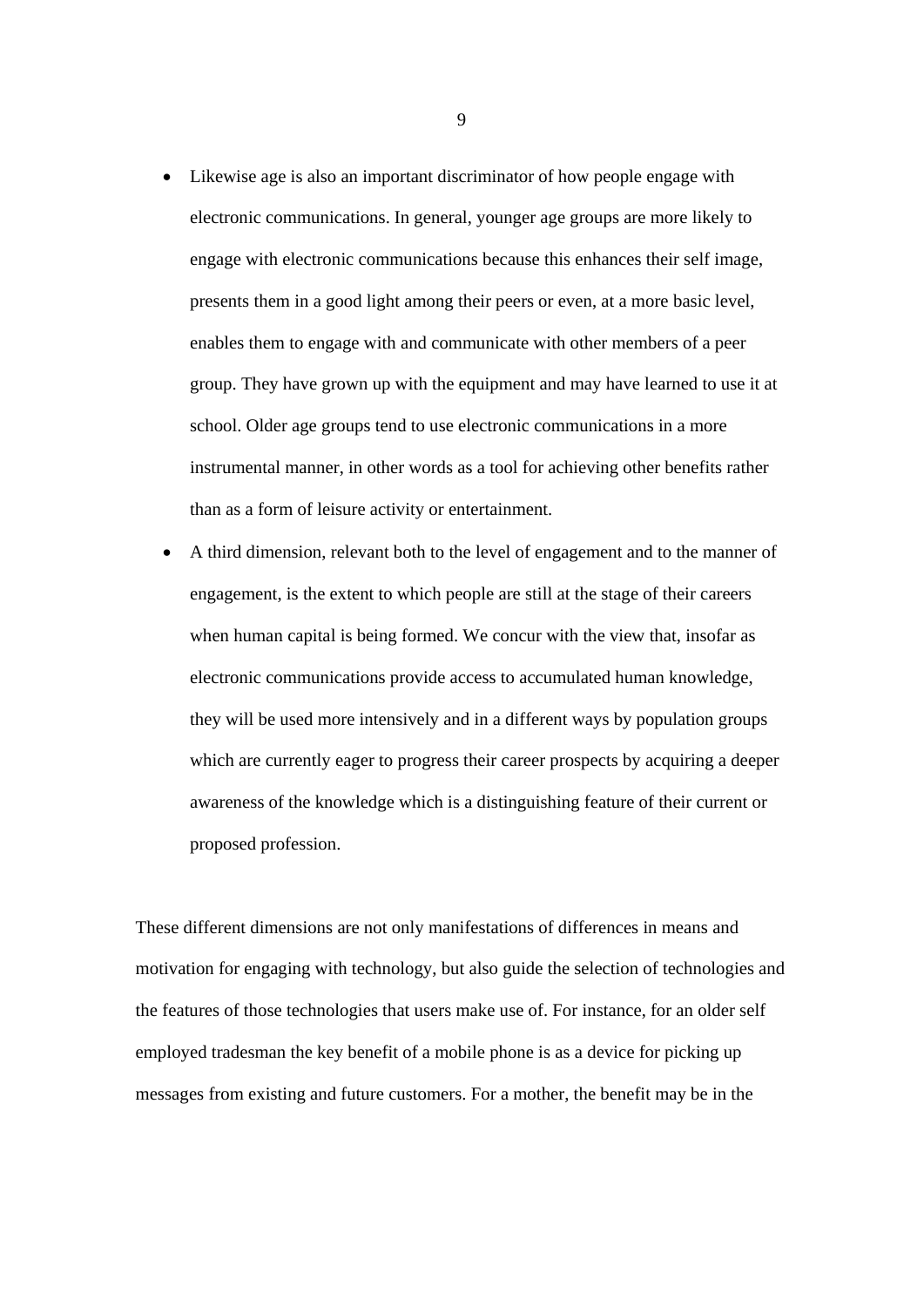form of greater security by being able to keep in touch with her children. For the teenager it may provide a necessary requirement for access to or sustaining membership of a particular peer group.

It is for these reasons that the methodology used in this paper is designed in such a way as to create a set of discrete market segments or behavioural clusters. It is not the purpose of our research to reflect their overall level of engagement through a score on a continuous dimension. It is also for these reasons that we have sought to construct a segmentation of adults at the person rather than the household level. We recognise that within a household there may well be a series of different attitudes and practices among different members of the household. Often differences both in gender and age result in different family members being ideally described by different clusters or market segments.

### **3. Strategies for grouping individuals on the basis of use of electronic communications**

When one seeks to group individuals on the basis of their actual or likely use of electronic communications, there are a number of different approaches which can be adopted (e.g. see Longley 2005). One fairly obvious strategy involves the undertaking of a field survey of a representative sample of adults, asking them a series of questions covering behaviours relevant to the classification and then grouping respondents into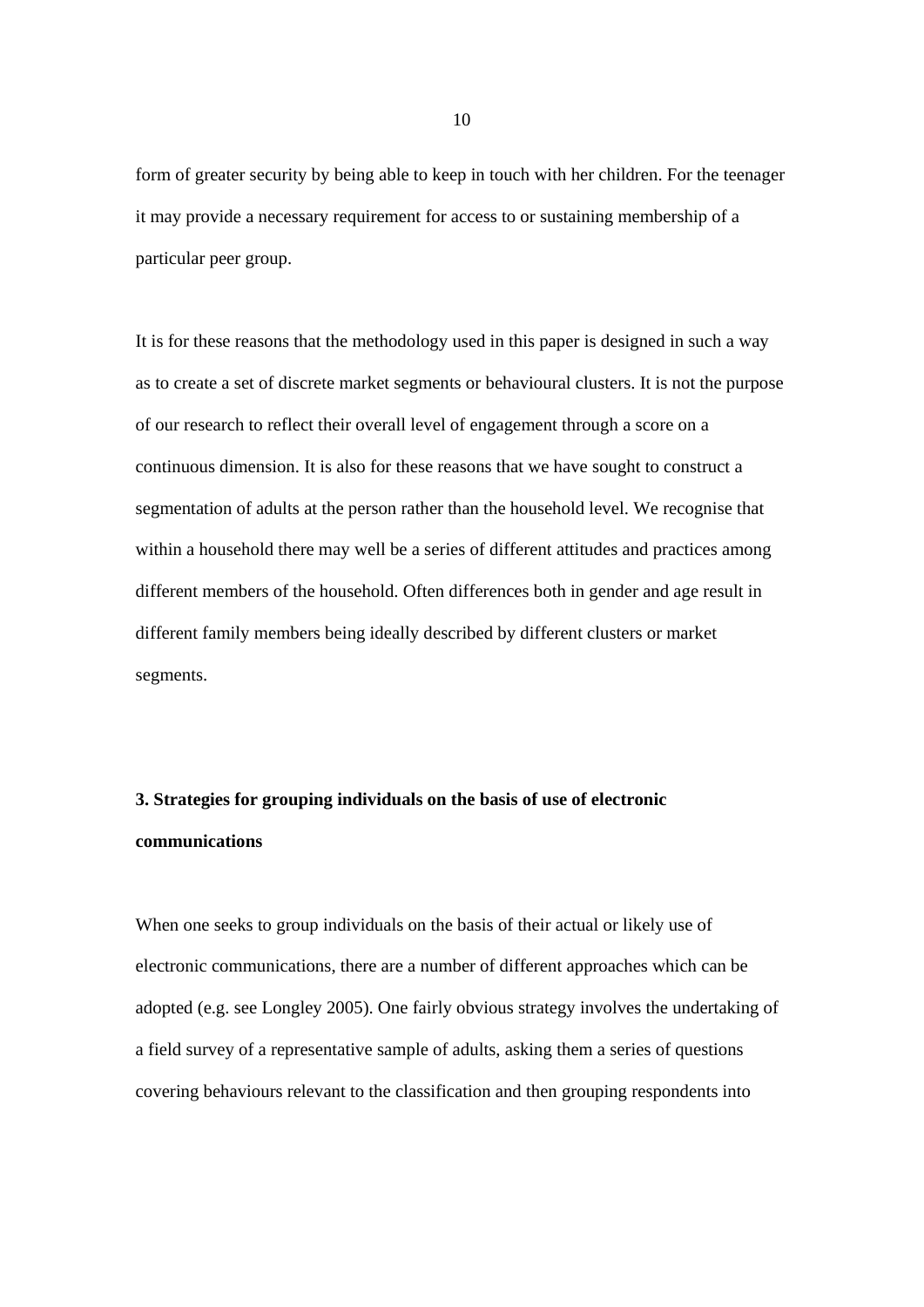natural clusters on the basis of their response. Such an approach is appropriate if one's interest is primarily in understanding the inter-relationship between various factors influencing that behaviour; or if one is interested in defining market segments that have different needs, that access services in different ways and which are best reached using different communications media. However such a strategy is less effective if one's interest is in obtaining 'external' data with which to enrich the contents of a customer file or a prospect database, or if one wants to create some mechanism for data linkage of different fields contained on different databases.

The principal reasons for these constraints are that any field survey is likely to provide behavioural information on only a small proportion of the total population. Matches between the field survey respondents and names and addresses on other files that one may want to analyse will usually be too infrequent to generate sufficient records for statistically reliable analysis to be undertaken. Such direct data matching is also likely to contravene the provisions of various data protection acts.

One method which researchers have used in an attempt to overcome the limitations of this approach is to evaluate the sampled population in terms of a number of attributes, not necessarily germane to the focus of the study, which can nonetheless be established for significant numbers of the non sampled population. By this means cluster segments can be attributed to large numbers of non-sampled people whose names and addresses as well as other attributes are held on another file (Leventhal 1997). This involves indirect rather than direct fusion. By examining the differences in these other typically demographic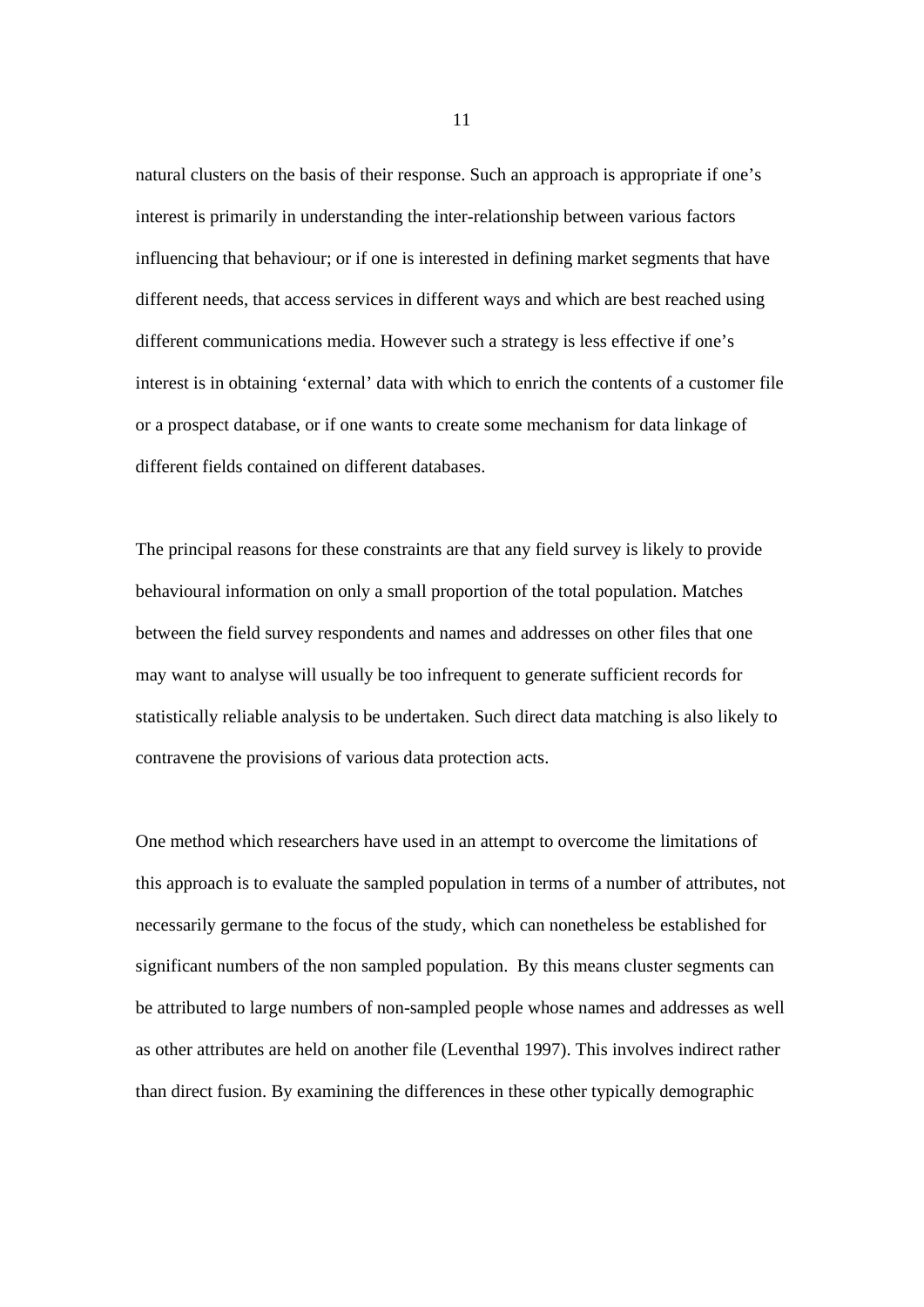characteristics across the different segments of the study population, it may then be possible to create a form of model whereby non sampled individuals, on the basis of such other information as may be known about them, can be attributed to the best fit cluster which will have been created using information specific to the sampled population. Whilst this approach often seems attractive in theory it typically disappoints in practice. This is because these supplementary information items, even when taken in aggregate, are often a relatively poor predictor of a number of behaviours or product categories – of which we fear that electronic technologies may be one.

An alternative to this approach is to build a form of mathematical scorecard, based on the sample of the population that has been interviewed, and to then apply this formula to the sample of population that has not been interviewed. This approach also has its merits. Typically it tends to provide better discrimination than the cluster and attribution method described above. In situations where one seeks to obtain an ordinal ranking it would generally prove more appropriate than in situations, such as with the study of engagement with electronic technologies, where one presumes that there are qualitatively different forms of e-engagement and where one believes that a one-dimensional ordering may not be appropriate. Statistically a method such as this tends to assume either a linear or some other pre-specified form of non linear relationship between the variables which one has available for modelling and the attributes which one is seeking to predict (but see Wrigley et al 1988). Such a method is also rather difficult to apply in situations where the base data for the population to which one is attributing scores or segment codes are being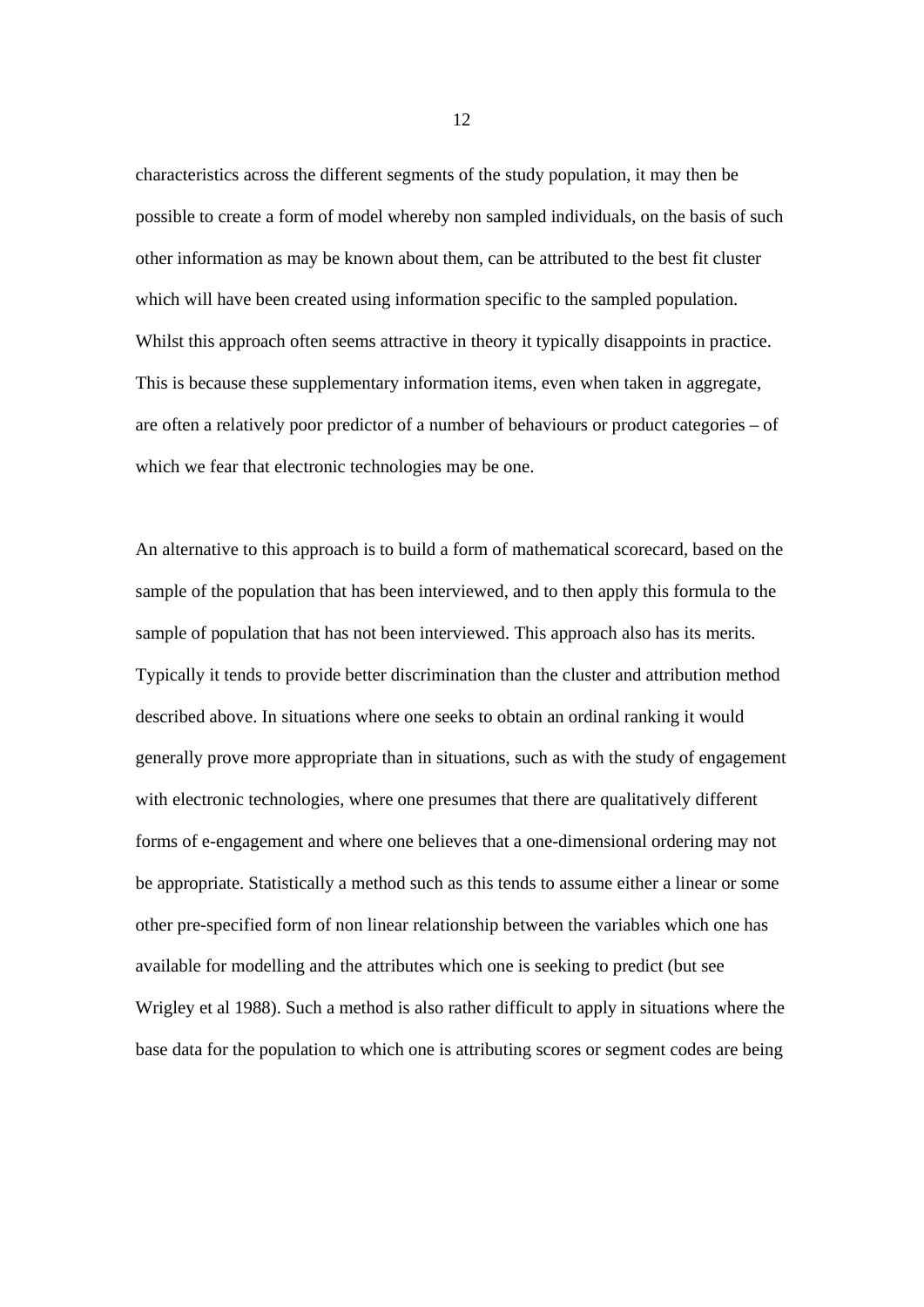continuously refreshed – as with data on the diffusion and use of new information and communication technologies (ICTs: see, for example, Masser et al 1996).

A third method, used in this research, is typically described in the literature as the 'Mosaic – Pixel Grid Methodology' or MPG methodology for short (Webber 2004). This has successfully been used by Experian to build industry specific segmentations at the level of the individual or the household. Industry sectors to which it has been applied include Personal Financial Services (Financial Strategy Segments), Communications (Touchpoint Segments) and Apparel (Fashion Segments). The MPG methodology was conceived by Experian International Ltd. as an efficient method of assigning segmentation codes in a situation where a limited number of attributes were known about a very large population, and in which one wishes to make as accurate as possible assignment for every individual in the country, but where is not essential that every individual assignment should be wholly accurate.

In summary, UK applications of the method make use of two substantial databases. The first of these consists of self completion questionnaires submitted by respondents to 'lifestyle surveys'. These surveys have much wider coverage than conventional market research surveys but at the cost of much less representative response. They invite respondents, often in return for entry in a prize draw, to supply preferences across a wide variety of products and services. The representativeness of such surveys has not been extensively researched (but see Longley and Harris 1999).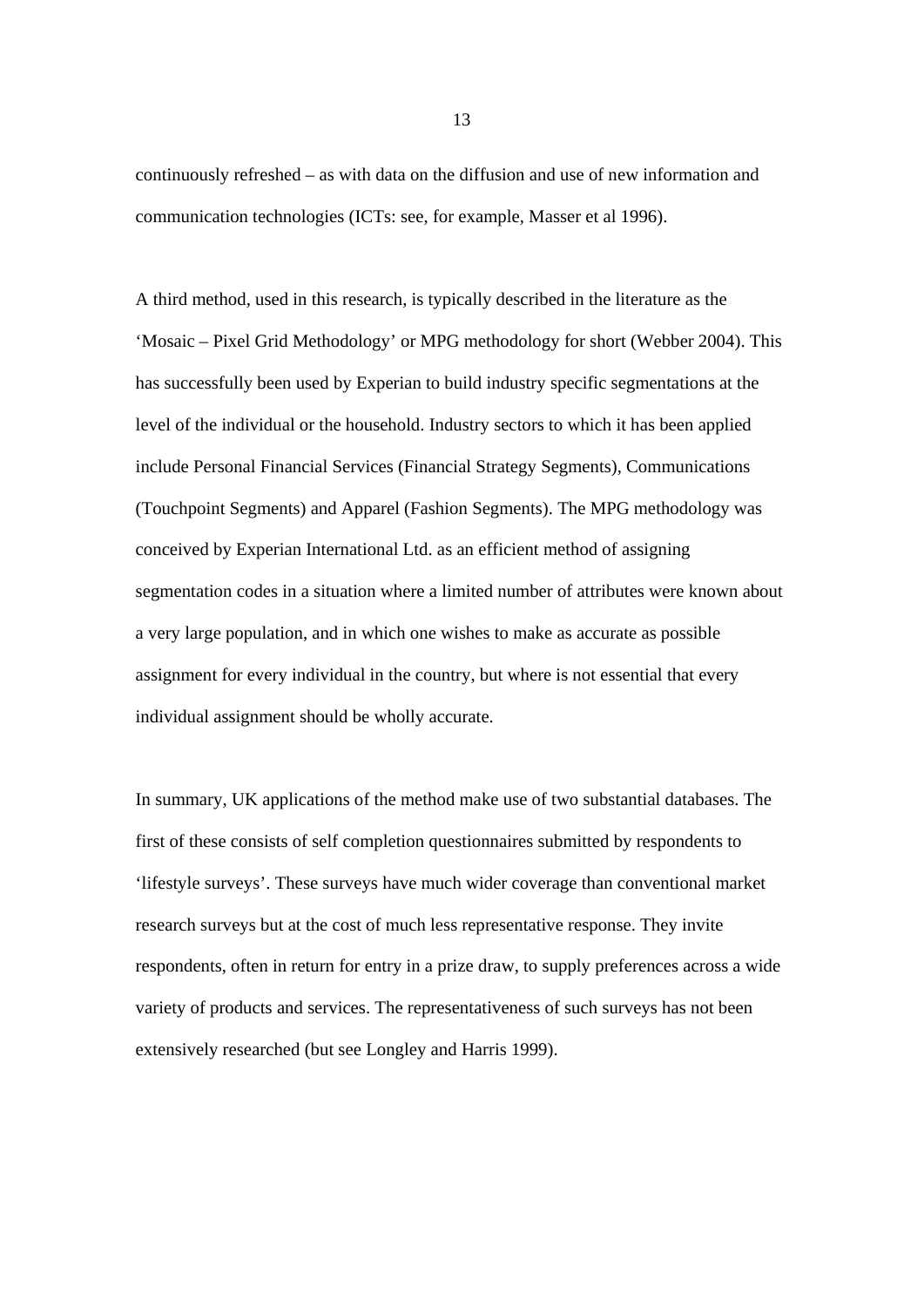The second database contains a set of attributes which is known about virtually all persons whose names and addresses are recorded on the 2003 Electoral Register. The data sources from which these attributes originate are the Post Office's National Postal Address File, the Electoral Register, the file of Company Director's names and addresses which is maintained at Companies House, various shareholder registers and a national classification of residential neighbourhoods, developed at the level of the full postcode and reliant principally on data sources originating from the 1991 Census of Population. We briefly summarise the characteristics of each of these attributes in turn.

The effectiveness of the MPG methodology relies on the ability of Experian's lifestyle survey questionnaires to include questions which are relevant to the study of consumers' engagement with electronic communications and technologies, and on their relevance to the estimation of this behaviour of the limited number of attributes held by Experian about each adult in Great Britain. These attributes, which are collected, updated and maintained by Experian on an annual basis, are derived from public data sources. This fact is of material importance to ensuring that the use of the method does not infringe data protection regulations and that it does not compromise the privacy of individuals and the confidentiality of data relating to them. Here, we briefly summarise the characteristics of each source in turn.

#### **3.1 The Post Office's National Postal Address File**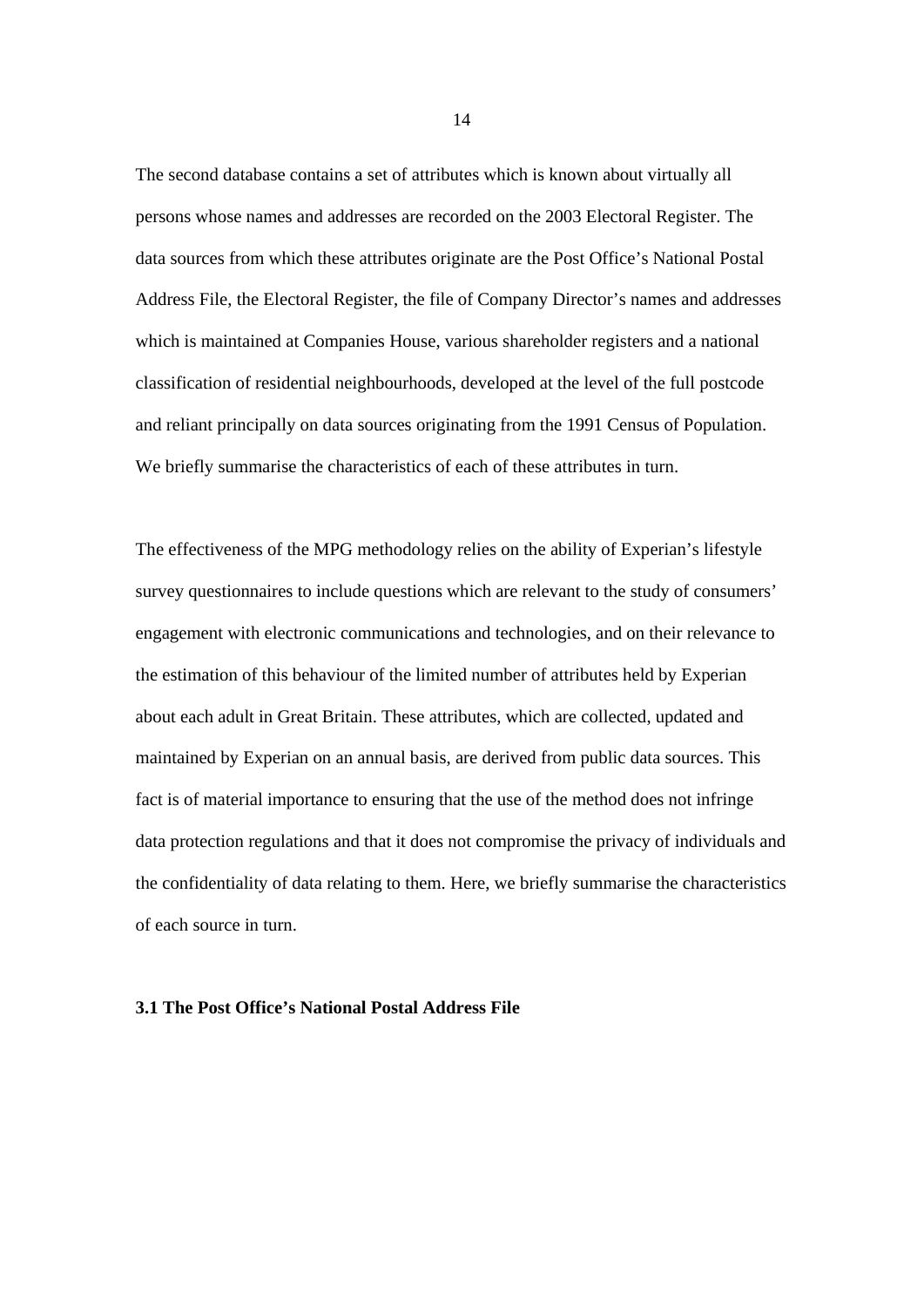The Post Office's National Postal Address File contains a complete register of all valid postal addresses in Great Britain together with their current postcodes. The purpose of this file is to enable computer bureaux to append correct postal codes to postal addresses. The file is updated quarterly. Using this file, it is possible to categorise individual postal addresses on the basis of a series of text strings that appear in their entries on the file. For example by searching for the word 'farm' in the appropriate field in the postal address it is possible to identify a set of postal addresses which currently are, or which may in the past have been, buildings isolated from towns and villages and set in rural environments. Likewise it is possible to identify addresses with a named house in the first line of the address field, such as Talbot House, Broadlands Road, London N6, and to distinguish these from addresses with a numbered house, such as 16 Broadlands Road. A third useful address form consists of entries which typically denote flats, such as for example Flat 4, 14 Broadlands Road or 22A Broadlands Road.

Although these address forms cannot be guaranteed on their own to identify individuals living in rural locations, in better off outer suburbs or in villages, in conventional urban streets on in divided buildings, when combined with other information they do increase the probability with which one can distinguish population groups which are significantly different in terms of rurality, income and household composition.

#### **3.2 The Electoral Register**

The Electoral Register is another important source of information which can be attributed to virtually all individuals and addresses. One of the more obvious data values that can be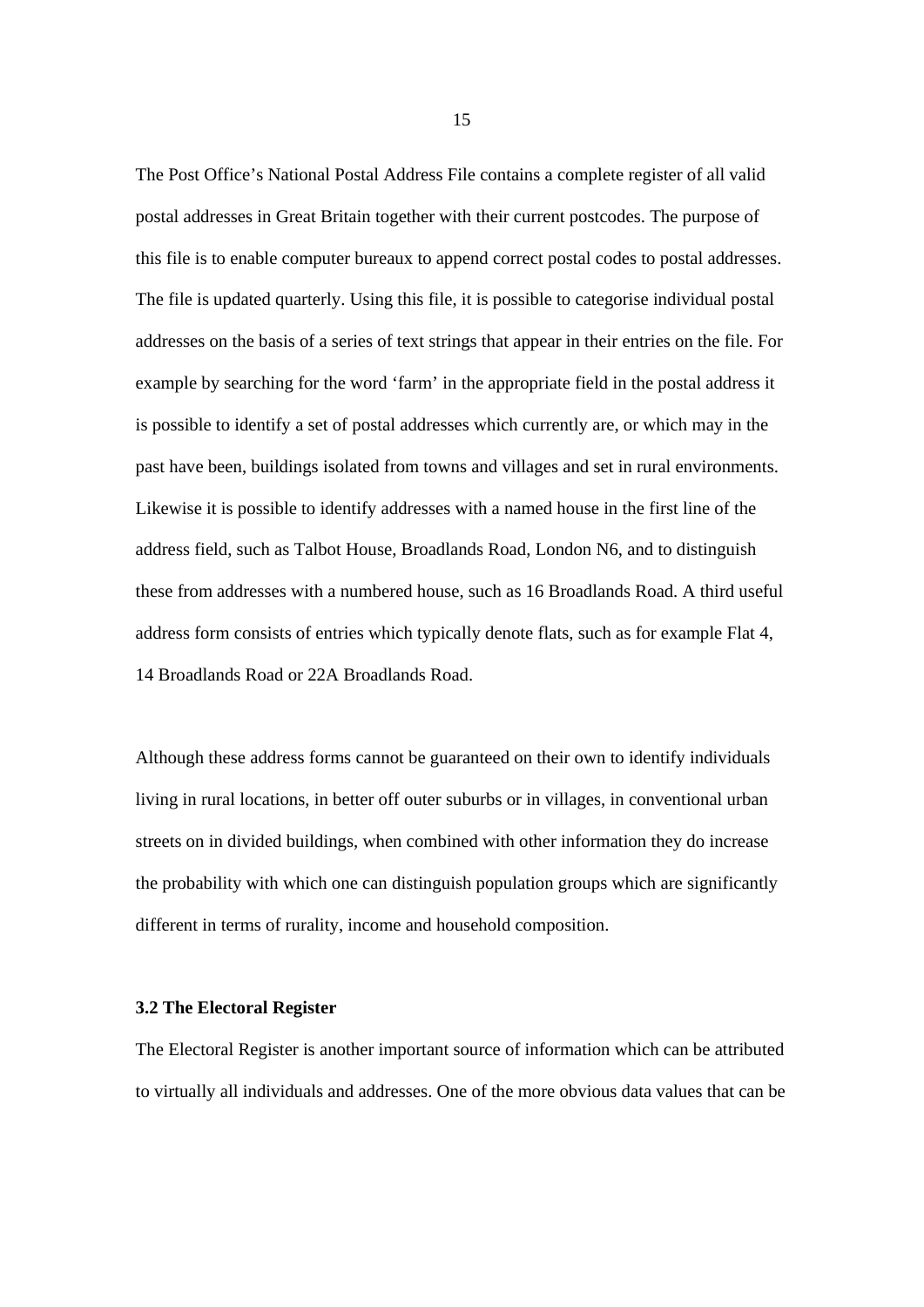derived from the Electoral Register is the likely composition of a household in which any individual elector falls. For example it is reasonable to assume a Richard Webber and a Patricia Webber living at the same postal address can be classified as a married couple. This may not necessarily be the case in every instance but it is likely to be the case more often than not. A Richard Webber living at an address without any evidence of other electors present would be classified as a single male and a Patricia Webber living at an address without any evidence of other electors present would be classified as a single female. Other forms of household that can be distinguished are apparent co-habitees, instances of where a Richard Webber might be found at the same address as a Patricia Smith, and complex households where there are three or more electors present with two or more family names. As with the form of the address, the apparent form of the household is not necessarily a wholly reliable indicator on its own. The important consideration is that, when combined with other information known about the individual, it contributes incremental predictiveness to a multivariate model or classification system.

Because Experian updates its national version of the Electoral Register every year and because it tracks the date of all amendments, it is possible to identify the number of years that any particular elector has been present on the Electoral Register at that address. This has made it possible for each current electoral registration entry to include a 'length of residency' indicator, currently up to eighteen years. This indicator does not necessarily indicate the length of time that a person has been living at a particular address but the length of time since reaching the age at which that person is entitled to vote, currently eighteen but in earlier years twenty one.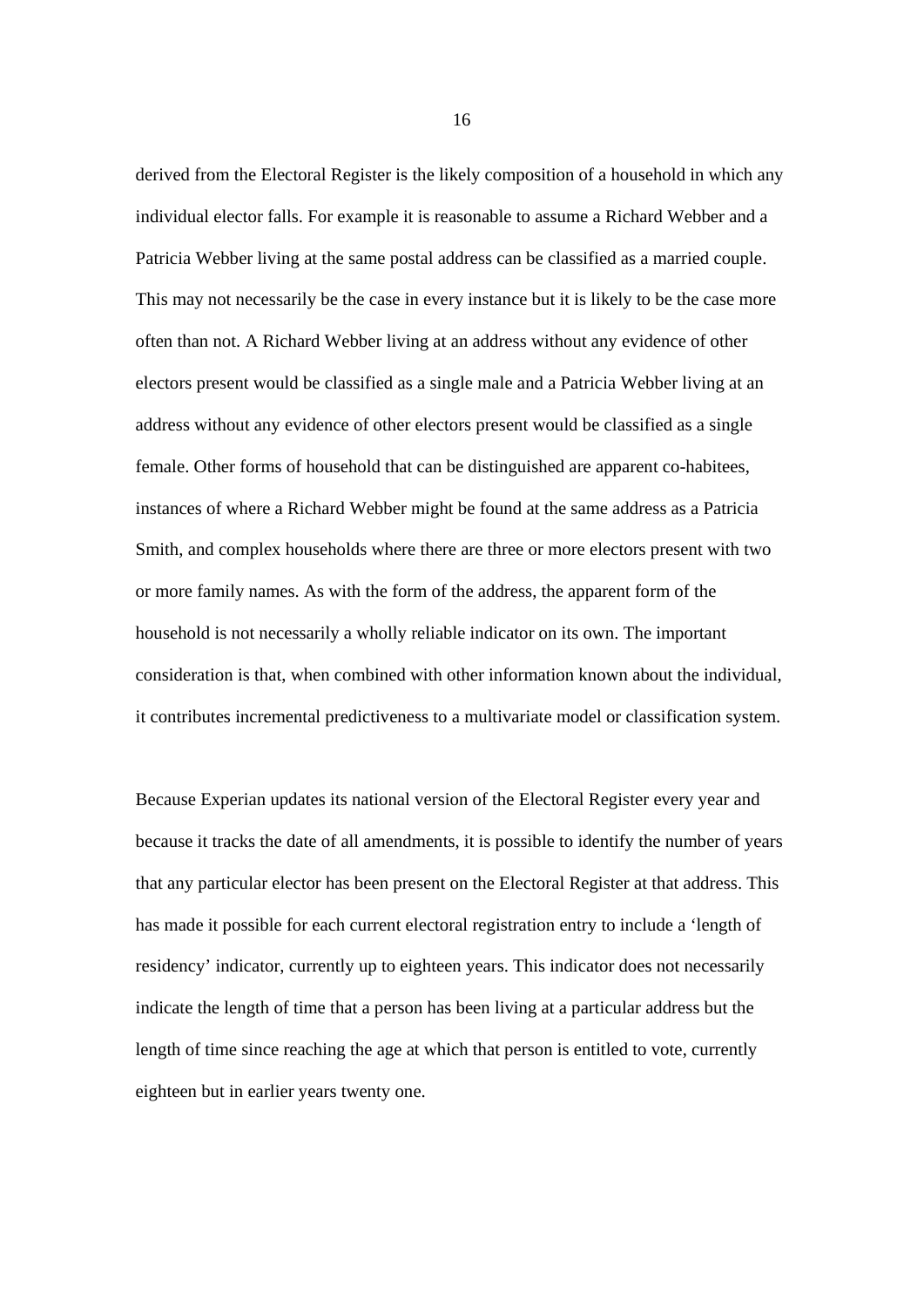Given that younger people move house more often that old people and that a person under the age of 36 cannot, by definition, have been on the Electoral Register for more than 18 years, length of residency is a useful input into multivariate models of age. From the Electoral Register it is also possible to construct useful proxies for age with a greater degree of accuracy than many people imagine. The first commercial system of this sort, called Monica, was developed by CACI (www.caci.co.uk) on the basis of the forename of the elector. It is common knowledge that the forenames chosen by parents and given to their children vary over time. In the early Twentieth Century it would have been more common than it now is to name one's daughter Ivy, Gertrude or Doris. Today Jessica, Emma or Olivia are among the most popular names of students at university. Fashions in boys' names also change over time, though somewhat less rapidly than in girl's names. From an analysis of forename and age from a sample of four million respondents to lifestyle surveys it has therefore been possible for Experian to establish the age distribution of people with each of the more common names found among British adults. In order to improve the predictiveness of their age estimation model, Experian takes into account not just the forename of the individual but also the forename of any partner with the same surname at the same address. As a result of this a John Smith living at the same address as an Ivy Smith will be credited with an older age estimate than a John Smith living at the same address as an Olivia Smith.

A third important input to the age prediction system is the number of years that the elector has been present on the Electoral Register at that address. Thus a John Smith co-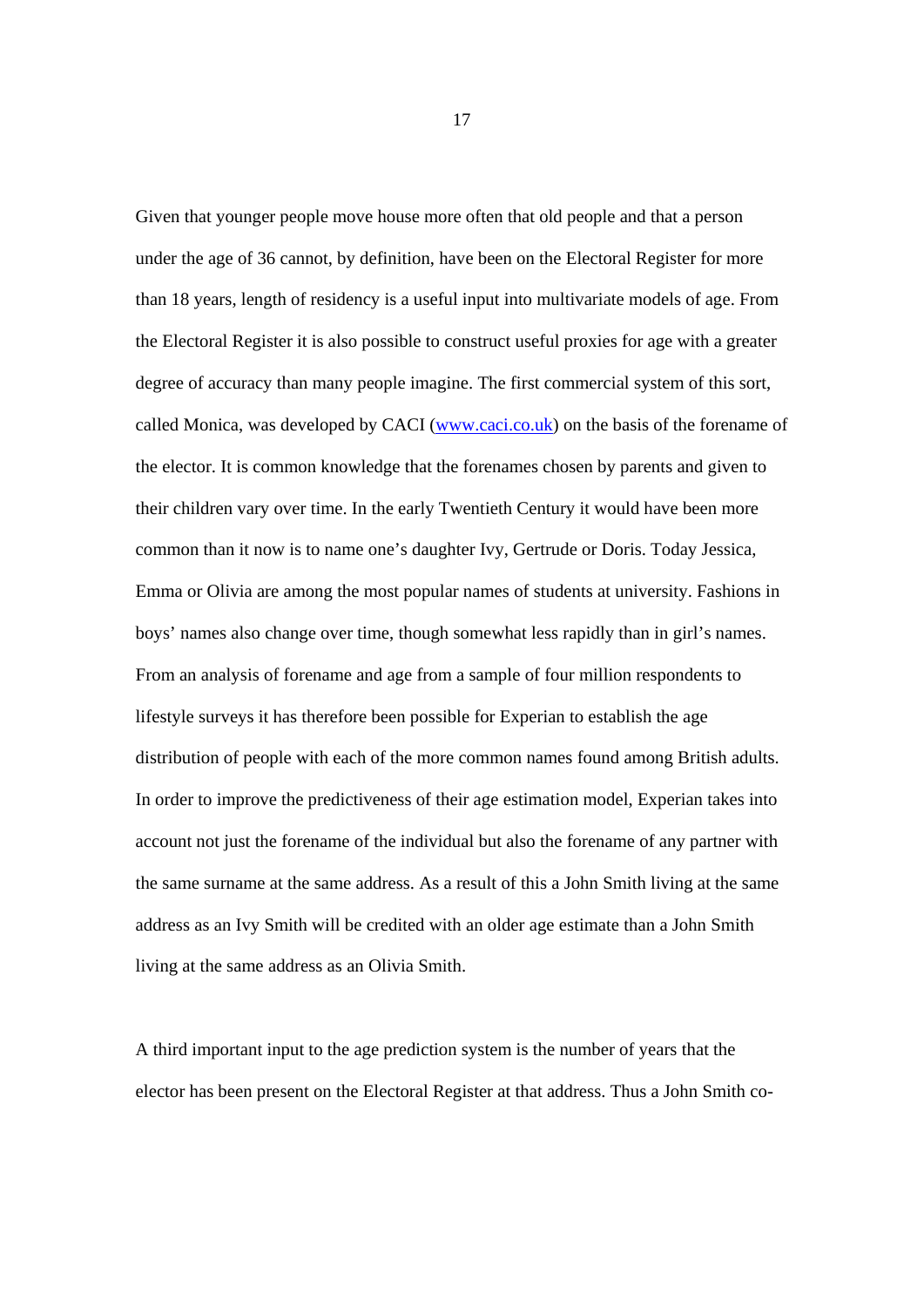resident with an Ivy Smith, both of whom will have been resident at their address for eighteen or more years, will be deemed to be of an older age that a John Smith living alone at an address where he has been resident for only two years or fewer. In addition to length of residence and age, the contents of the Electoral Register can be used to infer gender. Most forenames are assigned as either male or female though there are few which are assigned to the category 'unknown'. These include names such as Robin and Leslie which can be used by either gender as well as a number of the more obscure forenames of recently arrived minority ethnic groups for which Experian has yet to research the gender.

#### **3.3 Company Directors**

A third important source of information on individuals is Companies House. Companies House collects and makes public information on private companies. Part of the information that is collected and made available is information on the names and addresses of the directors of a company. By matching these name and address records against the Electoral Register it is possible to identify those electors who are also company directors. They can also be further distinguished according to the size of the company of which they are directors. This makes it possible to differentiate leaseholders who are be joint directors of a company formed to hold and manage the freehold of a block of flats in which they live from captains of industry who are directors of trading companies with significant annual turnover figures.

#### **3.4 Shareholders**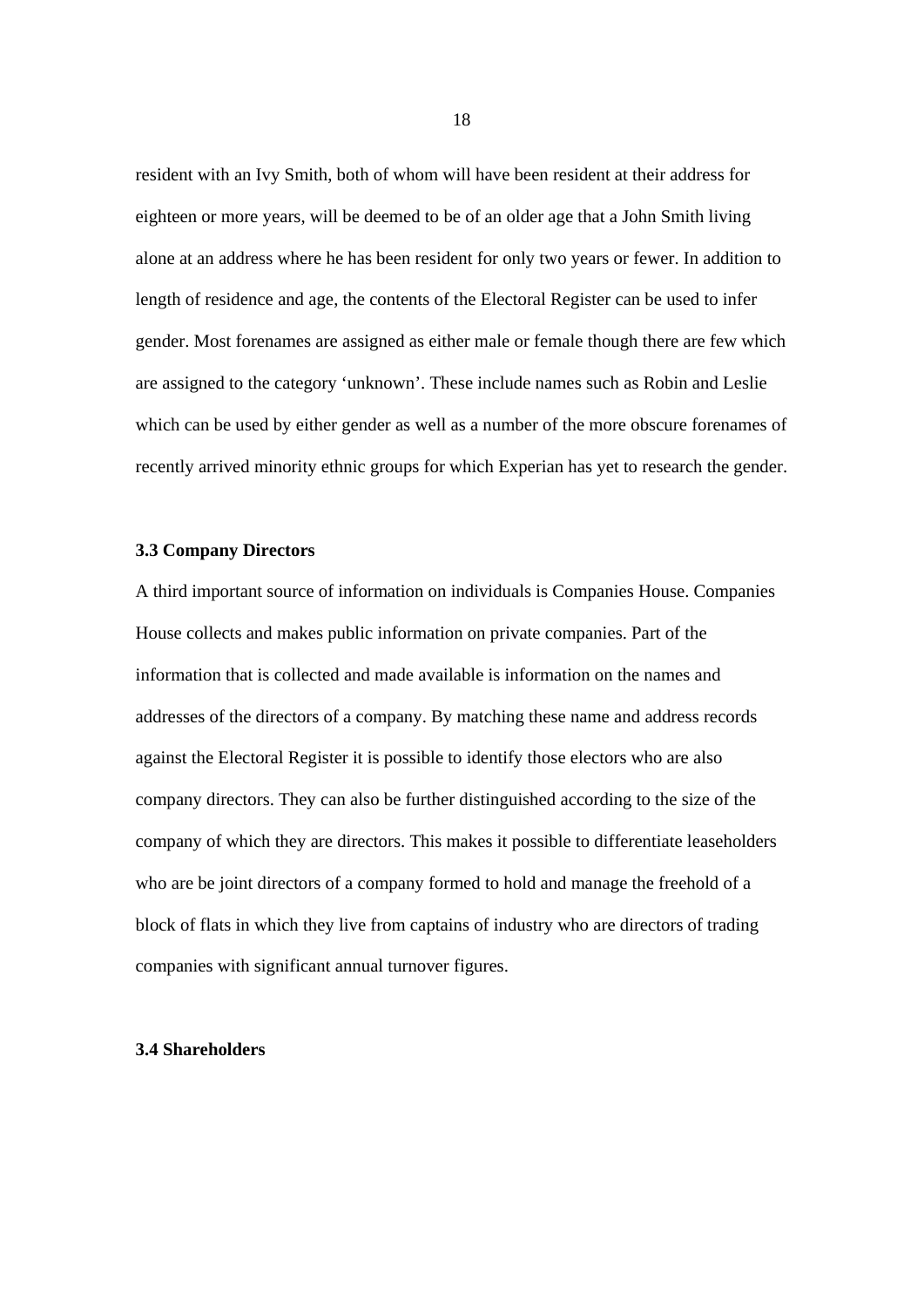The registers of shareholders in quoted companies are also useful sources of information which can be related back to the national version of the Electoral Register maintained by Experian. These files are not as easy to access and are not as comprehensive in their coverage as the Companies House file or the Electoral Register itself. However they do contain useful information for establishing the likely level of net worth of many individuals.

#### **3.5 Geodemographic classification**

Other attributions can be made to individuals based on the demographic characteristics of the postcodes or census output areas in which they live. One such classification is Mosaic, and this research used the Mosaic classification that was built principally upon 1991 Census data. We discuss this in Section 5 below. Further details of how geodemographic classifications in general are available in Harris et al (2005: 147-83) and the specific build characteristics of the Mosaic classification are discussed in Webber (2004).

#### **4. Lifestyle surveys and attribution strategies**

Experian is one of a number of commercial organisations that has sought to operate a 'lifestyle survey' business. 'Lifestyle surveys' as they are known are paper questionnaires which are distributed to consumers on a volume basis and which are designed to generate names and addresses of consumers of particular brands of product categories (see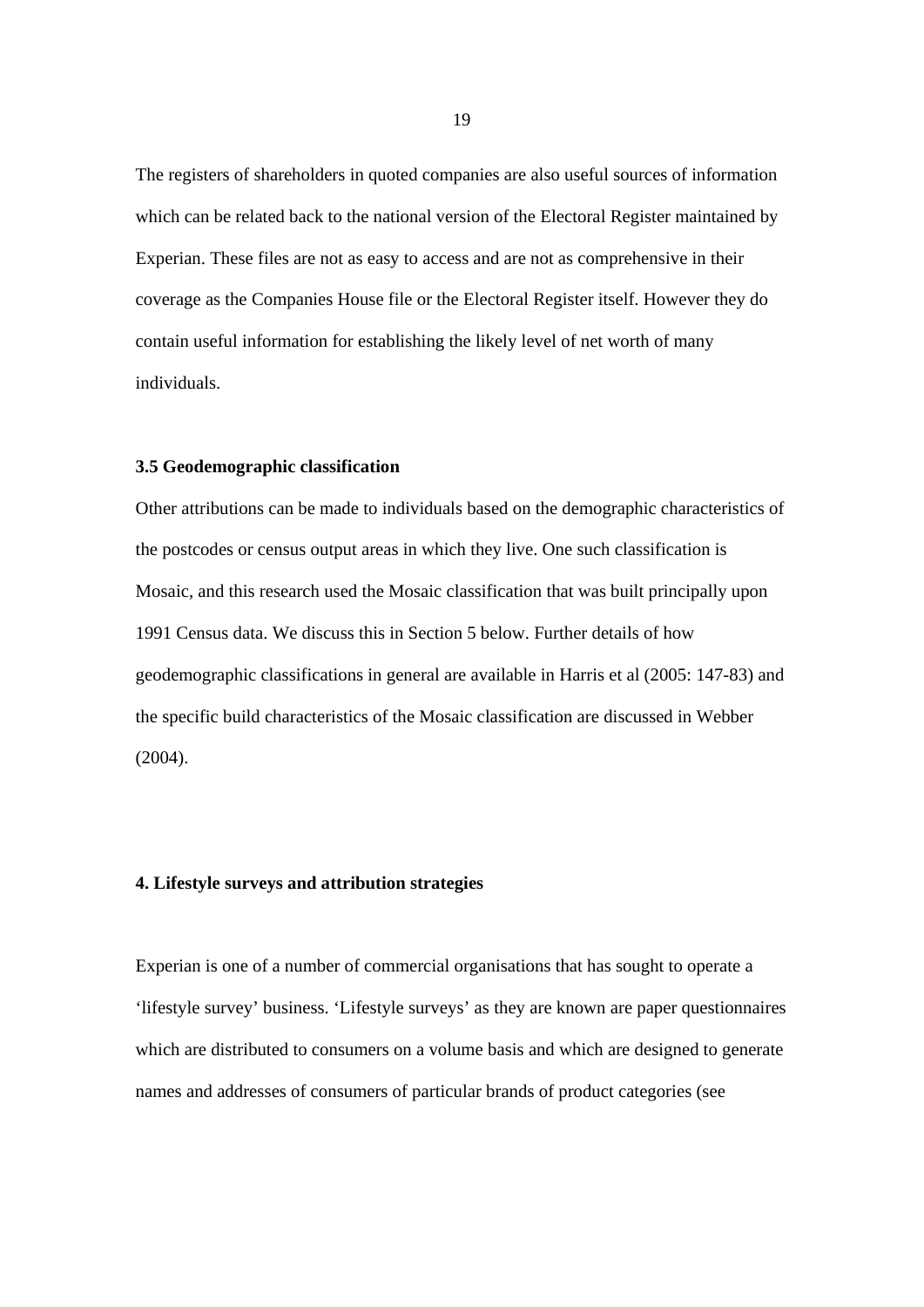Longley and Harris 1999). To the extent that respondents provide information on the brands and products that they purchase, they then become 'qualified prospects' of value to owners of particular brands as names and addresses that they can mail with specific product propositions. Unlike respondents to traditional market research surveys, respondents to 'lifestyle' questionnaires are not stratified in such a way as to provide a representative cross section of the population. Indeed very often the respondent population is biased by the lifestyle companies' own decision to target questionnaires at types of neighbourhood containing consumers of most interest to their prospective clients. On the other hand the volume of responses generated by lifestyle surveys does provide much larger samples when broken down by subgroups such as people living in particular types of neighbourhood or belonging to specific permutations of age and occupation.

The contents of the Experian lifestyle survey were made available to us for the purposes of this research. This represents some 4,000,000 respondents, information having been collected over a two year period. The Experian survey provides information on a wide range of electronic technologies and communications. These items are listed in Table 1.

#### [Table 1 about here]

In many circumstances such as this it would seem logical, when trying to predict the level of engagement of an individual with electronic technologies and communications, to append these individual level attributes to the results of a survey questioning individuals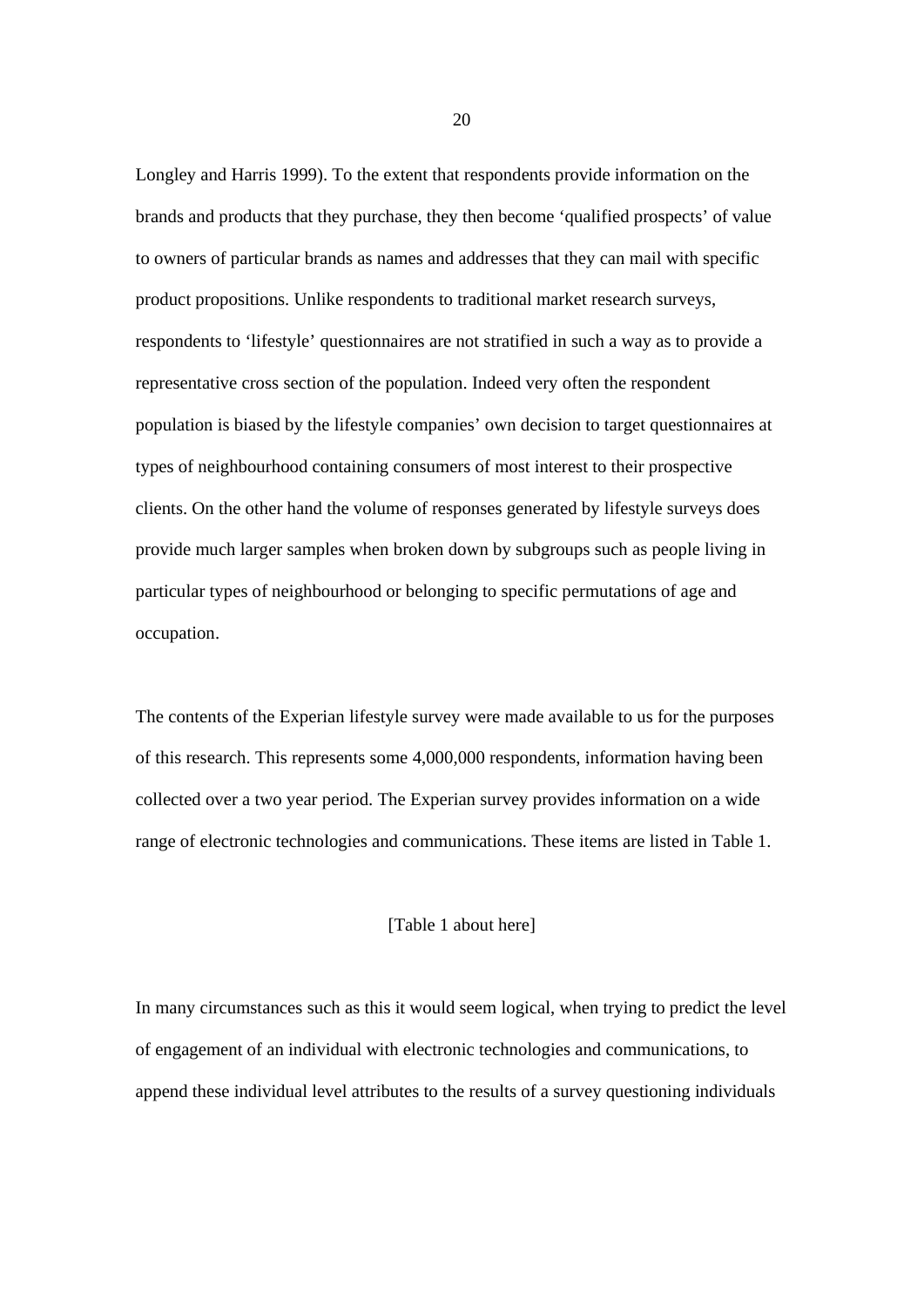on their behaviours in this particular field of study. One would then build a series of models, one for each behaviour, using some form of multiple regression, so that the likelihood of, for example, having access to the Internet at home, is established using a formula based on the relationship between a series of attributes that can be known both about the sample of survey respondents and the rest of the adult population. Though such an approach might be appropriate where the universe of individuals to whom the prediction is applied is relatively small and where the number of attributes known about each individual is large, it was not thought to be a particular efficient approach in this particular situation. This is because our number of predictors is small, these predictors are categorical rather than continuous in form, and both the sample of records for which survey data are available and the universe of records to which the attribution model is to be applied is large.

The attribution process allows use of only nine distinct variables, each with a limited number of classes. Overall, when we multiply together the number of classes of each of the nine variables, we find that the total number of permutations comes to 6,240. For sake of convenience we refer to these permutations as 'Pixels'. Since the number of possible values generated by a multiple regression formula cannot logically exceed the maximum possible number of permutations of class values on its input variables, it is evident that such a model, when applied to a file of over 35 million electors, could not produce more than 6,240 different estimated values. In other words, across the elector register as a whole, there would be on average some 5,700 individual electors who, because they held identical values on the input variables, would therefore hold identical values output by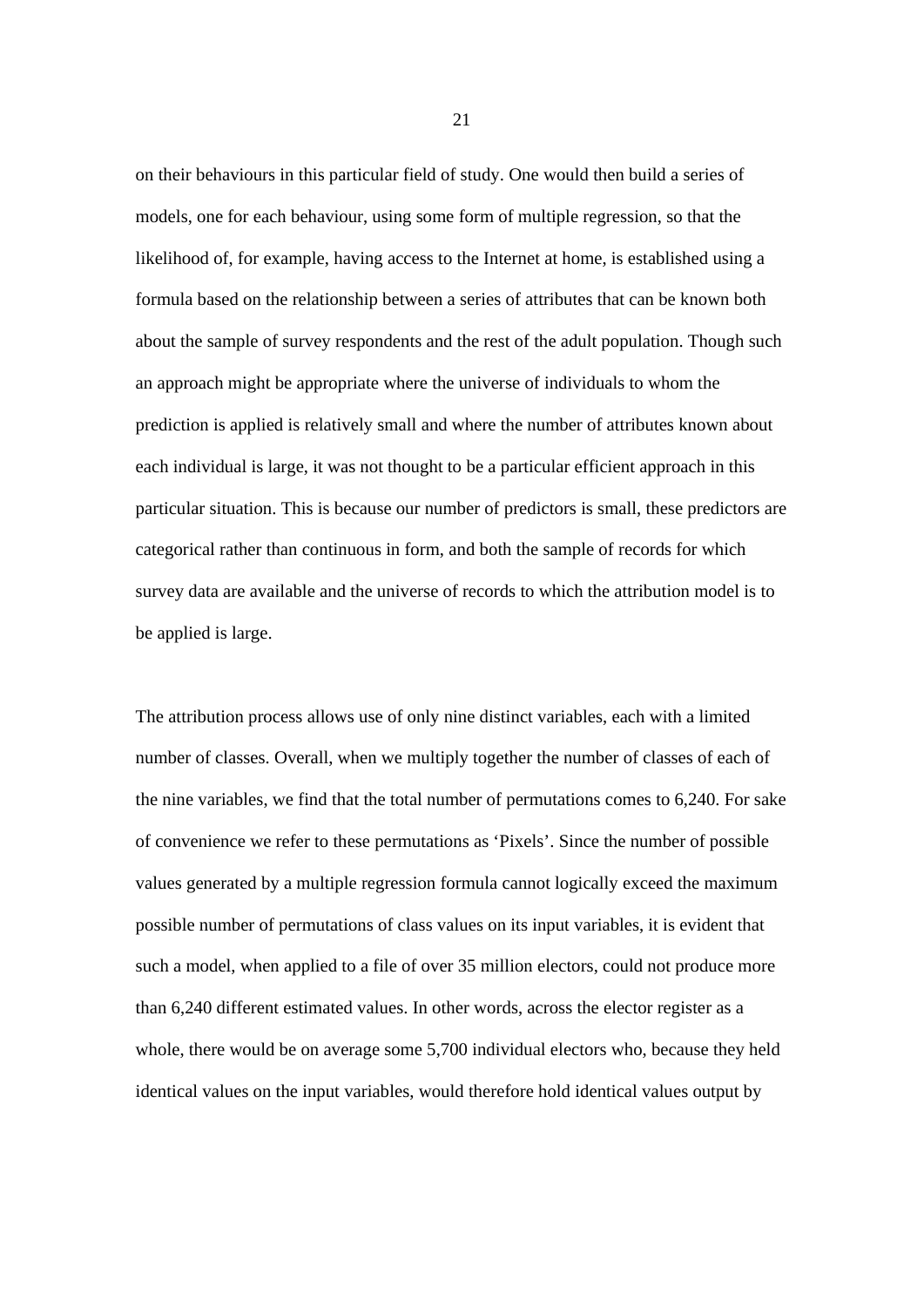the model. It would therefore be much more logical not to attribute scores directly to all individual electors but instead to attribute scores to the 6,240 possible permutations of the input variables, into one of which each individual elector must necessarily fall.

The second implication of there being only 6,240 different possible permutations of classes of the input variables to a model is that one may be able to measure the level of take up of electronic technologies and communications in these permutations directly. Given that we have access to the results of around four million lifestyle survey questionnaires, a Pixel of average size, say, of 650 respondents would provide a sufficiently large sample to allow behaviour to be analysed directly by Pixel rather than indirectly via a mathematical model.

Clearly if information, on for example the ordering of wine through the Internet, is known for four million respondents and if there are 5,700 respondents on average in each permutation, then it will be possible to calculate directly the proportion of the 5,700 respondents in a typical cell who claim to use the Internet to order wine. This is likely to be a sufficient sample in terms of absolute size for the purpose. The average value for the permutation can then be attributed to all non sampled occurrences on the Electoral Register on the basis of their Pixel alone and without recourse to any form of regression model. Using this approach, it may then be possible to dispense altogether with a model, whether built using regression or otherwise, for attributing observations based on the sample of respondents to the wider universe of electors.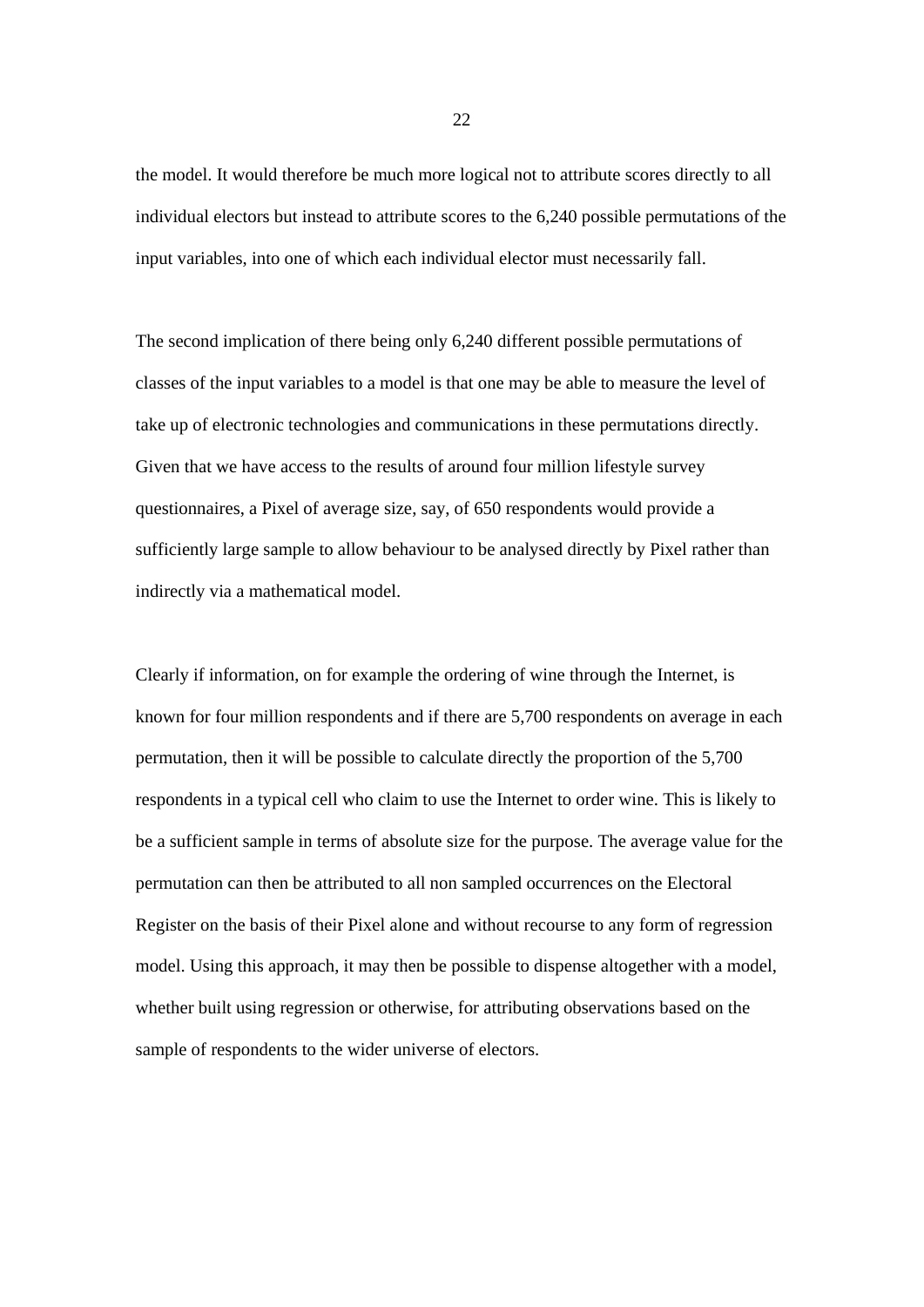In practice the four million lifestyle respondents to whose behavioural information we have access are not distributed at all evenly across the 6,240 permutations. This is not principally because the lifestyle survey respondents form a biased population when compared with the universe of electors, although this is certainly the case. The distribution of electors by 'Pixel' categories is itself very unequal in size, as shown in Figure 1. This skew in the distribution originates from two quite different factors. The first of these is that the population size of some of the classes of the base variables from which Pixel is constructed is very uneven. For example the proportion of persons of unclassified gender is very much smaller than the proportion of persons who are male or female. Likewise the proportion of people who are directors of large companies is very much smaller than the proportion of people who are not directors of any company.

#### [Figure 1 about here]

The second reason for the skew in the distribution of electors by 'Pixel' category is that many of the classes of the different variables are themselves correlated with each other. Thus it is unlikely that one would find as many as the average number of electors (5,700) who simultaneously met the criteria that they lived in a farm, that they were aged under 24, that they had been on the electoral roll at that address for more than 12 years and that they were of unclassified gender.

Given the nature of the questions on the lifestyle survey, such as 'do you have access to a personal computer' and the fact that none of them were questions where across the entire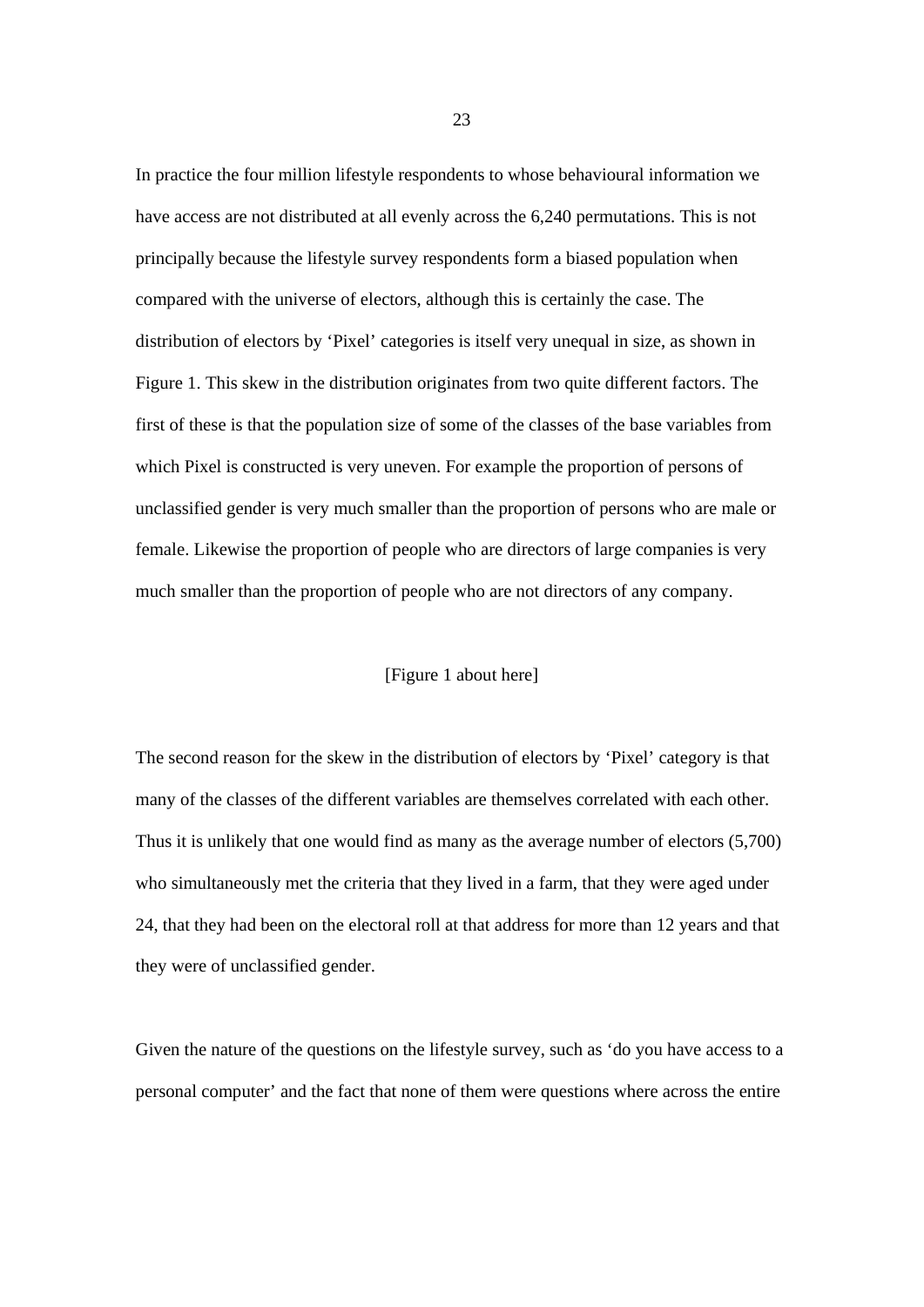universe of respondents fewer than five per cent were likely to tick the 'yes' box, we set a cut off for each Pixel that it would require a minimum of 200 respondents in it in order for information relating to its members to be considered statistically reliable. Given a 5% penetration of a product across the survey file this would represent on average ten positive respondents for that question in that Pixel. (Obviously where the penetration is higher than 5% then one would have access to correspondingly more than ten positive respondents in that Pixel).

We therefore found ourselves in the position of splitting the 6,240 Pixels into three groupings, each of which would be subject to a different estimation strategy. For those Pixels with more than 200 survey respondents we would be in a position to use the observed level of market penetration of a product in that Pixel in order to attribute the likely level of penetration of that product among non respondents to the lifestyle survey in those Pixel categories. For those Pixels with no survey respondents and with no occurrences on the Electoral Register, no imputation method is necessary because there would be no non respondents in those Pixels. For the remaining Pixels, that is those with between one and 200 lifestyle survey respondents (or with no respondents but some cases among the non respondent file), we used an imputation method based on multiple regression.

For this final band we therefore calculated a likely level of market penetration for each of 58 behaviours covered in the lifestyle survey using a regression formula. This formula took into consideration the class values of that Pixel type on each of the nine variables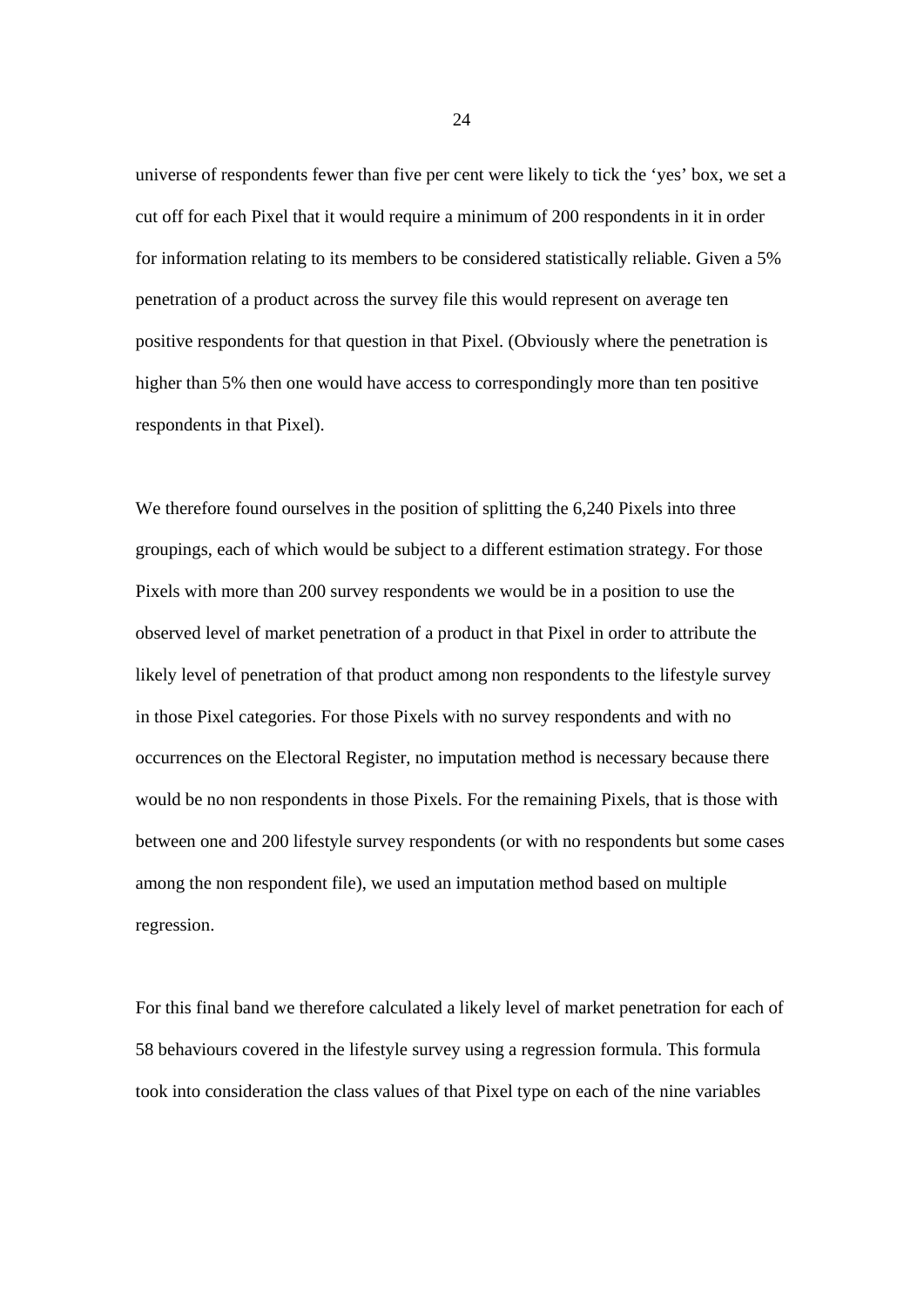contributing to the Pixel classification. The dependent variables in these 58 regression models were the average penetration rates of these behaviours in each of the Pixel types with more than 200 respondents to the lifestyle survey. The independent variables used were the nine variables the permutations of whose classes make up Pixel. In these regression models population weights were applied to each of the observations in order to compensate for the very uneven population size of the Pixel categories. Thus the observed values for the more populous Pixel categories were given correspondingly greater influence in the optimisation of the regression formula than were the observed values for the less populous Pixel categories.

By this means we have been able to create a table containing one row for each Pixel category represented on the Electoral Register where each of the 58 columns contains the actual or estimated proportion of lifestyle respondents with positive responses to one of the 58 behavioural questions relevant to the field of study. For the Pixel codes containing more than 200 lifestyle respondents the values are real, observed results; for the Pixel codes with fewer than 200 lifestyle respondents the values are estimates, based on the regression models. Though the proportion of Pixels for which these values are estimates is quite high, the proportion of lifestyle respondents represented by these Pixels is very small. As a result the great majority of non respondents to whom behavioural attributions are made will be assigned values based on the actual observed averages rather than on the basis of estimates created by the regression formulae.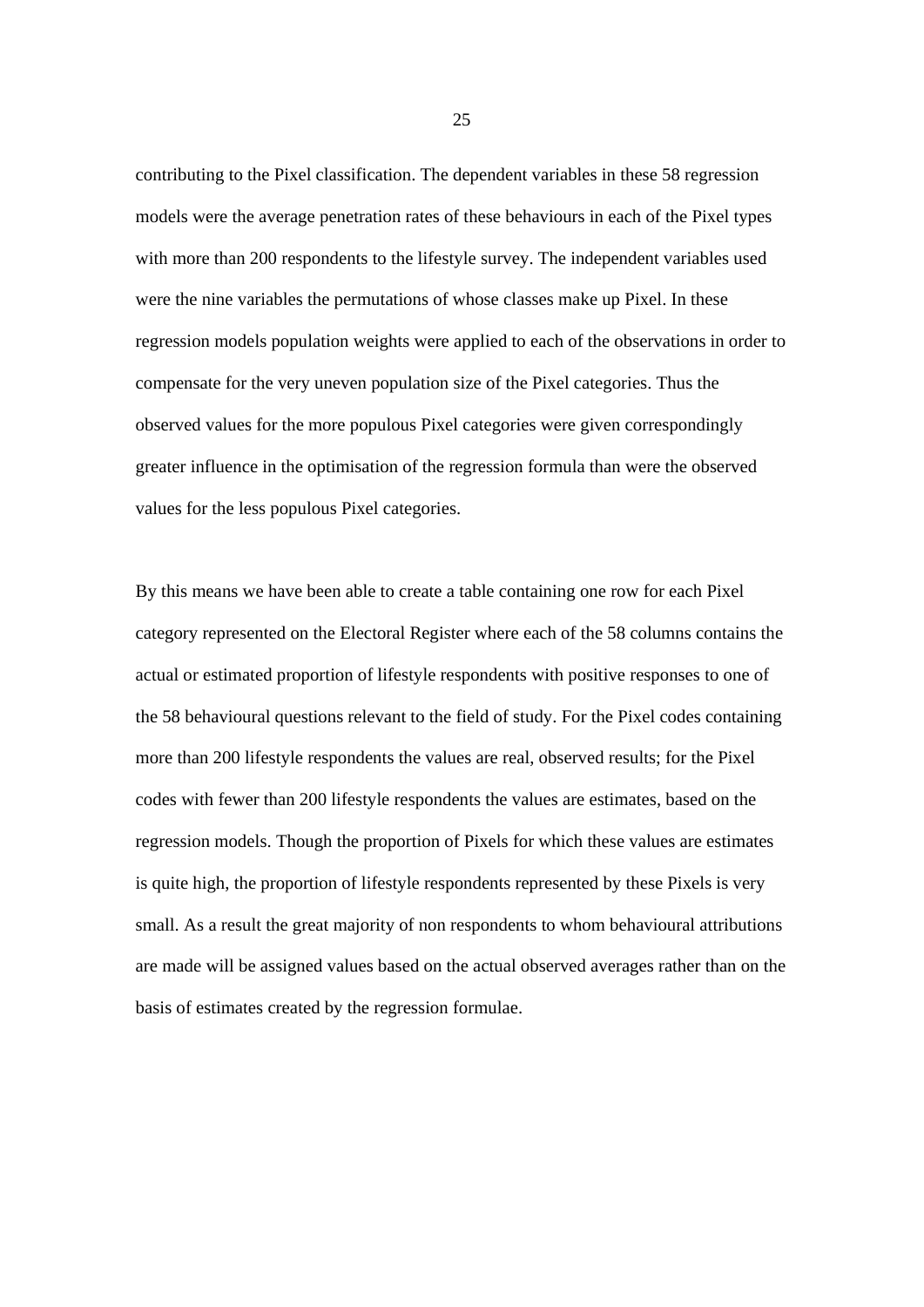#### **5. Incorporating geodemographics**

The 6,240 Pixel codes contain the full set of external information which can be known about each British elector based on publicly available information held at the person level. However, in order to better discriminate between individuals according to their likely level of engagement with electronic technologies and products it is appropriate to supplement this person level information with additional summary statistics which describe the characteristics of the residential neighbourhood in which the individual lives. The most efficient means of including neighbourhood as well as individual level attributes into the segmentation process is to make use of one or other of the various geodemographic systems which have been constructed by commercial organisation such as Experian or CACI. These systems seek to classify individual postcodes into a limited number of types of residential neighbourhood which are broadly similar in their scores across a wide range of different statistical indicators. These measures are sourced both from the most recent census and from other public data sources, including those used to originate information at the person or household level. The current Mosaic classification, for example, creates 61 categories ('Types') of neighbourhood in this manner, ranging from type A01 'Global Connections' to type K61 'Upland Hill Farms'. However, at the start of this research, only a previous version of Mosaic was available. This classification was created as a result of the analysis of the 1991 census statistics and has a set of 52 Mosaic Types.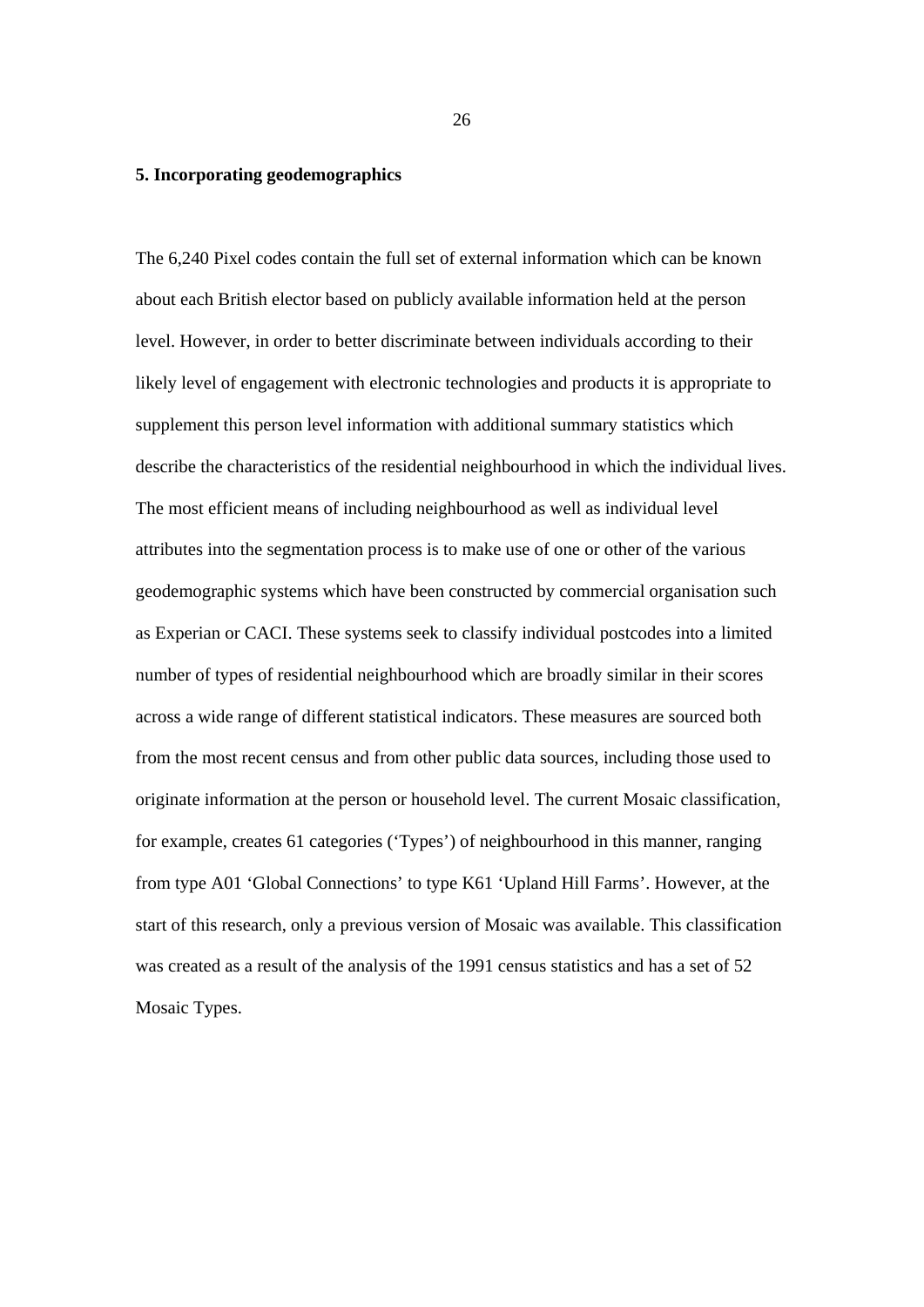The information sources used to construct Mosaic provide summary statistics for many different levels of geographical resolution. These include the full postcode, the census enumeration district or output area, the postcode sector and various custom area definitions based on radius around the postcode. However the classification code is attributed at the unit postcode level and the classification is accessed using a correspondence table which gives the classification code for each individual postcode. The current Mosaic classification covers the entirety of the United Kingdom, although the version of Mosaic used in this study covers Great Britain only.

Using the postcode field in the name and address element of the lifestyle survey respondent questionnaire it is clearly possible to analyse the relationship between the behavioural information relevant to electronic technologies and communications and type of residential neighbourhood. With around four million lifestyle respondents there is more than sufficient sample size to support analysis at the full level of 52 Mosaic Types. However the number of lifestyle respondents is not sufficiently large as to generate an adequate sample of respondents from each permutation of Pixel and Mosaic. Some other method is therefore needed to take advantage of the inherent predictive value of type of neighbourhood in assessing propensity to engage in behaviours relevant to our field of study.

The method which we have adopted involved the creation and population of what we refer to as a Mosaic / Pixel grid. This grid contains a cell for each permutation of Pixel and Mosaic and thus contains in the region 300,000 cells, on average one for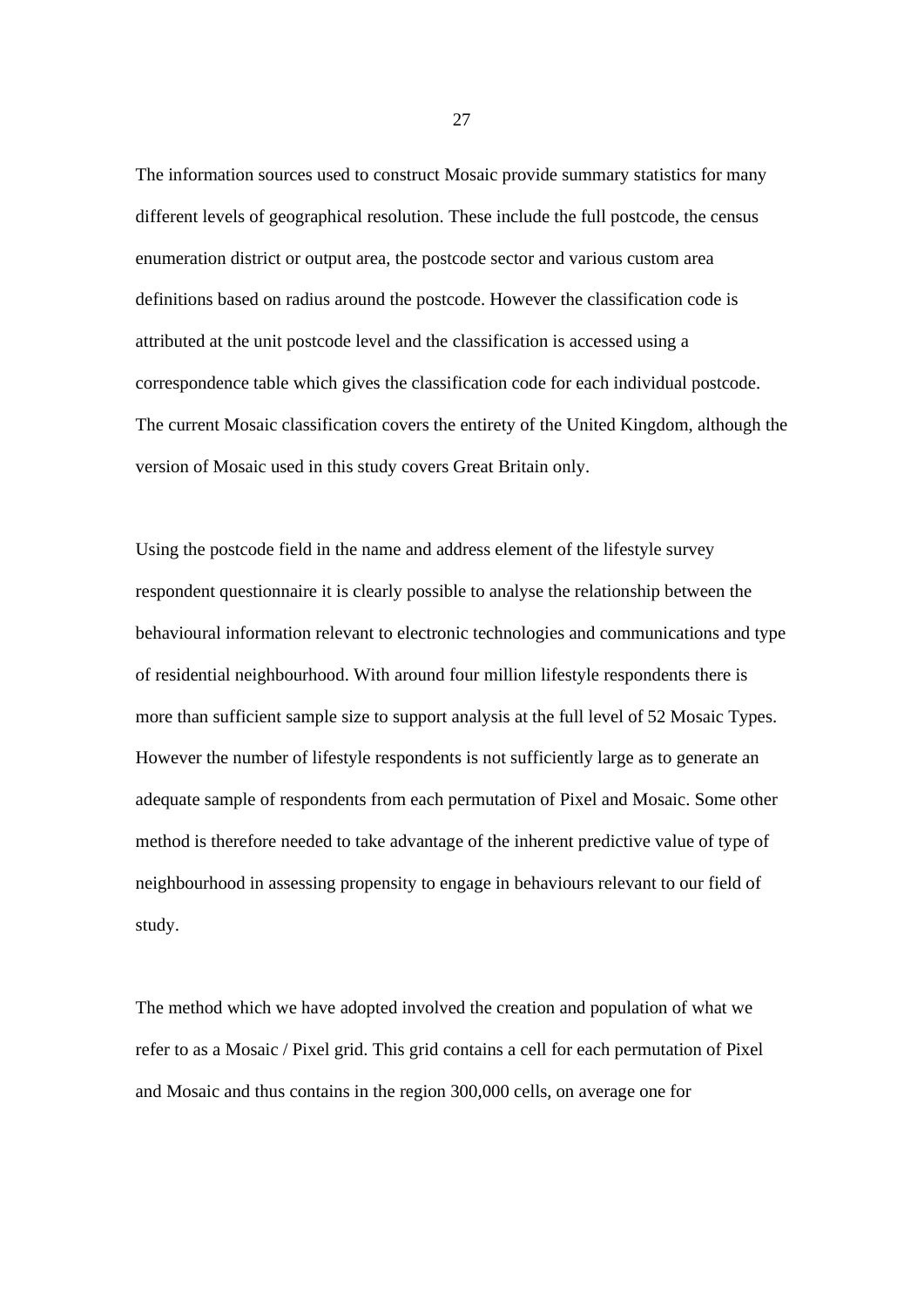approximately thirteen lifestyle respondents. The manner in which these cells are populated with estimated values on the relevant 58 behavioural values from the lifestyle survey is as follows:

- First, using the lifestyle respondent file, we calculate the observed numbers of respondents in each combination of Mosaic Type and Pixel category.
- Next we calculate the average score on the relevant behavioural variables for each Mosaic Type and for each Pixel category. These calculations then form column and row averages for the Mosaic / Pixel grid. We do not calculate these values for every intersection of rows and columns, only the total population on the lifestyle survey.
- Next we compare the average score on each of these 58 variables in each of the 52 Mosaic Types with the level that would have obtained had each respondent within that Mosaic Type behaved in a manner identical to the other respondents in the same Pixel category. Differences between actual and estimated behaviour indicate situations in which the type of neighbourhood in which a person lives has significant incremental effect on his or her behaviour. The Mosaic Type 'A03: Corporate Chieftains', for example, could be expected to contain disproportionate numbers of electors who are company directors, who are large shareholders and who lived in named houses. The Mosaic Type 'J51: Sepia Memories' by contrast would contain disproportionate numbers of electors who fall into Pixel categories characterised by older age groups and living in address forms characterised by flats. However if, even despite this, the average level of behaviour on particular variables is even higher among Corporate Chieftains than one would expect on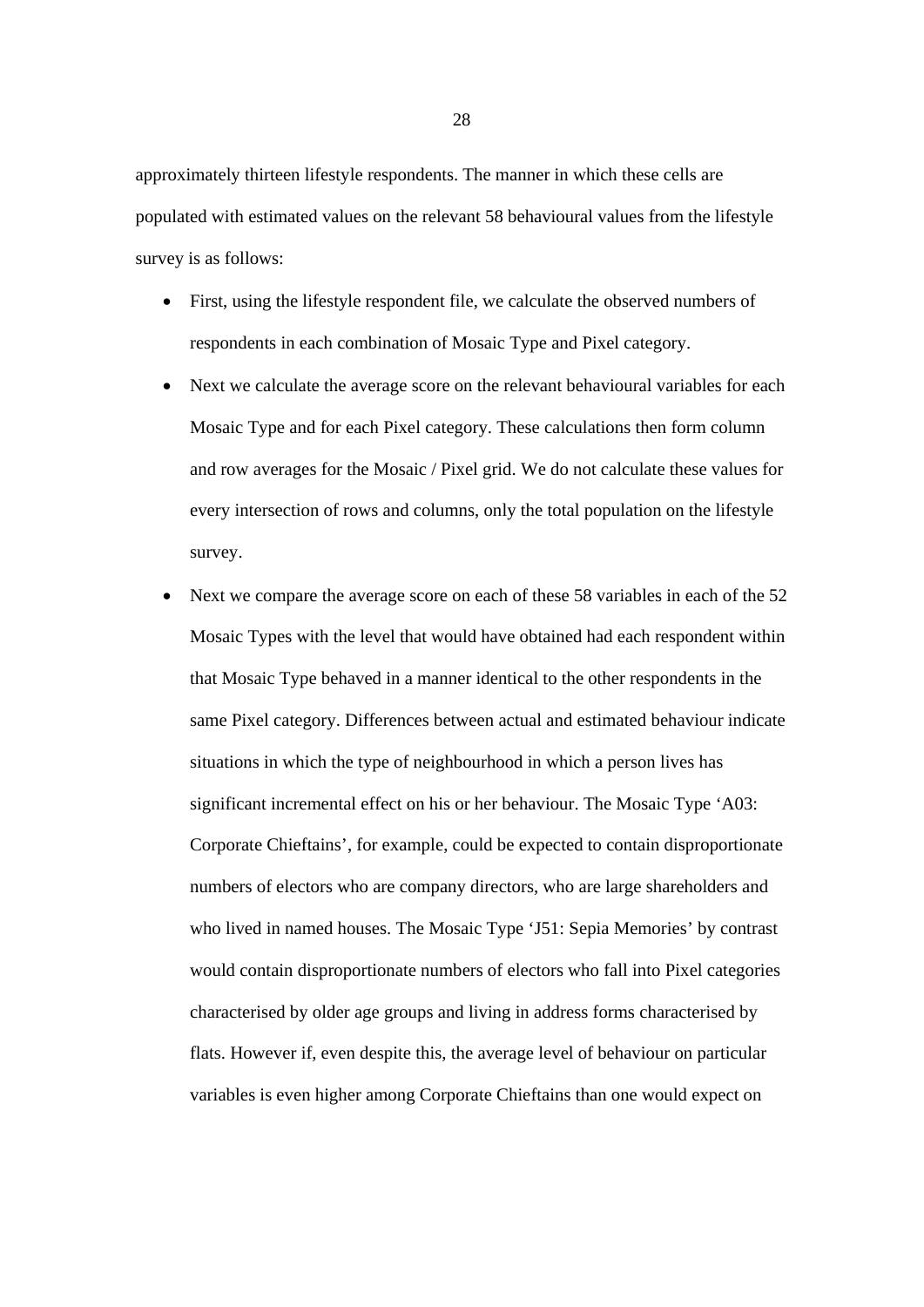the basis of their Pixel mix then it is safe to conclude that this type of neighbourhood contributes incremental discrimination.

- For each Mosaic Type the 'expected' proportion of lifestyle respondents reporting particular behaviours is compared with the actual observed level, using Mosaic on its own. In the example of the Mosaic Type 'A03: Corporate Chieftains' it would not be surprising if the observed proportions of respondents reporting ownership of a digital camera would be greater than the proportion predicted on the basis of the Pixel mix of that Mosaic Type.
- Values are then attributed to each cell in the Mosaic / Pixel grid using the product of two input values only. The first of these is the average level of the reported behaviour for that Pixel type nationally, across all Mosaic Types. The second is an adjustment based on the extent to which the observed data for the particular Mosaic Type lies above or below the predicted value based on its Pixel mix. For example the observed level of ownership of a digital camera in a certain Pixel category may be 12.3%. The ratio of observed ownership of a digital camera to the level estimated on the basis of its Pixel mix for 'A03: Corporate Chieftains' may be 1.10. In such a situation the projected ownership level of digital cameras in the permutation of a given Pixel type and the Mosaic Type Corporate Chieftains would be (12.3 x 1.10) or 13.5%.

This method was applied to all 58 of the behaviours considered relevant to the analysis of the adoption of electronic technologies that are covered by the lifestyle survey. The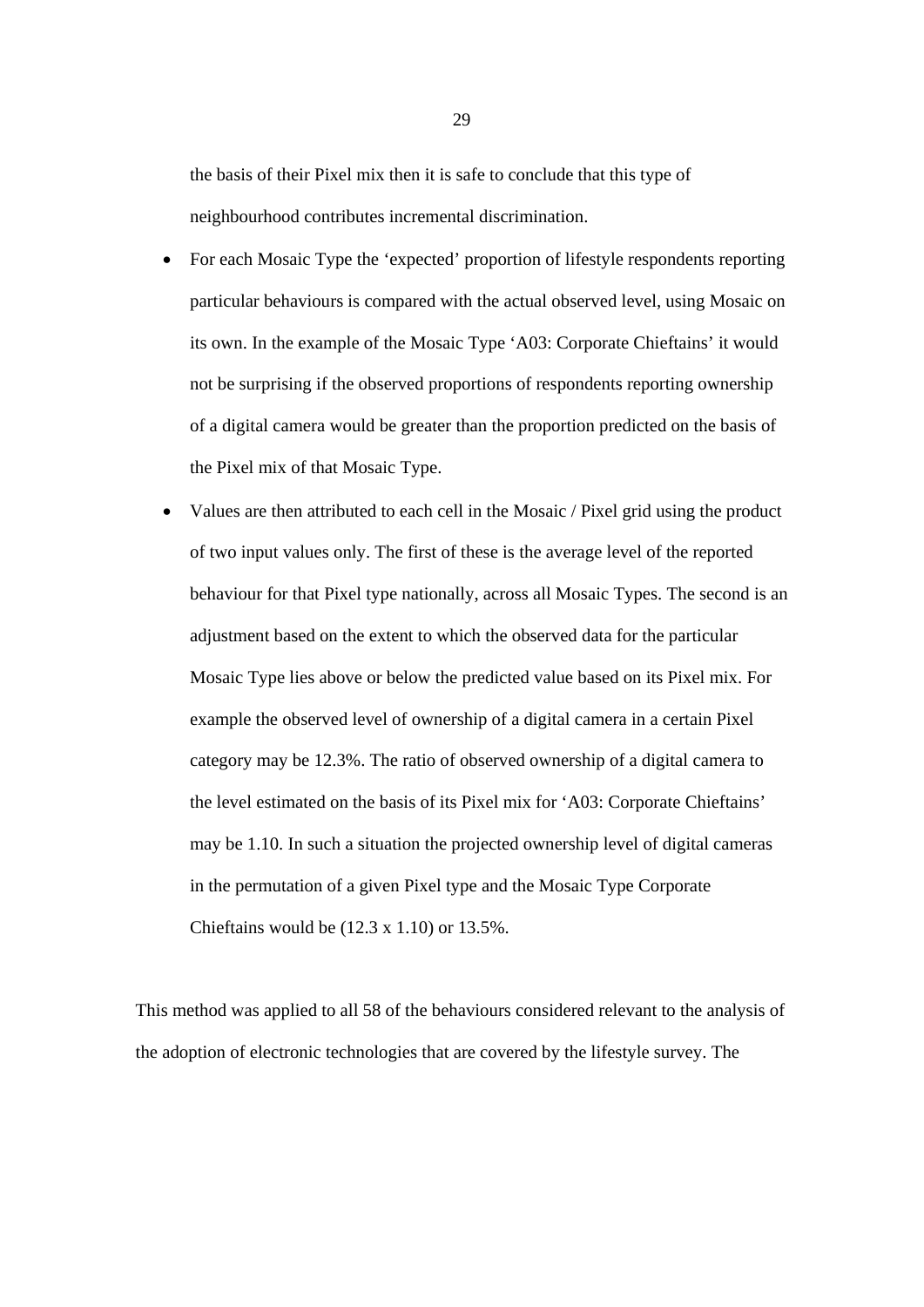output of this process is a three dimensional database, 6,240 Pixels x 52 Mosaic Types x 58 behaviours.

Once levels of behaviour are attributed to each of the combinations of Pixel and Mosaic, as represented by cells in the Mosaic Pixel Grid, it becomes possible to consider the reduction of this very large classification into a more manageable and more meaningful set of categories. In order to undertake this form of data reduction we use a cluster analysis package which groups together those cells within the Mosaic Pixel Grid that have broadly similar scores across the range of 58 behaviours whose values we have modelled.

The cluster analysis algorithm used to create this typology is one based on a process of iterative location which allocates records to clusters on the basis of least sum of squares. However, as a result of the very unequal population size of the Pixel / Mosaic combinations and in order to achieve a set of categories roughly uniform in terms of population size, the algorithm uses a set of record weights, these being allocated so as to be proportionate to the population size of each record. The effect of this is that the average profile of each cluster is calculated as the populated weighted average profile of the Pixel Mosaic combinations assigned to that cluster, not the pure arithmetic averages. The population weighting also leads to the resulting clusters being more even in terms of population size than they are in terms of their number of Mosaic / Pixel grid cells.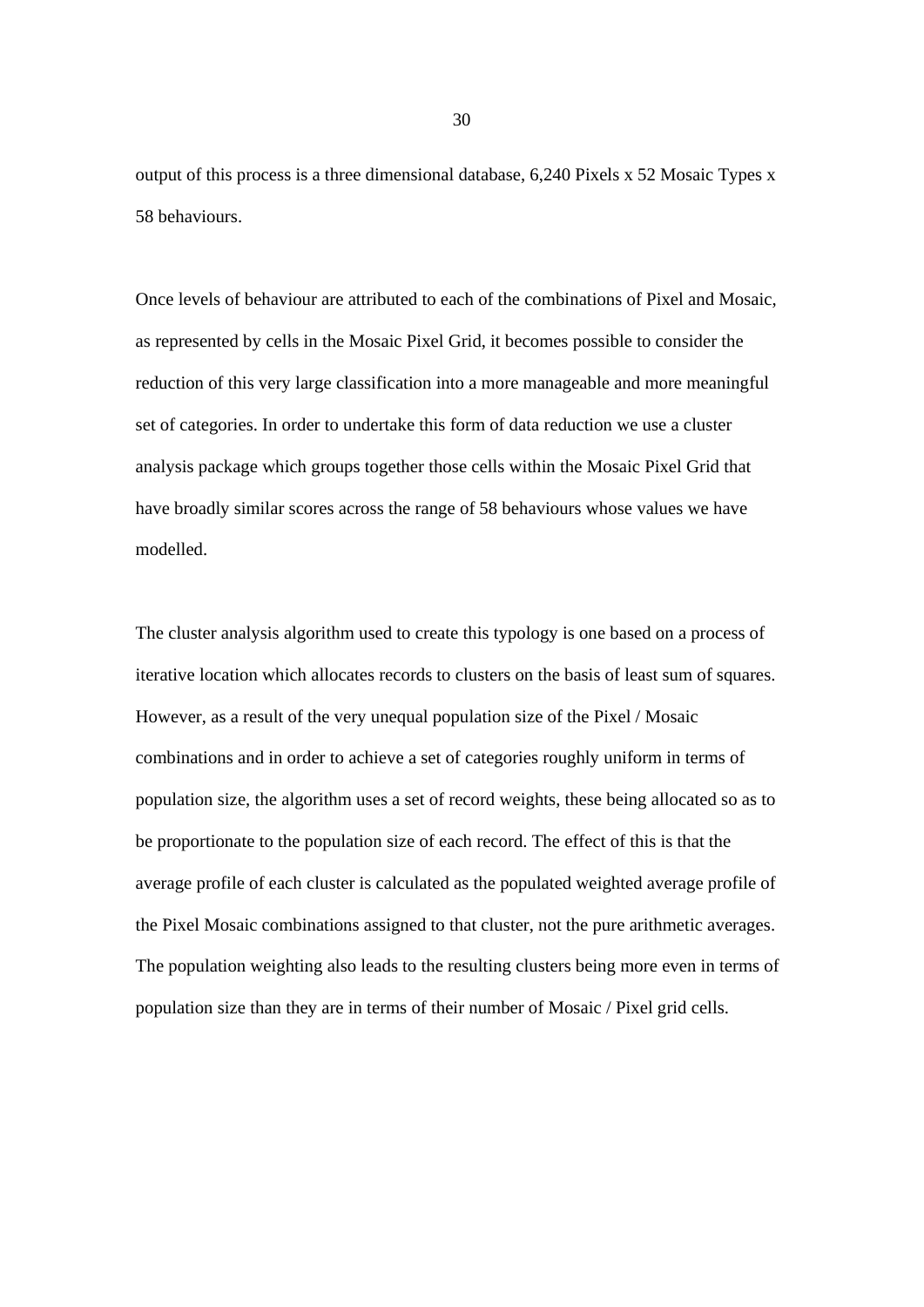The cluster analysis was applied to the 300,000 Mosaic / Pixel combinations in order to produce a set of 23 clusters which optimally differentiated the original records in such a way as to retain the highest possible variation across the 58 chosen behaviours. Partly on account of the very small size of many of the input records and partly on account of the fact that all the records represented estimated rather than actual true observations, the loss of variance involved in this grouping process turned out to be relatively small (25.74%). Many of the Mosaic Types and many of the Pixel categories could be found almost exclusively in just one cluster. The key benefit of the cluster analysis was that it resolved conflicts in the minority of instances where the Mosaic Type and the Pixel category suggested contrasting likelihoods of behaviour across large number of the lifestyle response categories.

#### **6. The classification and its application.**

The outcome of the clustering process is illustrated in the 'tree diagram' shown in Figure 1. Webber (2004) provides a discussion of this visual classification method and how it makes it possible to show the relationships between the Types and higher aggregation Groups that make up a classification. It is possible to describe the characteristics of the classes using a wide range of quantitatively measured behaviours (from the Experian lifestyles survey) as well as conventional uni- or multi-variate social indicators. An additional characteristic of many geodemographic classifications is the ascription of 'pen profiles' to types within any given classification, based upon the constellation of type characteristics (see Harris et al 2005: 171-3; Birkin 1995). Such profiling entails a degree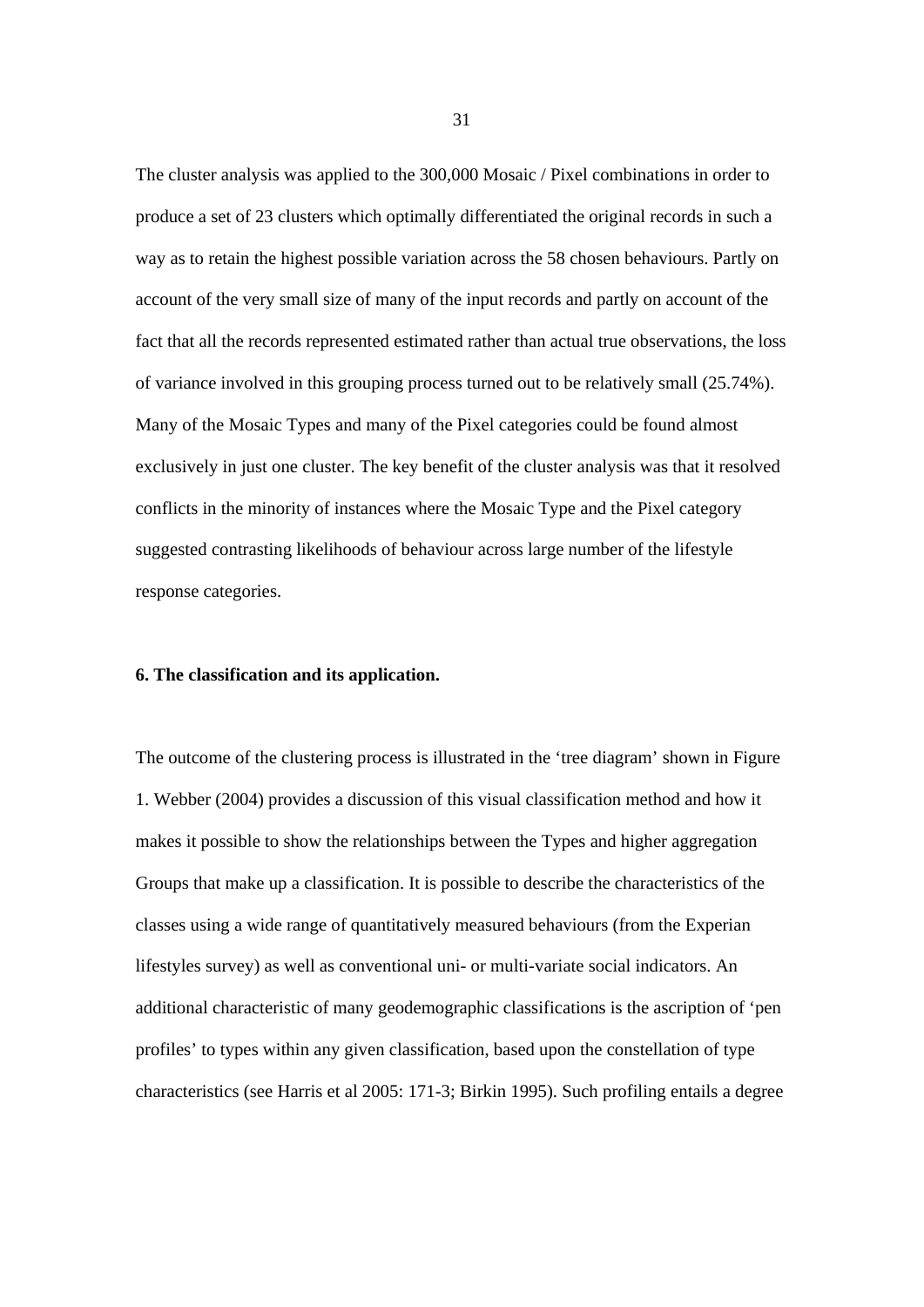of subjectivity, but is widely used in order to render classifications intelligible to end users. The textual interpretation of our E-Society classification is presented in Table 2. Together, Figure 1 and Table 2 describe the outcome of assigning each individual to one of 23 types, and how these in turn are nested into eight larger groupings.

[Figure 2 about here]

[Table 2 about here]

The weighted population sizes of each of the types are shown in Table 3. The individual basis to the classification makes it possible to cross tabulate our classification with any population characteristic for which individual characteristics are known – Table 3, for example, presents the gender breakdown of each type, while Table 4 presents age distributions, both derived using the commonly used assumptions inherent in the Experian data.

[Table 3 about here]

[Table 4 about here]

In the sequel to this paper, we will investigate how this classification may be used to develop scenarios for a number of applications in regional and urban policy analysis, such as voter interest in devolved regional assemblies. For present purposes it is sufficient to note the inherent superiority, all other things being equal, of a classification that operates at the individual (adult) level. The classification can be appended to any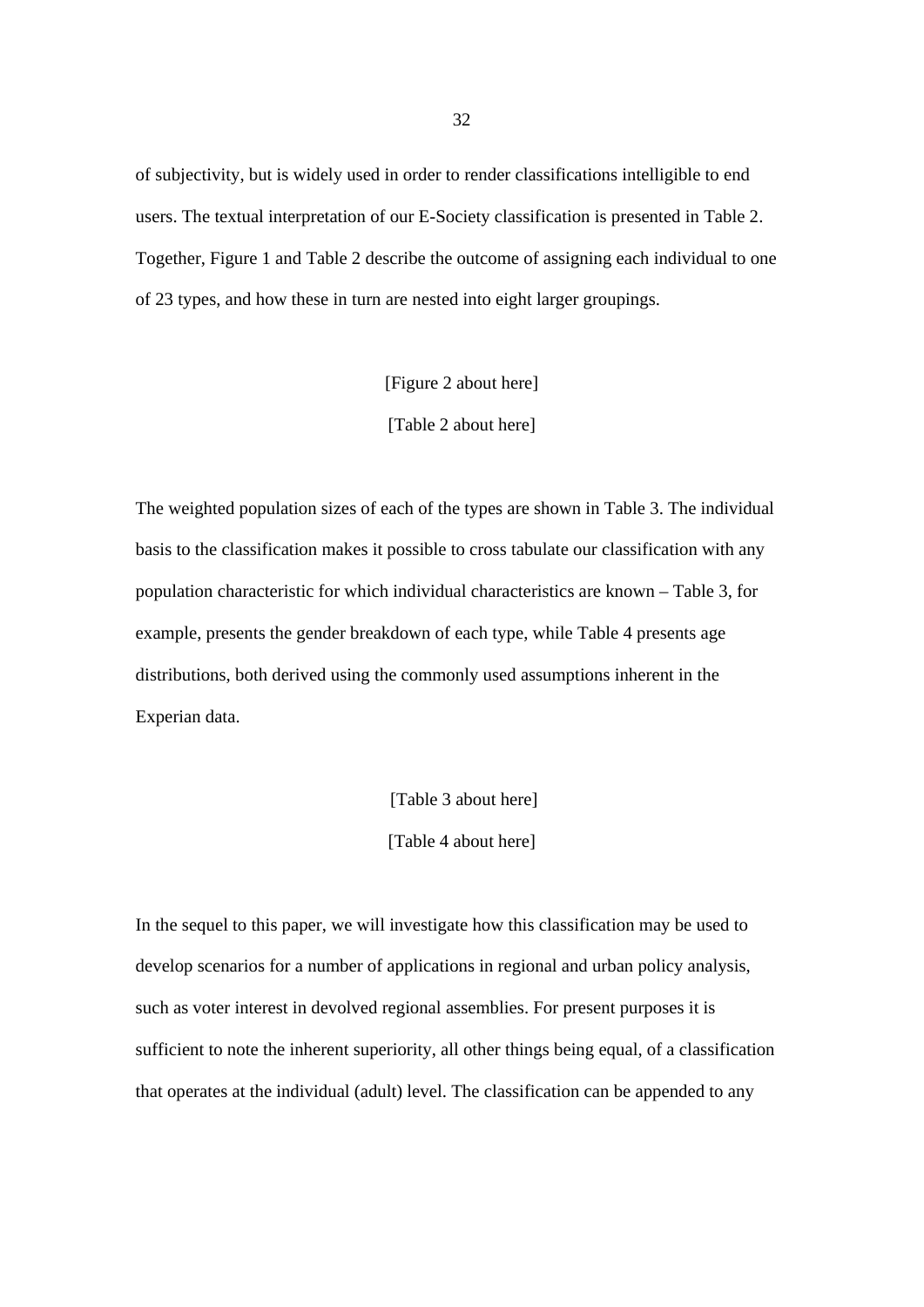social survey that has basic address information, and provides valuable context to secondary analysis of such data (e.g. see Ashby et al 2005). This level of disaggregation also makes the classification a useful device for devising sampling schemes at the regional, national or local level.

Bespoke classifications of this nature have been available to commercial users for some time, yet academic users have often felt 'locked out' of such developments by the terms and costs of commercial licences. Our own classification is available to academics for bone fide research purposes through a pioneering data sharing agreement with Experian Ltd. This makes it possible for users to access the data through the UK Economic and Social Research Council (ESRC) Data Archive and through data services provided direct by Experian.

Taken together, we suggest that this classification represents an important development in UK social science data policy and analysis. First, our partnership arrangement with Experian has enabled us to incorporate pertinent, timely disaggregate data on individual behaviours into a nationwide classification. This represents an important development in data policy that is consistent with developments in the practice of social science in the Twenty First Century, and is a partial realisation of one of the central recommendations of the Commission on the Social Sciences (2003). Second, the assembly of data from very different sources and different domains exemplifies the benefits of 'pooling' data in order to create bespoke classifications. As such, it exemplifies the ways in which users have become empowered to create bespoke classifications where no generalised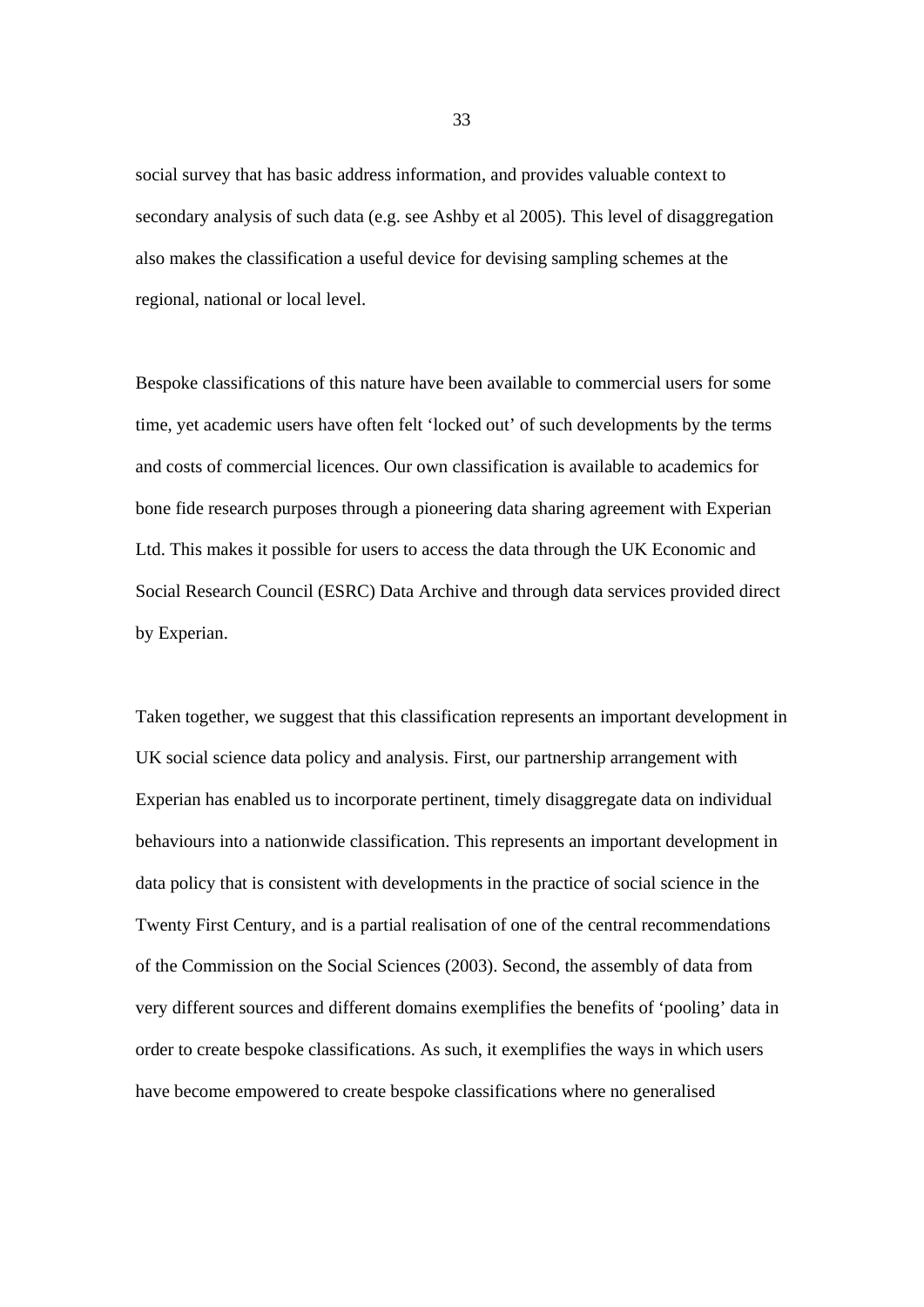distribution of behaviours is known. The methodology described here is as much informed by solution-centred commercial practices as conventional social survey research practice, and is consistent with multi-sector, interdisciplinary team working to devise solutions to real world problems in real time. Third, in substantive terms, we suggest that our classification establishes a geographically extensive, generalised basis that helps us to discern trends in the future differentiation of British society. In a sequel to this paper, we will explore the nature of the relationships between the groups and types that we have identified and the transition probabilities between them.

#### [Figure 3 about here]

We believe that our classification holds considerable power. To anticipate some of our arguments, we present an illustrative comparison of the most (Group 1) and least (Group 8) engaged of our **groups**. These groups are quite different in their usage of ICTs (see Table 5). At the regional scale (Figure 3), it is not difficult to identify the correspondence between the geography of e-engagement and aspects of historic industrial structure, such as the distribution of coalfield industries. Such maps highlight the challenges that may face regional development agencies, for example, if potential employers require that technological literacy is a sufficiently ingrained characteristic of regional and local economies.

> [Table 5 about here] [Figure 4 about here]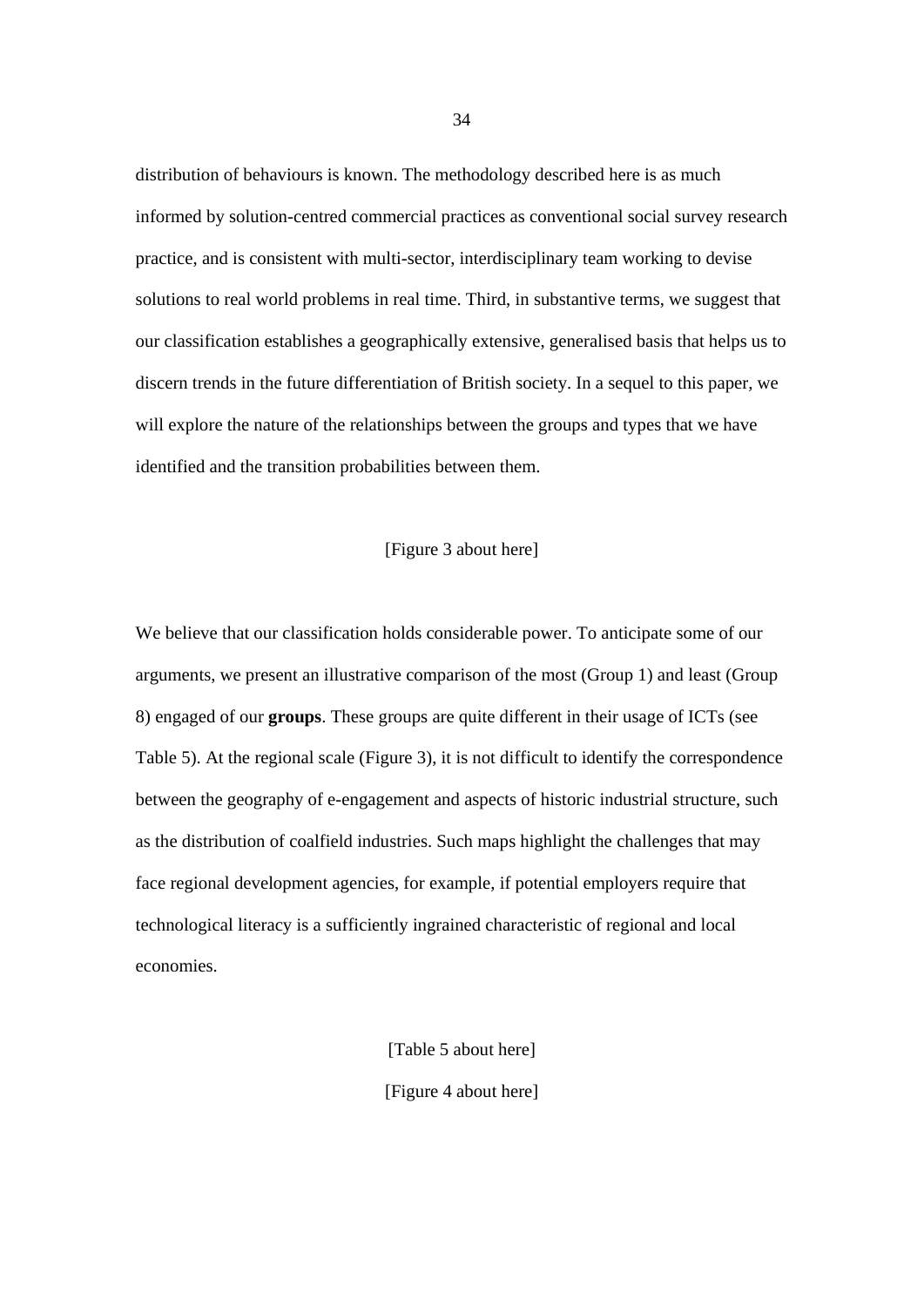At the sub regional scale the distributions suggest some possible patterns of disadvantage that might arise from planning initiatives: for example, the Inner London congestion charge is most easily paid using phone text or Internet channels, and access to and familiarity with such technologies may present as big an obstacle to some users as the charge itself. The maps shown in Figure 4 illustrate the likely geographies of these constraints on access.

We will examine these and other aspects of our classification in our future research. Taken together, we believe that this work establishes that geographic and demographic variables are essential in the interpretation of new digital divides and in the profiling of many of the advantages and disadvantages that will characterise the e-society, and provide context to more detailed studies of forms and modes of engagement with new technologies.

#### **7. Acknowledgement**

This research was funded under Economic and Social Research Council grant RES-335- 25-0020, 'Digital differentiation: consumption profiles of fracturing digital divides'.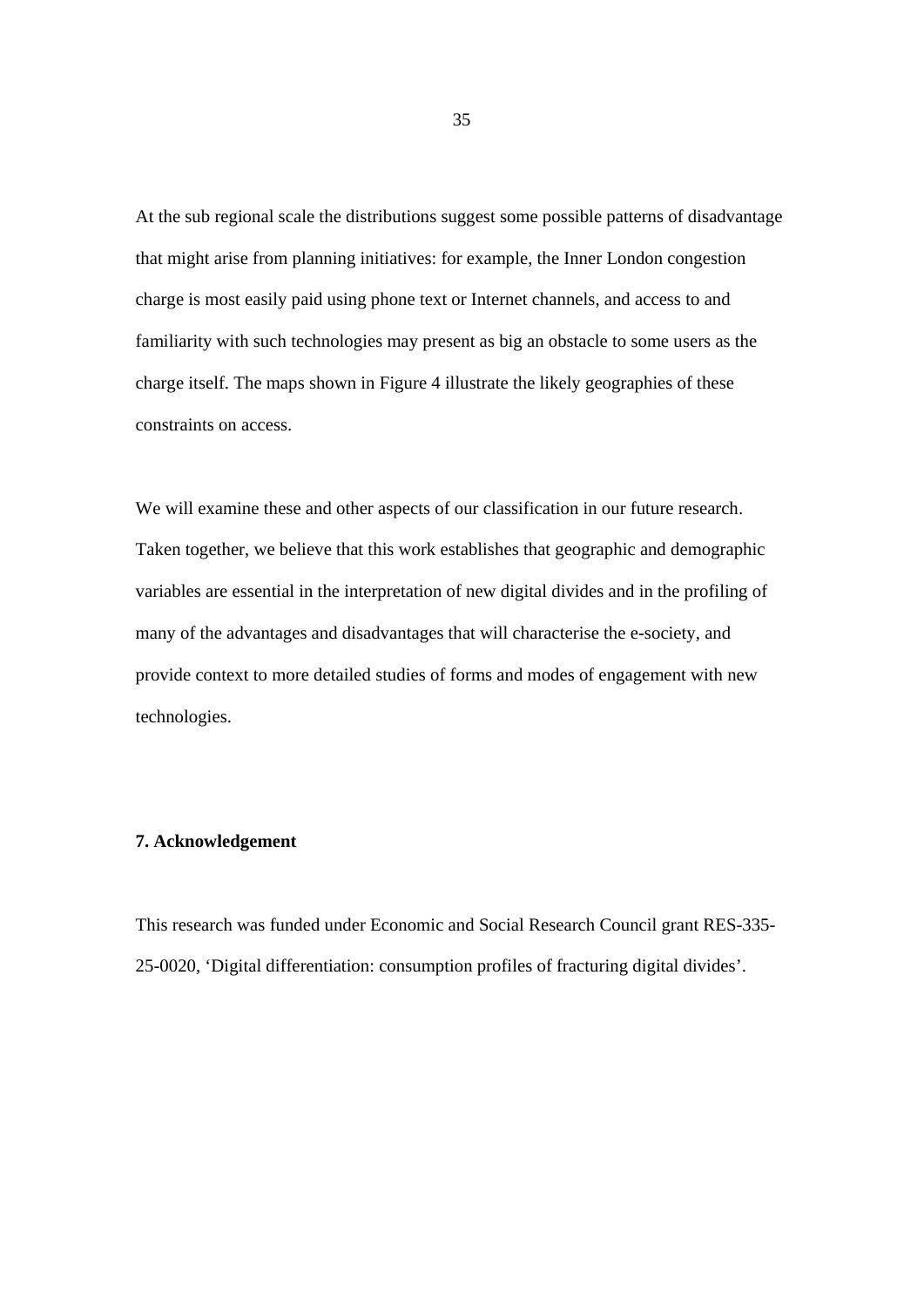#### **8. References**

- Ashby D I, Irving B L, Longley P A 2005 Police reform and the new public management paradigm: matching technology to the rhetoric. At **Environment and Planning C: Government and Policy**.
- Birkin M 1995 Customer targeting, geodemographics and lifestyle approaches. In Longley P A, Clarke G P (eds) **GID for business and service planning**. Cambridge, GeoInformation International: 104-49
- Commission on the Social Sciences 2003. **Great Expectations: the Social Sciences in Britain**. Academy of Learned Societies in the Social Sciences, London
- Dugmore K 2004 Why the census is so important to commercial companies. In Dugmore K, Moy C (eds) **A guide to the 2001 Census: essential information for gaining business advantage**. London, TSO (The Stationery Office):13-16
- Harris R, Sleight P, Webber R 2005 **Geodemographics, GIS and neighbourhood targeting**. Chichester, Wiley
- Harris R J, Longley P A 2002 Creating small area measures of urban deprivation. **Environment and Planning A**, 34: 1073-93
- Howick R 2004 A guide to all the statistical outputs. In Dugmore K, Moy C (eds) **A guide to the 2001 Census: essential information for gaining business advantage**. London, TSO (The Stationery Office): 47-58

Leventhal B 1997 An approach to fusing market research with database marketing. **Journal of the Market Research Society** 39(4): 545-88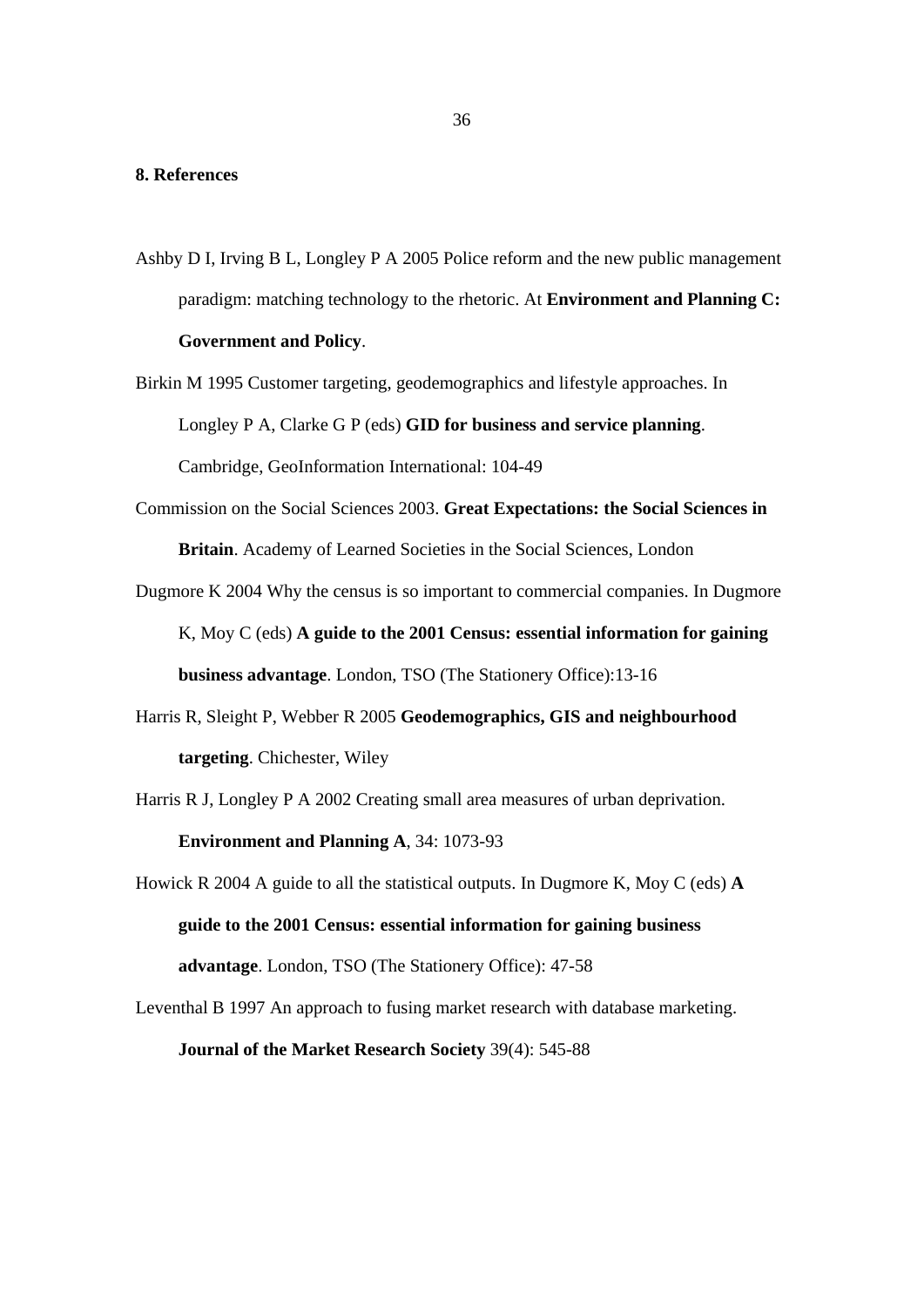- Longley P A 2005 Urban studies. In K Kempf-Leonard (ed) **Encyclopaedia of Social Measurement**. Elsevier, San Diego: 921-6.
- Longley P A, Harris R J 1999 Towards a new digital data infrastructure for urban analysis and modelling. **Environment and Planning B** 26: 855-78
- Masser I, Campbell H, Craglia M 1996 **GIS diffusion: the adoption and use of GIS in local government in Europe**. London, Taylor and Francis.
- Openshaw S, Goddard J 1987 Some implications of the commodification of information and the emerging information economy for applied geographical analysis in the United Kingdom. **Environment and Planning A**, 19: 1423-39.
- Rees P, Martin D, Williamson P 2002 Census data resources in the United Kingdom. In Rees P, Martin D, Williamson P (eds) **The Census data system**. Wiley, Chichester: 1-24
- Senior M 2002 Deprivation indicators In Rees P, Martin D, Williamson P (eds) **The Census data system**. Wiley, Chichester: 123-38
- Webber R 2004. Designing geodemographic classifications to meet contemporary business needs. **Journal of Interactive Marketing** 5(3), January/March
- Wrigley N, Longley P A, Dunn R 1988 Some recent developments in the specification estimation and testing of discrete choice models. In RG Golledge, H Timmermans (eds) **Behavioural Modelling in Geography and Planning**. London, Croom Helm: 96-123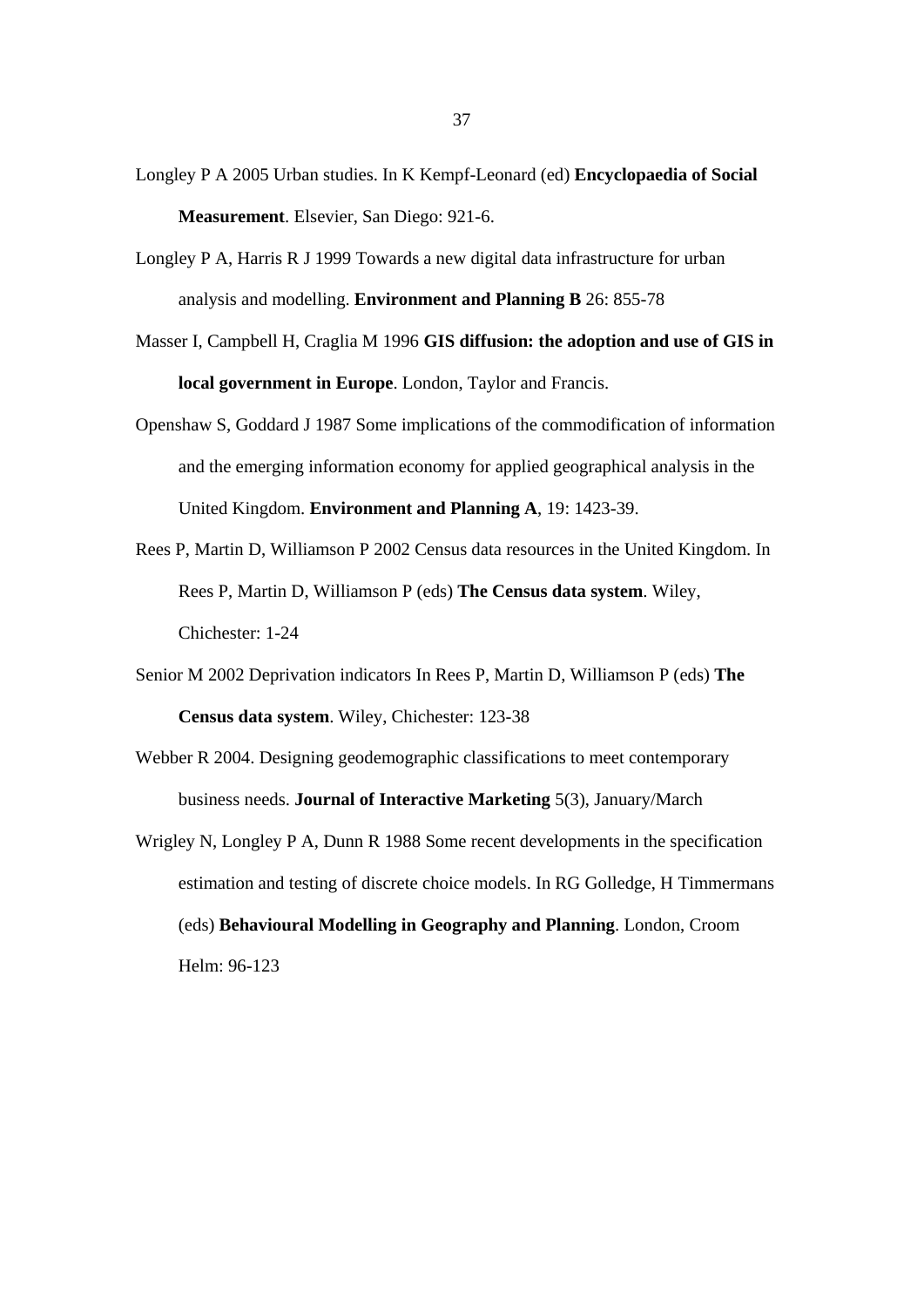#### **List of figures and tables**

Figure 1: Cumulative population falling into pixel categories, ordered from the largest to the smallest. The plot is truncated at the pixel ranked 3,700 Figure 2: Tree profile of the E-Society classification Figure 3: The Great Britain geography of two groups in the classification: (A) the Eunengaged and (B) E-experts. Figure 4: The regional geography of two groups in the classification: (A) the E-

unengaged and (B) E-experts.

Table 1: Variables extracted from Experian Lifestyles Survey in order to classify consumers

Table 2: The E-Society classification

Table 3: Population sizes and gender mix of the 23 clusters

Table 4: Age mix of the 23 clusters (base score 100: for example, a value of 50 corresponds to half the expected occurrences in an age group given the national demographic profile, while a value of 200 corresponds to double the occurrences). Table 5: Some illustrative characteristics of Groups 1 and 8 of the classification (index values calculated as in Table 4).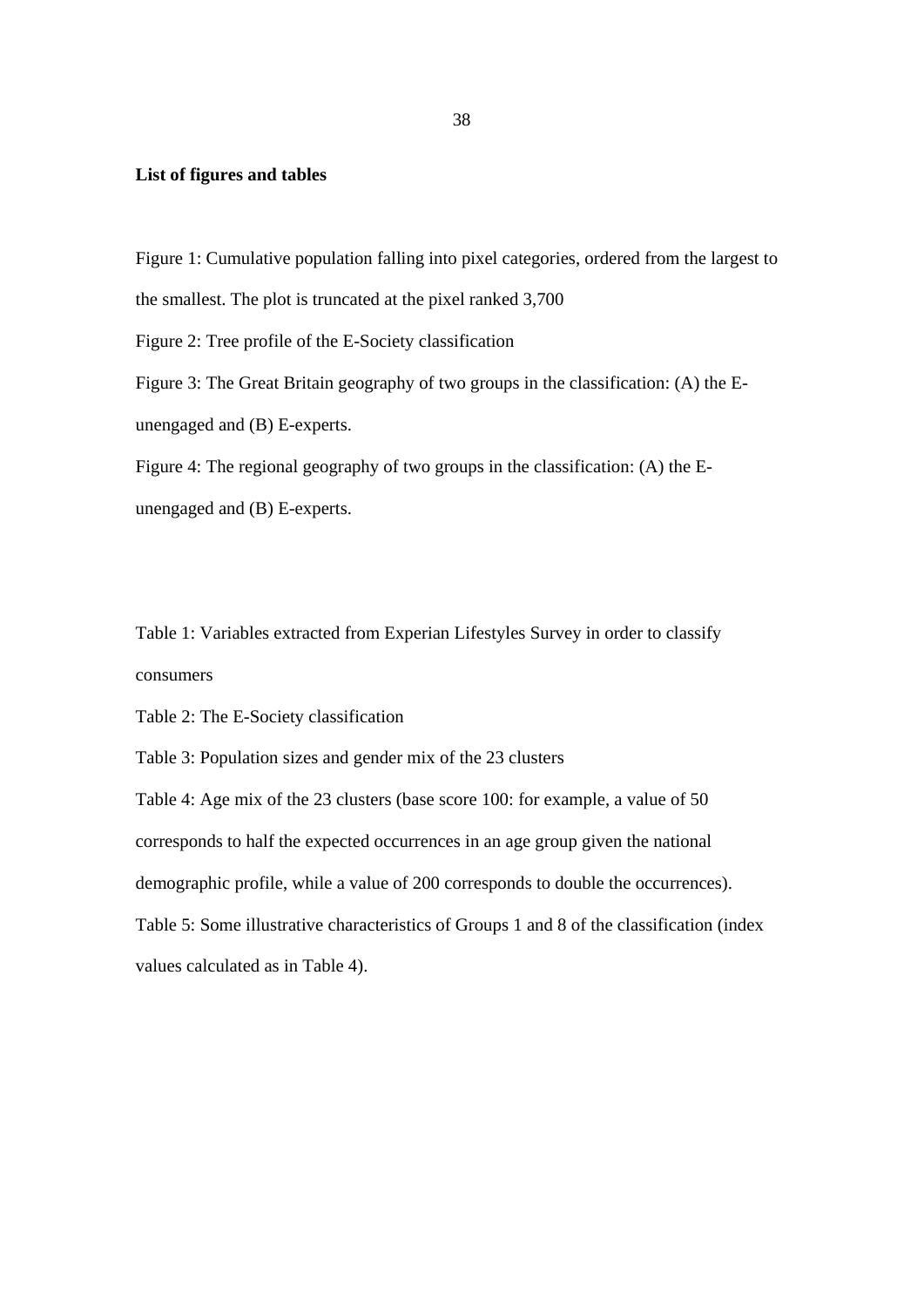Table 1: Variables extracted from Experian Lifestyles Survey in order to classify consumers

| <b>Variable</b> |                                                                                                           |                                                                                                                          |  |  |
|-----------------|-----------------------------------------------------------------------------------------------------------|--------------------------------------------------------------------------------------------------------------------------|--|--|
| Reference       | <b>Variable</b>                                                                                           | <b>Description</b>                                                                                                       |  |  |
| 1               | Cable TV - consider                                                                                       | LEISURE - CONSIDER SUBSCRIBING TO CABLE TV                                                                               |  |  |
| $\overline{2}$  | Cable TV - have                                                                                           | LEISURE - HAVE CABLE TV                                                                                                  |  |  |
| 3               | Buy mobile - consider                                                                                     | YOUR HOME - CONSIDER BUYING MOBILE PHONE                                                                                 |  |  |
| 4               | Buy mobile - have                                                                                         | YOUR HOME - HAVE MOBILE PHONE                                                                                            |  |  |
| 5               | Mobile - company                                                                                          | YOUR HOME - HAVE COMPANY MOBILE PHONE                                                                                    |  |  |
| 6               | Mobile - personal                                                                                         | YOUR HOME – HAVE PERSONAL MOBILE PHONE                                                                                   |  |  |
| 7               | Mag.Computing/IT-sub                                                                                      | LEISURE-MAGAZINES - SUBSCRIBE TO COMPUTING/IT TITLES                                                                     |  |  |
| $\,8\,$         | PCuse-modem cons                                                                                          | YOUR HOME - CONSIDER GETTING PERSONAL COMPUTER MODEM                                                                     |  |  |
| 9               | PCuse-modem have                                                                                          | YOUR HOME - HAVE PERSONAL COMPUTER MODEM                                                                                 |  |  |
| 10              | PCuse-PCsys have                                                                                          | YOUR HOME - HAVE PERSONAL COMPUTER SYSTEM                                                                                |  |  |
| 11              | Purch compgame mail/                                                                                      | HOME SHOPPING - HAVE PURCHASED COMPUTER GAMES BY MAIL/TELEPHONE                                                          |  |  |
| 12              | Bk holiday-Internet                                                                                       | HOLIDAYS & TRAVEL - BOOK HOLIDAYS VIA INTERNET                                                                           |  |  |
| 13              | PC use - PC sys cons                                                                                      | YOUR HOME - CONSIDER GETTING PERSONAL COMPUTER SYSTEM                                                                    |  |  |
| 14              | Email at home                                                                                             | YOUR HOME - EMAIL AT HOME                                                                                                |  |  |
| 15              | Email at work                                                                                             | YOUR HOME - EMAIL AT WORK                                                                                                |  |  |
| 16              | Purch bks-Internet                                                                                        | HOME SHOPPING - HAVE PURCHASED BOOKS (GENERAL) USING INTERNET                                                            |  |  |
| 17              | Purch childclth-Internet                                                                                  | HOME SHOPPING - HAVE PURCHASED CHILDRENS CLOTHES USING INTERNET                                                          |  |  |
|                 | Purch compgame-                                                                                           |                                                                                                                          |  |  |
| 18              | Internet                                                                                                  | HOME SHOPPING - HAVE PURCHASED COMPUTER GAMES USING INTERNET                                                             |  |  |
| 19              | Purch fash.wear-Internet                                                                                  | HOME SHOPPING - HAVE PURCHASED FASHION WEAR USING INTERNET                                                               |  |  |
| 20              | Purch music-Internet                                                                                      | HOME SHOPPING - HAVE PURCHASED MUSIC (MEDIA) USING INTERNET                                                              |  |  |
| 21              | Purch plant.etc-Internet                                                                                  | HOME SHOPPING - HAVE PURCHASED SEEDS/PLANTS/BULBS USING INTERNET                                                         |  |  |
| 22              | Purch video-Internet                                                                                      | HOME SHOPPING - HAVE PURCHASED VIDEOS USING INTERNET<br>HOME SHOPPING - HAVE PURCHASED VITAMINS/HEALTH SUPPLEMENTS USING |  |  |
| 23              | Purch vitamins-Internet                                                                                   | <b>INTERNET</b>                                                                                                          |  |  |
| 24              | Purch wines-Internet                                                                                      | HOME SHOPPING - HAVE PURCHASED WINES USING INTERNET                                                                      |  |  |
| 25              | Read ComputingIT mag                                                                                      | LEISURE - MAGAZINES - READ COMPUTING/IT TITLES                                                                           |  |  |
| 26              | Bt gds/serv.Net 2-3t                                                                                      | HOME SHOPPING - BOUGHT GOODS/SERVICES 2-3 TIMES USING INTERNET                                                           |  |  |
| 27              | Bt gds/serv.Net 4+t                                                                                       | HOME SHOPPING - BOUGHT GOODS/SERVICES 4+ TIMES USING INTERNET                                                            |  |  |
| 28              | Bt gds/serv.Net Never                                                                                     | HOME SHOPPING - NEVER BOUGHT GOODS/SERVICES USING INTERNET                                                               |  |  |
| 29              | Bt gds/serv.Net Once                                                                                      | HOME SHOPPING - BOUGHT GOODS/SERVICES ONCE USING INTERNET                                                                |  |  |
| 30              | Email is other                                                                                            | YOUR HOME-EMAIL PROVIDER                                                                                                 |  |  |
| 31              | Shop.-Lrn frmNet-S/D                                                                                      | SHOPPING - DO YOU LEARN FROM INTERNET/WEB? - SLIGHTLY DISAGREE                                                           |  |  |
| 32              | Shop.-Lrn frmNet-D                                                                                        | SHOPPING - DO YOU LEARN FROM INTERNET/WEB? - DISAGREE                                                                    |  |  |
| 33              | Shop.-Lrn frmNet -<br>Neither                                                                             | SHOPPING - DO YOU LEARN FROM INTERNET/WEB? - NEITHER AGREE NOR<br><b>DISAGREE</b>                                        |  |  |
| 34              | Shop.-Lrn frmNet -A                                                                                       | SHOPPING - DO YOU LEARN FROM INTERNET/WEB? - AGREE                                                                       |  |  |
| 35              | Shop.-Lrn frmNet-S/A                                                                                      | SHOPPING – DO YOU LEARN FROM INTERNET/WEB? – SLIGHTLY AGREE                                                              |  |  |
| 36              | NetAccess frm TV-have                                                                                     | LEISURE - HAVE INTERNET ACCESS FROM TV                                                                                   |  |  |
| 37              | NetAccess frm TV-con                                                                                      | LEISURE - WOULD CONSIDER INTERNET ACCESS FROM TV                                                                         |  |  |
| 38              | MobileP NetAccess-have                                                                                    | YOUR HOME - MOBILE PHONE HAS INTERNET ACCESS                                                                             |  |  |
| 39              | MobileP NetAccess-cons                                                                                    | YOUR HOME - WOULD CONSIDER MOBILE PHONE WITH INTERNET ACCESS                                                             |  |  |
| 40              | Spend gds/s Net <l10< td=""><td>HOME SHOPPING - SPENDING ON INTERNET GOODS/SERVICES UNDER £10</td></l10<> | HOME SHOPPING - SPENDING ON INTERNET GOODS/SERVICES UNDER £10                                                            |  |  |
| 41              | Spendgds/s NetL10-99                                                                                      | HOME SHOPPING - SPENDING ON INTERNET GOODS/SERVICES £10-£99                                                              |  |  |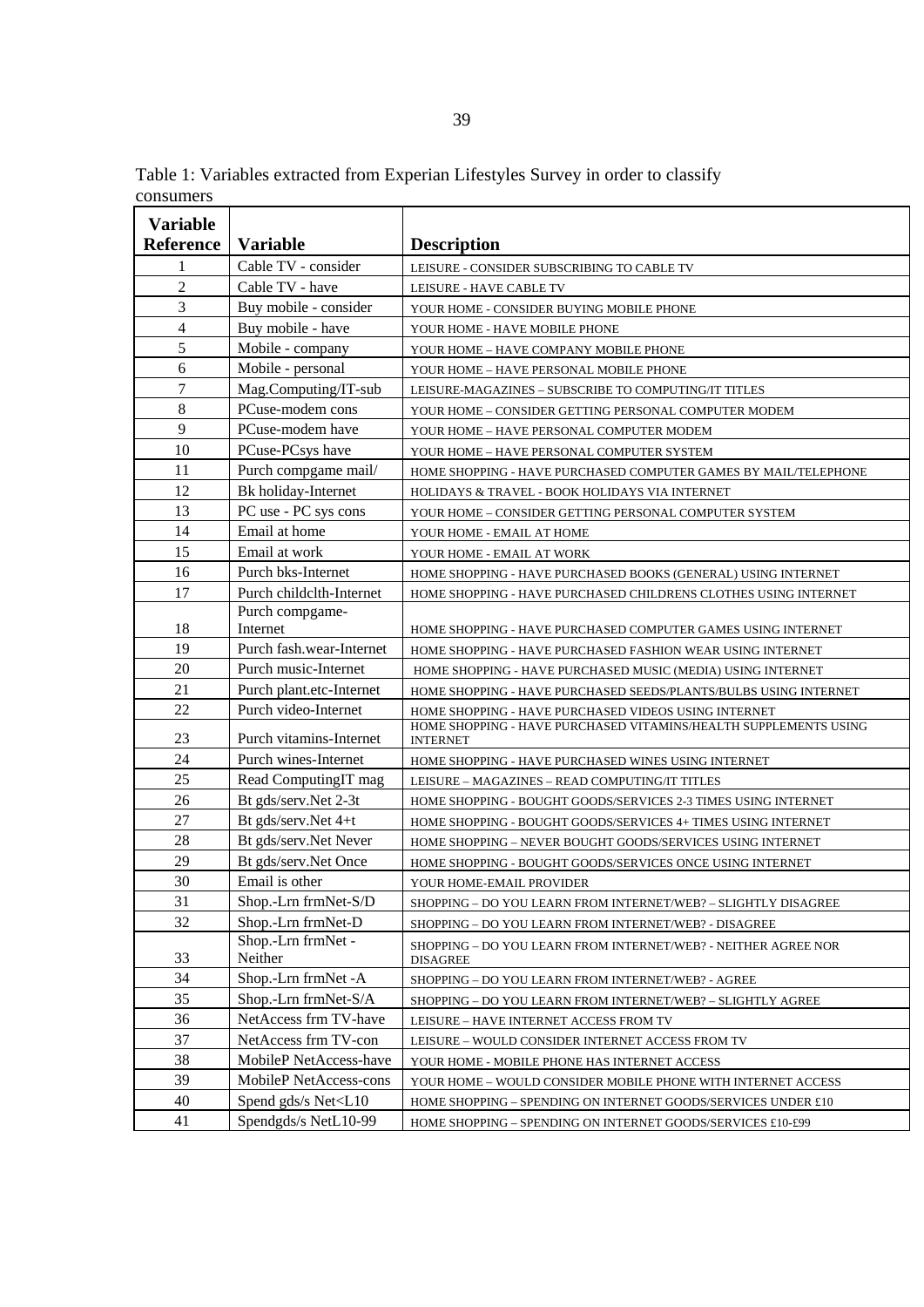| 42 | Spd gds/sNetL100-500     | HOME SHOPPING - SPENDING ON INTERNET GOODS/SERVICES £100-£500                                 |
|----|--------------------------|-----------------------------------------------------------------------------------------------|
| 43 | Spd gds/s Net>L500       | HOME SHOPPING - SPENDING ON INTERNET GOODS/SERVICES OVER £500                                 |
|    | WhyDoShop-Net            |                                                                                               |
| 44 | shopping                 | HIGH STREET SHOPPING - HEAVY INTERNET SHOPPING                                                |
| 45 | ShopOnNet-mainGrocer     | HIGH STREET SHOPPING - SHOP VIA INTERNET FOR MAIN GROCERY SHOPPING                            |
| 46 | ShopOnNet-othGrocery     | HIGH STREET SHOPPING - SHOP VIA INTERNET FOR OTHER GROCERY SHOPPING                           |
| 47 | RecentChanged mobile     | YOUR HOME - RECENTLY CHANGED MOBILE PHONE                                                     |
| 48 | RecentChangMobi-cons     | YOUR HOME - RECENTLY CONSIDERED CHANGING MOBILE PHONE                                         |
| 49 | HrsSpdperWkonNet<1hr     | YOUR HOME - LESS THAN 1 HOUR SPENT PER WEEK ON INTERNET                                       |
| 50 | HrsSpdperWkonNet2-5h     | YOUR HOME - 2-5 HOURS SPENT PER WEEK ON INTERNET                                              |
| 51 | HrsSpdperWkonNet6-10     | YOUR HOME - 6-10 HOURS SPENT PER WEEK ON INTERNET                                             |
| 52 | HrsSpdperWkonNet10+h     | YOUR HOME - 10+ HOURS SPENT PER WEEK ON INTERNET                                              |
| 53 | BankFreqUse-Net/PC       | MONEY & INVESTMENT - FREQUENTLY USE INTERNET/PC BANKING                                       |
| 54 | <b>BuyFinanProdonNet</b> | MONEY & INVESTMENT - BUY FINANCIAL PRODUCTS OVER THE INTERNET                                 |
| 55 | BuyFinanProdonNet-co     | MONEY & INVESTMENT - WOULD CONSIDER BUYING FINANCIAL PRODUCTS OVER<br><b>INTERNET</b>         |
| 56 | BuyFinanProdonNet-No     | MONEY & INVESTMENT - WOULD NOT CONSIDER BUYING FINANCIAL PRODUCTS<br><b>OVER THE INTERNET</b> |
| 57 | PurFina/InsProd Net      | HOME SHOPPING - HAVE PURCHASED FINANCIAL/INSURANCE PRODUCT USING<br><b>INTERNET</b>           |
| 58 | Pur-PC/Per/Softw Net     | HOME SHOPPING - HAVE PURCHASED PC/COMPUTER PERIPHERALS/SOFTWARE<br><b>USING INTERNET</b>      |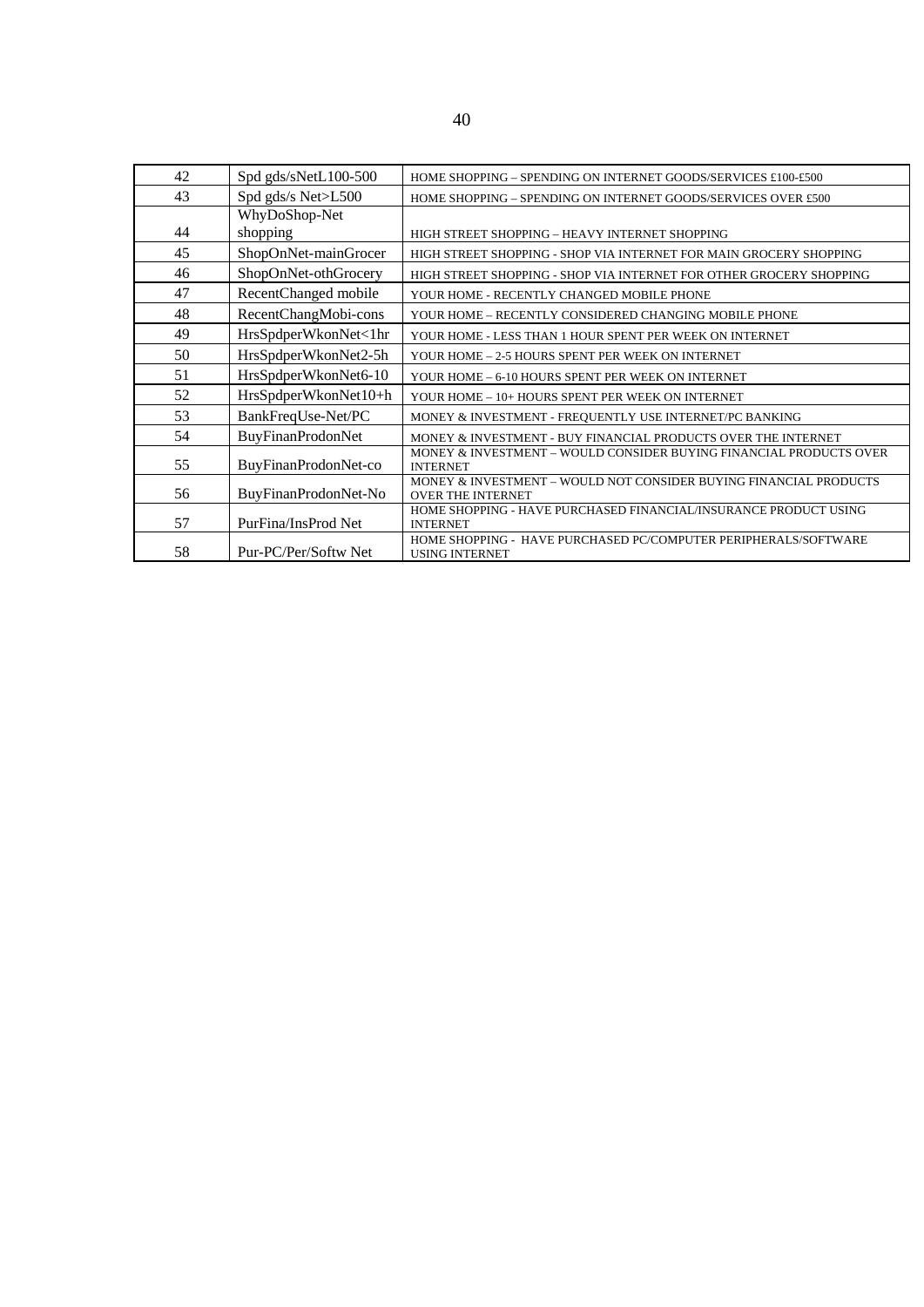Table 2: The E-Society classification

#### **Group A : E-unengaged**

**The '***E – unengaged'* **are typically groups that do not have access to electronic communications or technologies. Most are too old, too poor or too poorly educated to be able to access them, and instead traditionally rely upon personal contacts they trust for advice. Within this group there are low levels of literacy and many people do not feel that their life outcomes are much subject to their own decisions. Within this group there is a very low level of ownership of personal computers, very little access to them at work and little ambition to master the skills necessary to take advantage of information technologies. Unsurprisingly, these people have a very low level of using email at any location (home, work and other locations) or participating in other on-line activities.** 

**Members of this group tend to live in the poorer areas of traditional mining and manufacturing towns and to have conservative social attitudes. A high proportion of the group is made up of elderly people, many of whom live in social housing or sheltered accommodation.** 

#### *Type A01 : Low technologists*

*This type contains a number of people, mostly older women it would seem, whose primary use of the Internet, if they use it at all, is to buy apparel, children's clothes and vitamins. For these people the Internet is seen as an electronic version of a mail order catalogue, and not something that you learn from. Its members are particularly unlikely to own a mobile phone or to subscribe to cable television.* 

#### *Type A02 : Cable suffices*

*This type comprises people with some limited interest in electronic technologies but who have neither the education nor income to become heavily engaged in using them. Many of this type are men who have recently retired or who are approaching retirement. A high proportion has access to cable television.* 

#### *Type A03 : Technology as fantasy*

*This type contains many old males, some of whom have an interest in electronic technology and like to read about it, but few of whom use it for obtaining information or for on line ordering. This is a group which has very low take up of cable television. Many transient people fall into this category.* 

#### *Type A04 : Mobile's the limit*

*This type has particularly low levels of use of computers and the Internet, knows next to nothing about the technology and has no motivation to do so. They enjoy more traditional modes of communication, but the mobile phone represents the limit of their technical ambition. Many of this type are female and elderly.* 

#### *Type A05 : Too old to be bothered*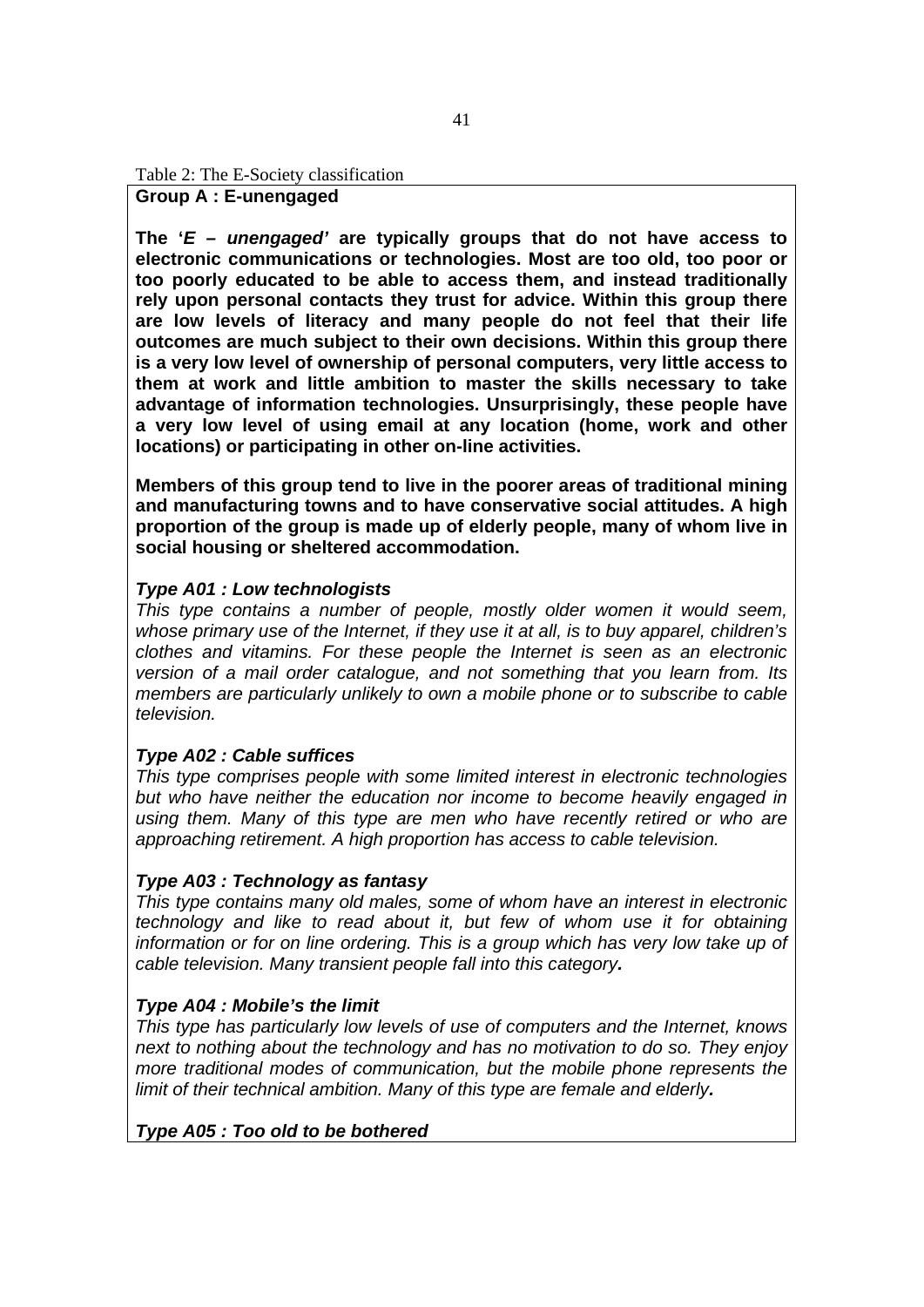*This type consists mostly of very old people who feel that they predate anything to do with electronic technologies. Members are particularly unlikely to be found purchasing or reading 'techie' magazines and are among the least likely to find the computer a useful medium for playing computer games – or even watching videos.* 

*Members of this type have little interest in acquiring E-technology skills.* 

#### *Type A06 : Elderly marginalised*

*This type consists mostly of very elderly adults, many living on their own,, who have very poor levels of access to electronic technology. Technology seems to be moving on at a rate faster than they can keep up with – for this type, mobile phones and cable television are still novelties, never mind personal computers and the Internet.* 

#### **Group B : E-marginalised**

**The '***E – marginalised'* **are not necessarily averse to the use of electronic technologies but often lack the disposable income to equip themselves with them, or the training and education needed to understand how to make effective use of them. In this group we find very low level of PC ownership and very little use of the Internet to obtain information or to undertake transactions. However there are members of this group who regularly use personal computers to keep in touch via email and more are considering getting on line. This group does use simpler and less expensive technologies such as mobile phones.** 

**Many members of this group are relatively unskilled young workers, many of whom are in manual occupations. Many also live in low rise council estates, in areas of high unemployment, low incomes and where people are reliant upon public services.** 

#### *Type B07 : The Net ; What's that?*

*This type has a low level of engagement with electronic technologies. However those that are not engaged have very little interest in acquiring access to personal computers or to the Internet, although they are interested in getting access to a mobile phone. This type contains a large number of people in later middle age.* 

#### *Type B08 : Mobile Explorers*

*This type contains many young people. They have a high level of access to the Internet both at home at work. They enjoy using computers to play games and to watch videos but do not use them to acquire information or to undertake transactions. Many of this group are young. They earn ready money and spend a significant amount of it on their mobile phones.*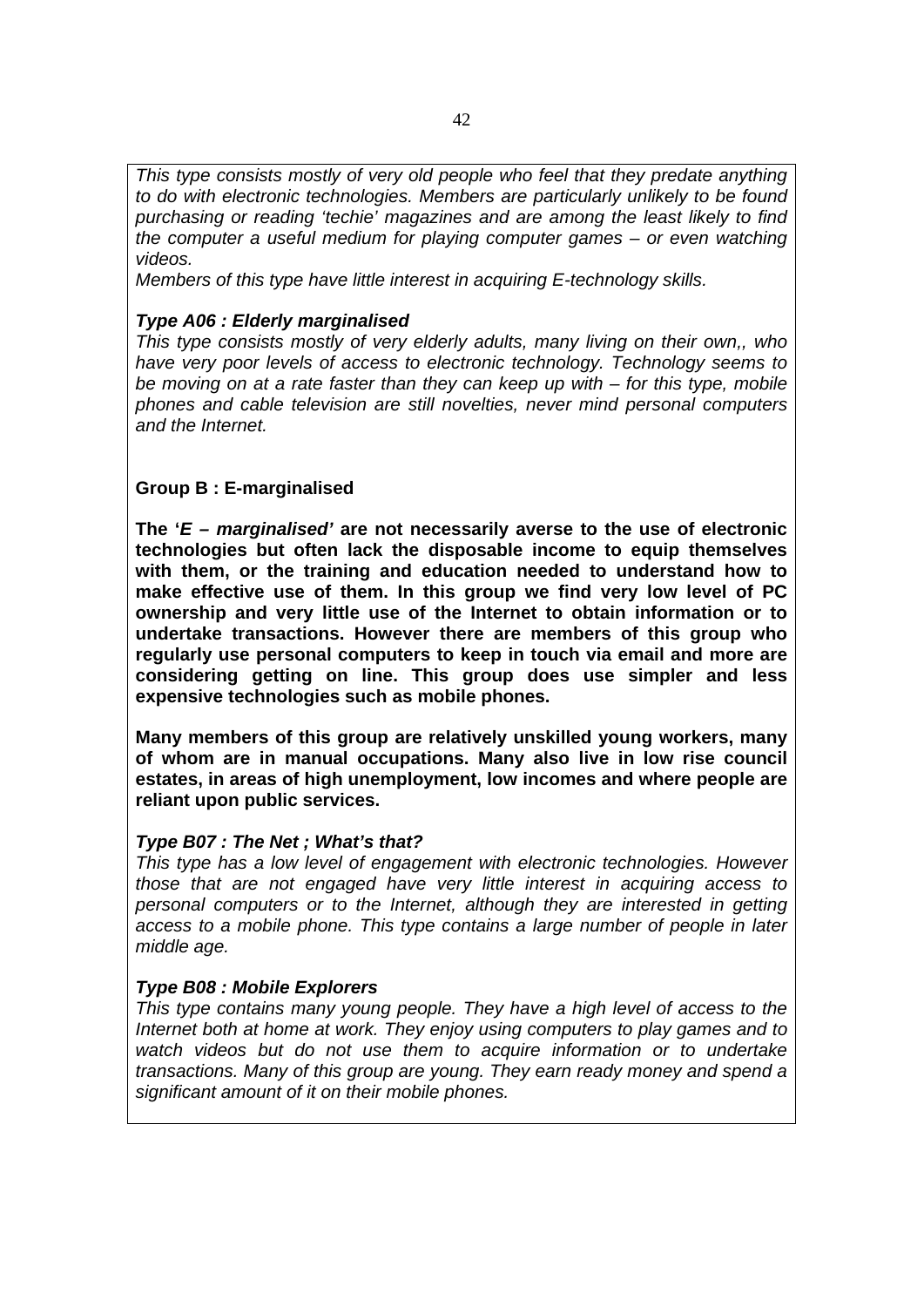#### *Type B09 : Cable TV heartland*

*This type lives and works among a peer group for whom technology is an important lifestyle statement. Members invest considerable time considering the purchase of new technologies. They were amongst the earliest adopters of devices that link mobile telephony with the Internet. They read a lot about technology in magazines and spend a lot of time on the Internet. They send a lot of emails but do not make a lot of on-line purchases.*

#### **Group C : Becoming engaged**

**Members of this group often acquire their competence in the use of information technology at work, since many of them are young people working in junior white collar occupations in modern offices. They are keen to become more expert in the use of new technologies and to use them for new applications. Many spend time browsing the Internet but without necessarily making many transactions.** 

**Many members of this group work in large cities and may be starting a life in a house that they own, typically in one of the cheaper inner suburbs. Their use of the Internet at work may be a practice that their employers may be keen to control or reduce.** 

#### *Type C10 : E-bookers and communicators*

*This type is a particularly active user of email, receiving and sending messages both at work and while on the move. The type includes a large number of young, single people, who are particularly interested in the media of communications – they are heavy users of mobile phones but also frequent switchers to and adopters of new mobile technologies. Although ownership rates of personal computers are only average, many individuals use computers to order music and fashion on line. Downloading of music is a particularly common activity. But this type does not make use of the latest technical features of information technology and is unlikely to have professional involvement in the IT industry.* 

#### *Type C11 : Peer group adopters*

*This type exists on lower income and is younger than its peers in Type C10, and is even more reliant upon email, text messaging and the use of mobiles to participate in peer group activities. Fewer members of this group are employed in the types of job which would allow access to email at work, and many fewer use personal computers to purchase goods on-line. Members of this type are more likely than those in type C10 to have access to cable television and to be able to access information through digital television. Being younger this type is more likely to be living at home with parents than in a shared rented flat.* 

#### **Group D : E for entertainment and shopping**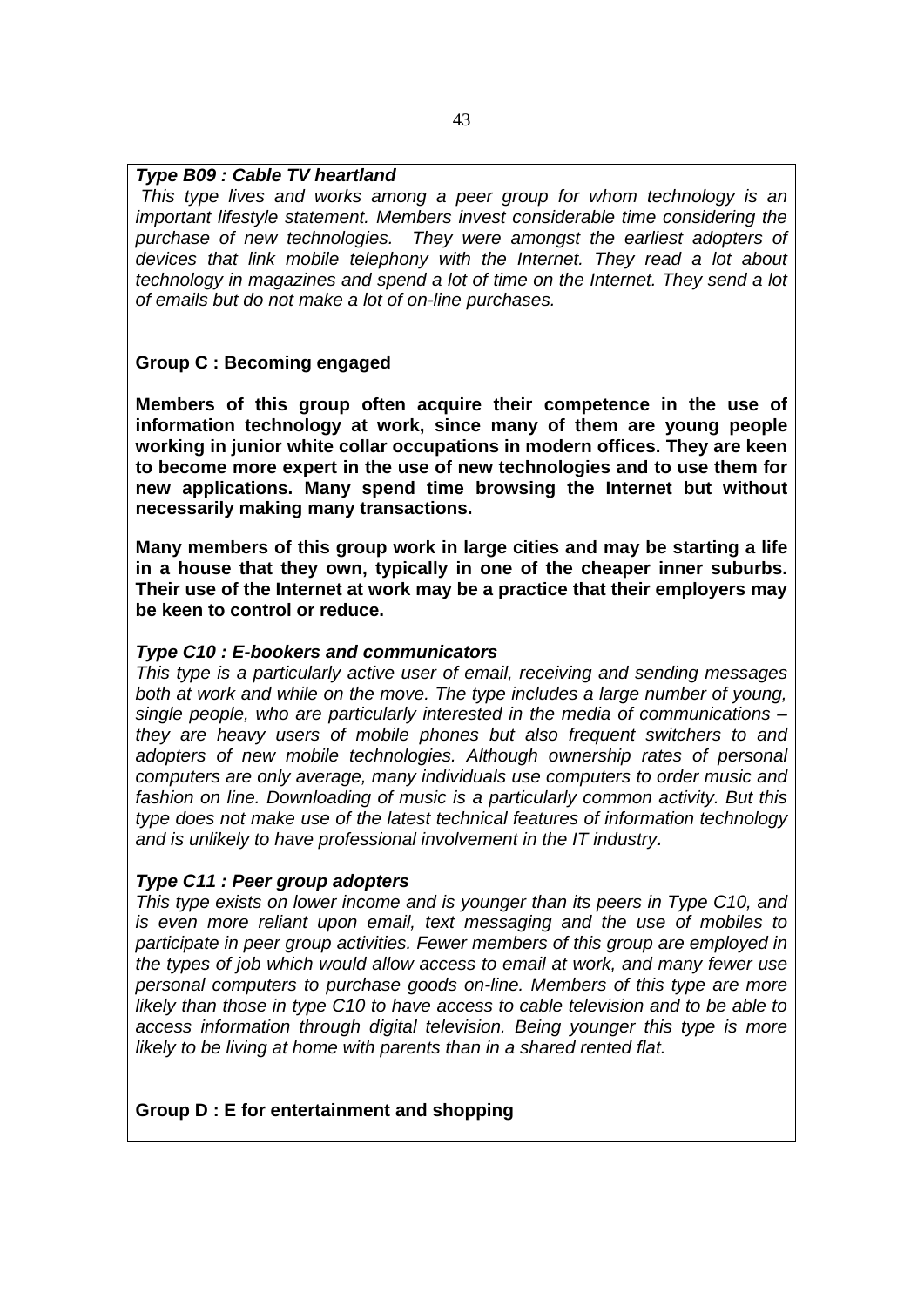**This group includes a number of moderately well paid blue collar workers for whom the Internet and personal computing provide important leisure activities. This group tends to use the Internet not for obtaining information about products or for learning, but rather to provide access to music, games and general entertainment. People in this group are smart enough to learn new methods of accessing what they want but they are not necessarily interested in technology for its own sake. Besides providing a form of personal relaxation they also see the computer as a resource for family entertainment.** 

**Members of this group are found among areas of cheaper owner occupied housing, particularly in neighbourhoods with high proportions of households with children.** 

#### *Type D12 : Small time net shoppers*

*This type comprises many younger and middle aged men who particularly rely upon the Internet to buy music, books and videos. They are also active Internet purchasers of computer games and of fashion wear. This group is happy to undertake a wide variety of transactions on the Internet but tends not to be professionally involved in the development of information technology when at work* 

#### *Type D13 : E for entertainment*

*Members of this type are not currently particularly active users of electronic technologies but are very interested in considering the purchase of new or enhanced products, from the range of mobile and personal computer devices. Many access the Internet using broadband and a high proportion purchase computer games. However this type is less interested in using the Internet for shopping, seeing it primarily as a leisure and entertainment medium.* 

#### **Group E : E-independents**

**This group tends to take a rational and considered view of electronic communications and technologies. These people are not interested in mobile phones, texting or the Internet as lifestyle accessories; they do not feature as major topics of conversation within the social networks to which they belong and they do not provide a significant focus for leisure activity. However people are reasonably well equipped and use the Internet to search for information, to buy products and to undertake transactions where there are obvious efficiency benefits***.* 

#### *Type E14 : Rational utilitarians*

*This type tends to have access to the Internet at home and to use it extensively for shopping for groceries, wines, apparel, books and holidays, and for transacting financial services. Many of these people live in the countryside and*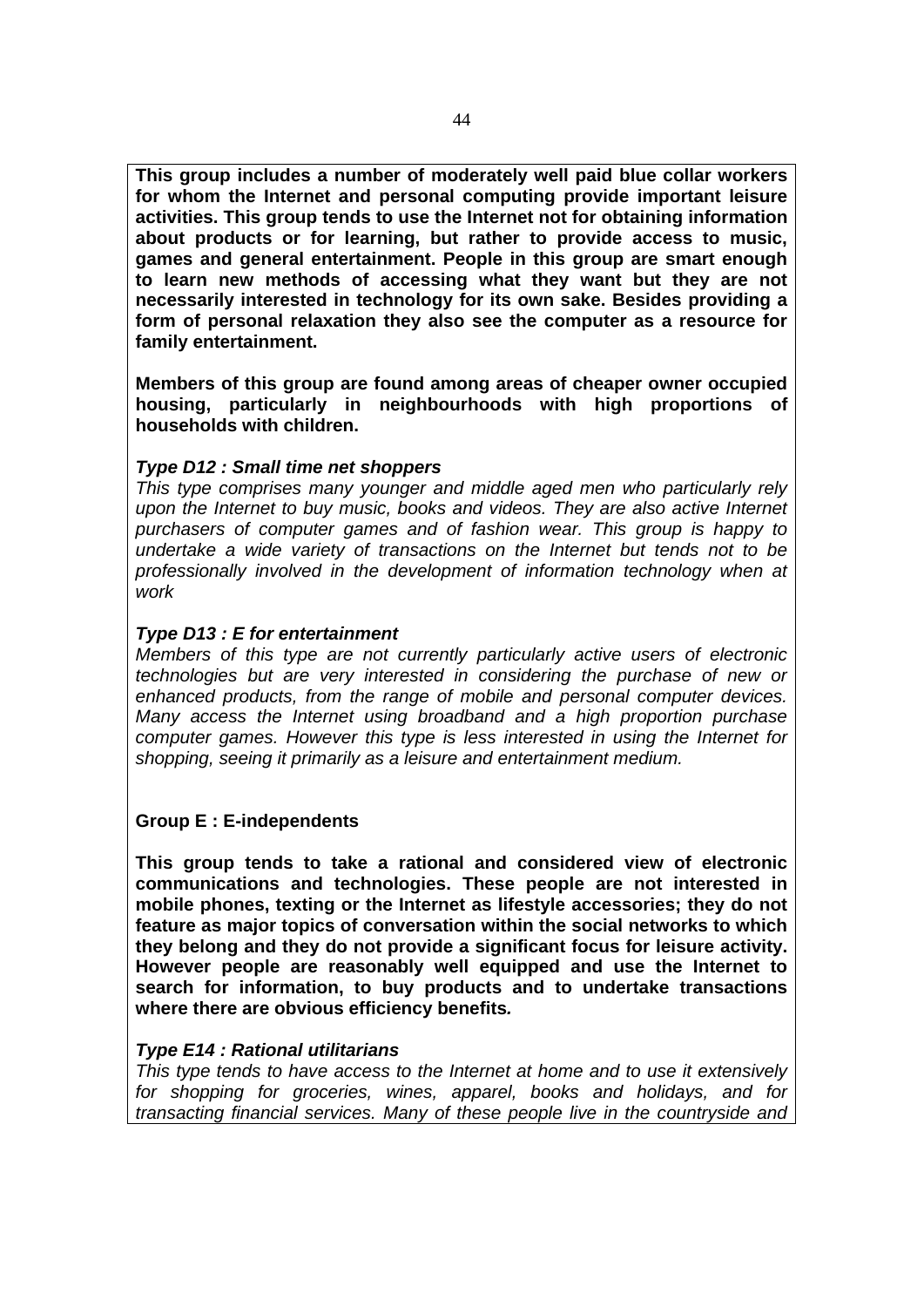*beyond the reach of cable television services. These people do not tend to use computers for playing games or as a form of leisure activity. Not being particularly heavy readers of computer magazines, these people treat the computer as a tool rather than as an end in itself.* 

#### *Type E15 : Committed learners*

*This type consists of well educated, urban professionals with a high proportion of middle aged females, who use the Internet both for ordering and for information. Many of them have access to email and the Internet at work and consider information technology as a natural method of acquiring information – both as consumers and as emerging professionals. They tend to have access to technology that they are comfortable with and are less concerned than other groups about peer group opinion or the outward visible features of electronic devices.* 

#### *Type E16 : Light users*

*This type contains many people who have access to electronic technologies but who are not very heavy users of them. Mostly in late middle age, these people do not view technology as a leisure activity and are not influenced by fashions or the need to keep up with peer groups. This type, though it does have access to the internet, tends not to use it to purchase games, fashion wear, videos or holidays, preferring to deal with organisations directly. However the type does purchase flowers over the Internet.* 

#### **Group F : Instrumental E-users**

**This group tends to use electronic technologies for purely instrumental purposes, because they provide a practical method of saving time or money. They have plenty of other leisure activities that they enjoy and tend to be light television watchers. However they find the Internet useful for purchasing on line and they are smart enough to realise that they can drive better deals when purchasing goods and services if they fore-arm themselves with consumer information. Generally they use the net to undertake transactions and manage their personal finances rather than to explore.** 

**This group contains mostly people in well off, middle class, owner occupied suburbia. Many have children.** 

#### *Type F17 : Computer magazine readers*

*This type contains mostly middle aged users of electronic technology. They are people who have access to personal computers and the Internet and are interested in the features and functions of technologies. Many members of this type read magazines and purchase additional software and hardware over the Internet, but they are more oriented to the use of the Internet for personal finance*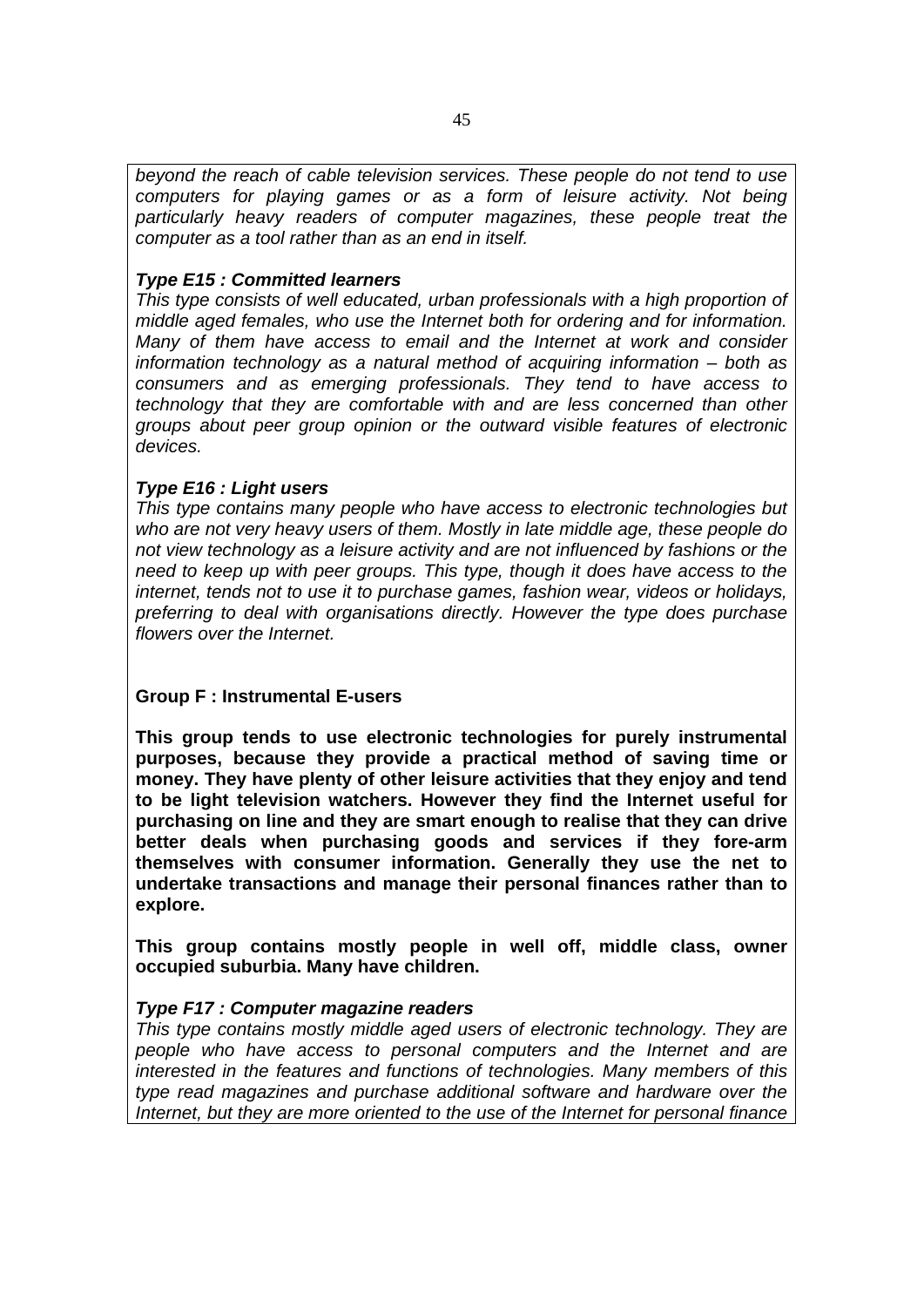*transactions than for purchasing. For example this type does not purchase children's wear or apparel over the Internet and is a low user of on line grocery shopping services. This type is a good market for Internet banking services.* 

#### *Type F18 : E for financial management*

*This type contains mostly young people who work in companies which provide them with access to mobile phones, email and Internet access. It seems that many of these people lead lives which involve substantial amounts of travel between locations. Although competent in the use of electronic technologies they are not heavy purchasers of products through the Internet. However they are very heavy users of on line financial services. Flexibility is an important value for this type who feel the need to keep in constant touch with providers of information relevant to their daily lives.* 

#### *Type F19 : On-line apparel purchasers*

*This type consists of well educated young professionals, many of them women, who are confident users of electronic technologies and communications. They use the Internet for purchases across a wide range of product categories, but in particular for children's products and fashion wear. They tend not to use this medium to purchase wines or insurance. Many members of this type look after children at home and do not have access to electronic technologies at work. They are not particularly interested in computer magazines.* 

#### *Type F20 : E-exploring for fun*

*This type really enjoys the use of the computer to purchase products and services, making very high levels of on-line purchasing in virtually every product category – including traditional male purchases such as wines and insurance, computer games, videos and software, and traditional female purchases such as apparel and children's products. This type also likes to use the computer for personal banking services, but is not especially likely to be interested in cable television or mobile telephony. The majority are men, many of whom are in their thirties.* 

#### **Group G : E-business users**

**This group includes many people who use electronic technologies in order to run their business. These may be people working in a technology related business or in a small business which needs to keep in electronic contact with its suppliers or its customers. Many of this group are self employed and make relatively little use of the technology as a leisure activity.** 

**The group is well represented in upper income neighbourhoods attracting older professionals as well as in the countryside**.

#### *Type G21: Electronic orderers*

*This type is very likely to have a computer connection at home, but is likely to*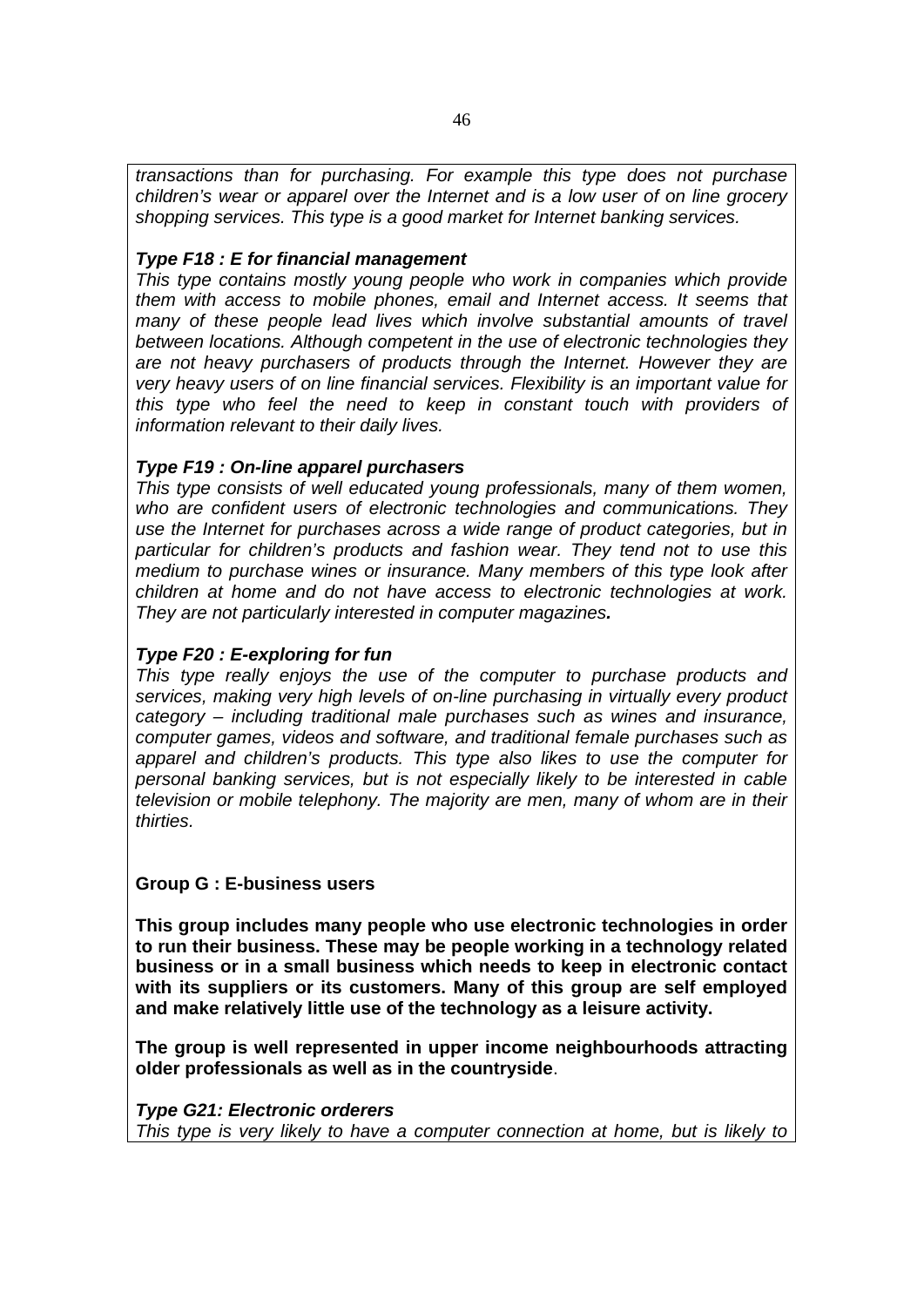*make only light use of it. Few members of this group have access to email and the Internet at work but not at home. Many of this type own small businesses, and work and live outside London. Many are also farmers or proprietors of small establishments, who use technology to manage the administration of their businesses. The majority are male.* 

#### **Group H : E- experts**

**Members of this group have every confidence in their abilities to undertake on-line transactions and to make full use of electronic technologies. These are the types of people who are able to make use of personalisation and configuration options. They enjoy exploring the features in electronic menus and will navigate them in an efficient manner. They prefer on line to inter-personal sources of information and make use of the Internet as an information source for obtaining best value for money. These people are heavy email users. Many of them are involved in the development of information technology applications at work, and see leisure time spent on electronic technologies as enhancing their human capital. Many recent graduates belong to this group.** 

**This group is particularly concentrated in large cities and in the South East of England.** 

#### *Type H22 : E-committed*

 *This type finds it easy to acquire and master new technologies. The use of electronic technologies fits comfortably with the lifestyle which these people enjoy, which has a modern edge to it. These people rely on the Internet for information, though to a slightly lesser extent than those in type H23, and are active purchasers of goods and services over the Internet. Many of these people live in rented flats or are first time buyers on modern estates, have mortgages and children and feel the need to be familiar with information technology in order to advance their careers*.

#### *Type H23 : E - professionals*

*This type views the Internet and associated technologies as a indispensable basis of living. They use the Internet and new technologies in their professional lives, are constantly transferring numeric data as well as text messages, and are confident electronic orderers of specialist merchandise such as books and music. They are mostly young people, in and out of the office, who know how to access emails from locations other than their work and home. Young and well educated, a high proportion are students and single graduates, many of whom work in the new professions.*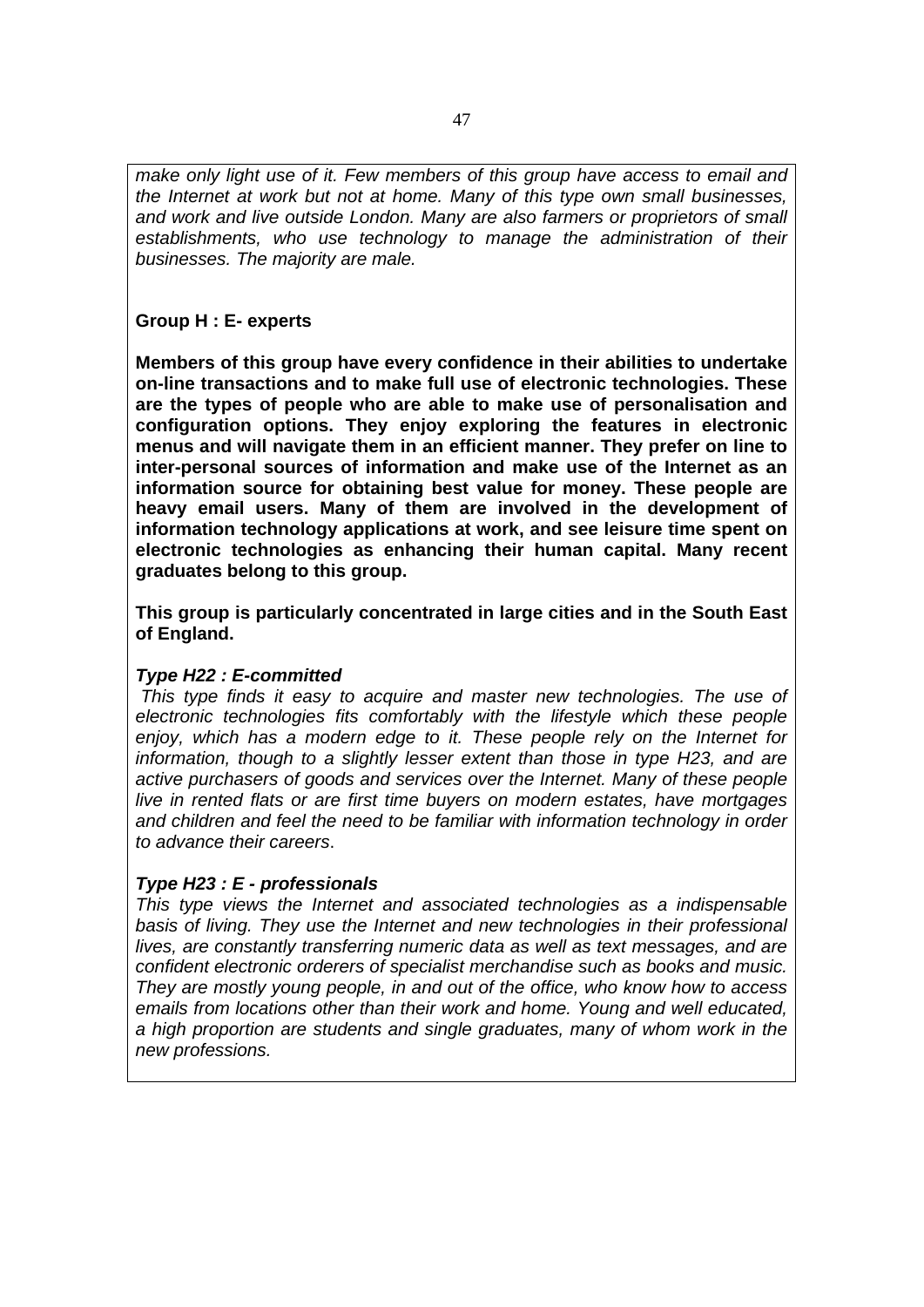|                                    |                 | Weighted          | $\%$  |        |               |                |
|------------------------------------|-----------------|-------------------|-------|--------|---------------|----------------|
| <b>E-Cluster</b>                   | Code            | <b>Population</b> | Pop.  | % Male | $\%$          | %              |
|                                    |                 | <b>Size</b>       |       |        | <b>Female</b> | <b>Unknown</b> |
| Low technologists                  | A 01            | 2,544,078         | 7.19  | 28.9   | 70.4          | 0.69           |
| <b>Cable suffices</b>              | A 02            | 2,857,118         | 8.08  | 52.0   | 47.5          | 0.50           |
| <b>Technology as fantasy</b>       | A 03            | 1,916,191         | 5.42  | 44.2   | 54.8          | 0.97           |
| <b>Mobile's the limit</b>          | A 04            | 3,639,313         | 10.29 | 43.8   | 55.8          | 0.46           |
| Too old to be bothered             | A 05            | 780,343           | 2.21  | 42.7   | 56.6          | 0.69           |
| <b>Elderly marginalised</b>        | A 06            | 1,815,022         | 5.13  | 45.1   | 53.1          | 1.81           |
| The net: what's that?              | <b>B</b> 07     | 817,090           | 2.31  | 47.4   | 50.5          | 2.07           |
| <b>Mobile explorers</b>            | <b>B</b> 08     | 1,227,344         | 3.47  | 19.1   | 80.4          | 0.50           |
| <b>Cable tv heartland</b>          | <b>B</b> 09     | 1,037,479         | 2.93  | 43.0   | 53.2          | 3.83           |
| <b>E-bookers and communicators</b> | C <sub>10</sub> | 1,052,948         | 2.98  | 39.5   | 59.0          | 1.42           |
| Peer group adopters                | C <sub>11</sub> | 874,385           | 2.47  | 45.7   | 52.6          | 1.68           |
| Small time net shoppers            | D 12            | 2,848,868         | 8.05  | 45.6   | 52.9          | 1.55           |
| <b>E</b> for entertainment         | D 13            | 2,097,600         | 5.93  | 56.6   | 42.5          | 0.92           |
| <b>Rational utilitarians</b>       | E 14            | 1,344,394         | 3.80  | 48.3   | 50.2          | 1.48           |
| <b>Committed learners</b>          | E 15            | 1,336,877         | 3.78  | 28.9   | 70.6          | 0.47           |
| <b>Light users</b>                 | E 16            | 2,268,702         | 6.41  | 45.4   | 54.0          | 0.63           |
| <b>Computer magazine readers</b>   | F 17            | 992,291           | 2.81  | 58.9   | 40.3          | 0.85           |
| E for financial management         | F 18            | 375.249           | 1.06  | 57.5   | 41.9          | 0.64           |
| On line apparel purchasers         | F 19            | 1,633,201         | 4.62  | 16.1   | 83.4          | 0.55           |
| <b>Exploring for fun</b>           | F <sub>20</sub> | 869,252           | 2.46  | 61.3   | 37.7          | 0.98           |
| <b>Electronic orderers</b>         | G 21            | 1,937,974         | 5.48  | 77.4   | 21.8          | 0.82           |
| E - committed                      | H <sub>22</sub> | 925,496           | 2.62  | 46.3   | 52.2          | 1.45           |
| E - professionals                  | H <sub>23</sub> | 178,991           | 0.51  | 42.6   | 54.1          | 3.31           |

Table 3: Population sizes and gender mix of the 23 clusters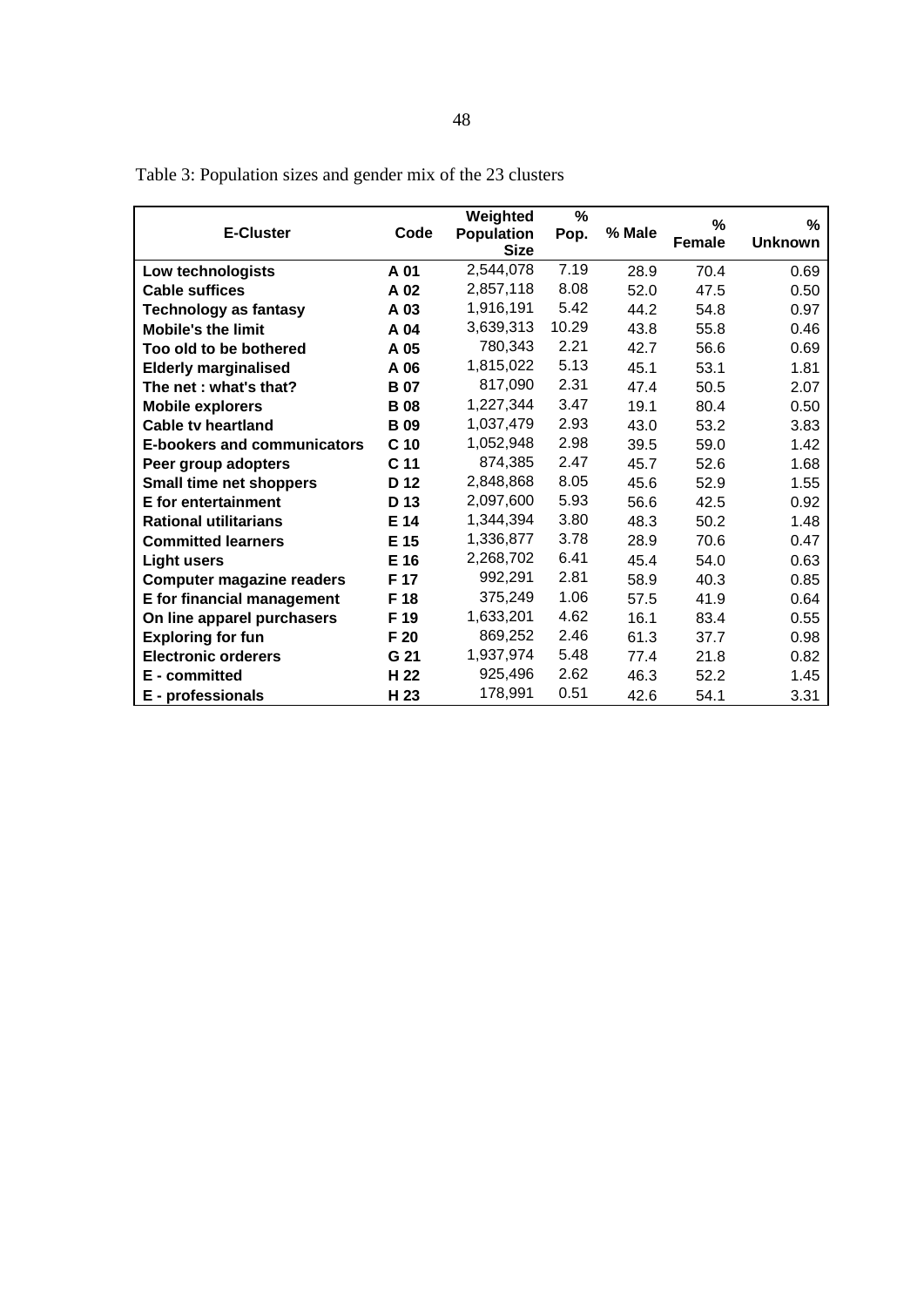| <b>E-Cluster</b>                 | Code            | $18 -$<br>25 | $26 -$<br>35   | $36-$<br>45 | 46-<br>55 | $56-$<br>65 | 66+ |
|----------------------------------|-----------------|--------------|----------------|-------------|-----------|-------------|-----|
| Low technologists                | A 01            | 54           | 43             | 37          | 40        | 66          | 246 |
| <b>Cable suffices</b>            | A 02            | 21           | 17             | 16          | 92        | 315         | 86  |
| <b>Technology as fantasy</b>     | A 03            | 26           | 26             | 28          | 45        | 190         | 184 |
| <b>Mobile's the limit</b>        | A 04            | 39           | 25             | 23          | 24        | 38          | 299 |
| Too old to be bothered           | A 05            | 8            | $\overline{7}$ | 8           | 14        | 83          | 304 |
| <b>Elderly marginalised</b>      | A 06            | 52           | 26             | 24          | 35        | 177         | 194 |
| The net: what's that?            | <b>B07</b>      | 21           | 15             | 33          | 357       | 174         | 19  |
| <b>Mobile explorers</b>          | <b>B</b> 08     | 175          | 216            | 246         | 34        | 19          | 8   |
| <b>Cable TV heartland</b>        | <b>B</b> 09     | 292          | 177            | 149         | 65        | 39          | 27  |
| <b>E-bookers and</b>             |                 |              |                |             |           |             |     |
| communicators                    | C <sub>10</sub> | 223          | 258            | 169         | 34        | 20          | 13  |
| Peer group adopters              | C <sub>11</sub> | 263          | 261            | 135         | 41        | 22          | 16  |
| Small time net shoppers          | D <sub>12</sub> | 206          | 176            | 190         | 68        | 38          | 26  |
| E for entertainment              | D 13            | 190          | 156            | 206         | 94        | 33          | 22  |
| <b>Rational utilitarians</b>     | E 14            | 52           | 55             | 87          | 136       | 190         | 69  |
| <b>Committed learners</b>        | E 15            | 33           | 14             | 124         | 352       | 104         | 11  |
| <b>Light users</b>               | E 16            | 12           | 12             | 14          | 201       | 265         | 64  |
| <b>Computer magazine readers</b> | F 17            | 55           | 25             | 137         | 297       | 104         | 21  |
| E for financial management       | F 18            | 50           | 141            | 197         | 176       | 67          | 7   |
| On line apparel purchasers       | F 19            | 167          | 269            | 185         | 34        | 20          | 13  |
| <b>Exploring for fun</b>         | F 20            | 89           | 171            | 237         | 114       | 31          | 12  |
| <b>Electronic orderers</b>       | G 21            | 125          | 231            | 224         | 44        | 25          | 16  |
| E - committed                    | H 22            | 298          | 282            | 104         | 37        | 22          | 13  |
| E - professionals                | H 23            | 377          | 239            | 92          | 53        | 26          | 13  |

Table 4: Age mix of the 23 clusters (base score 100: thus a value of 50 reveals only half as many occurrences in a given age group as expected given the national demographic profile, while a value of 200 reveals twice as many occurrences as expected).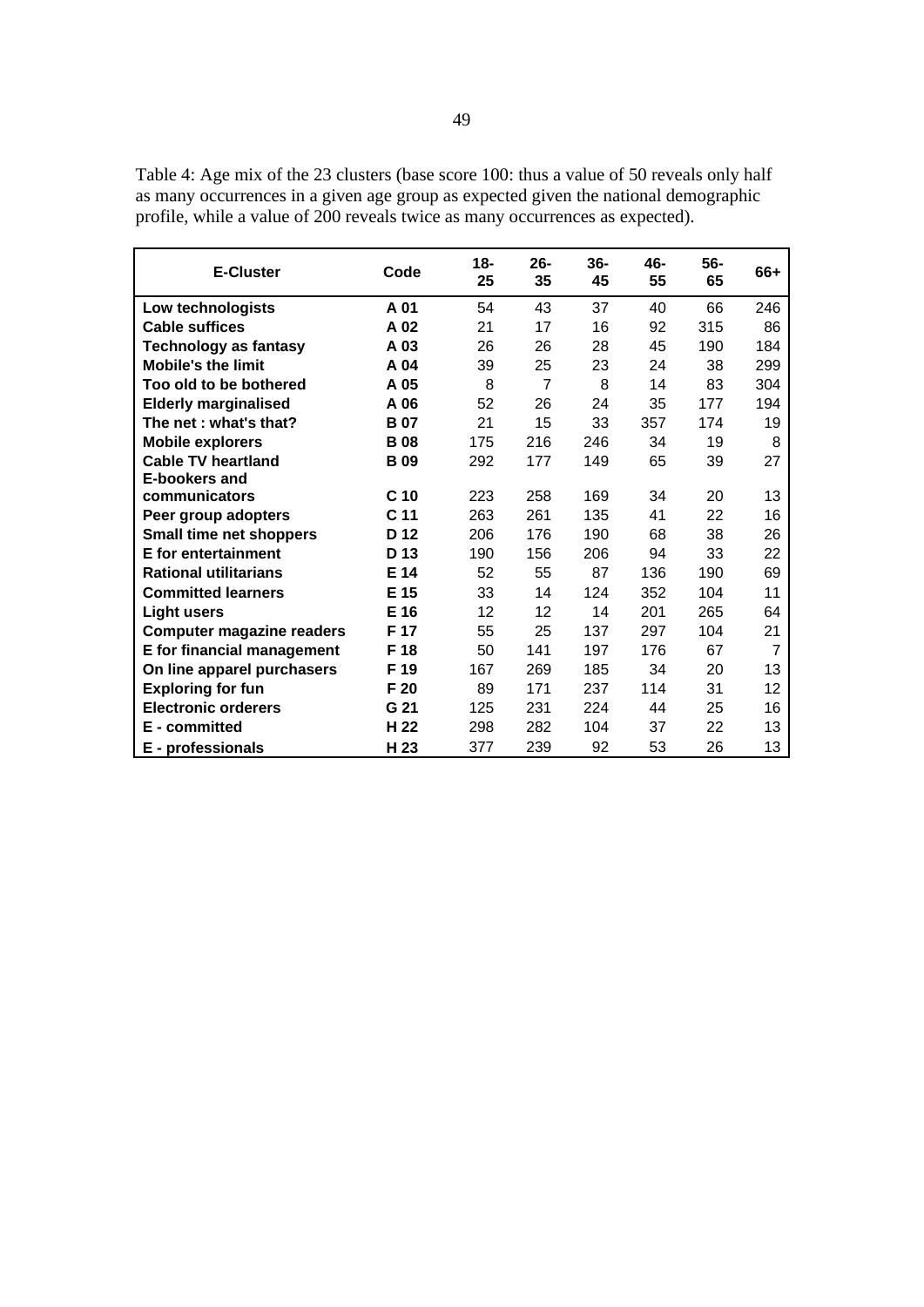| <b>Behaviour</b>                | Group 1 | Group 8 |
|---------------------------------|---------|---------|
| YOUR HOME - EMAIL AT WORK       | 30      | 519     |
| YOUR HOME - EMAIL AT HOME       | 54      | 200     |
| MONEY & INVESTMENT -            | 37      | 288     |
| <b>FREQUENTLY USE</b>           |         |         |
| <b>INTERNET/PC BANKING</b>      |         |         |
| YOUR HOME - 2-5 HOURS           | 54      | 163     |
| SPENT PER WEEK ON INTERNET      |         |         |
| <b>HOME SHOPPING - BOUGHT</b>   | 41      | 283     |
| <b>GOODS/SERVICES 2-3 TIMES</b> |         |         |
| <b>USING INTERNET</b>           |         |         |

Table 5: Some illustrative characteristics of Groups 1 and 8 of the classification (index values calculated as in Table 4).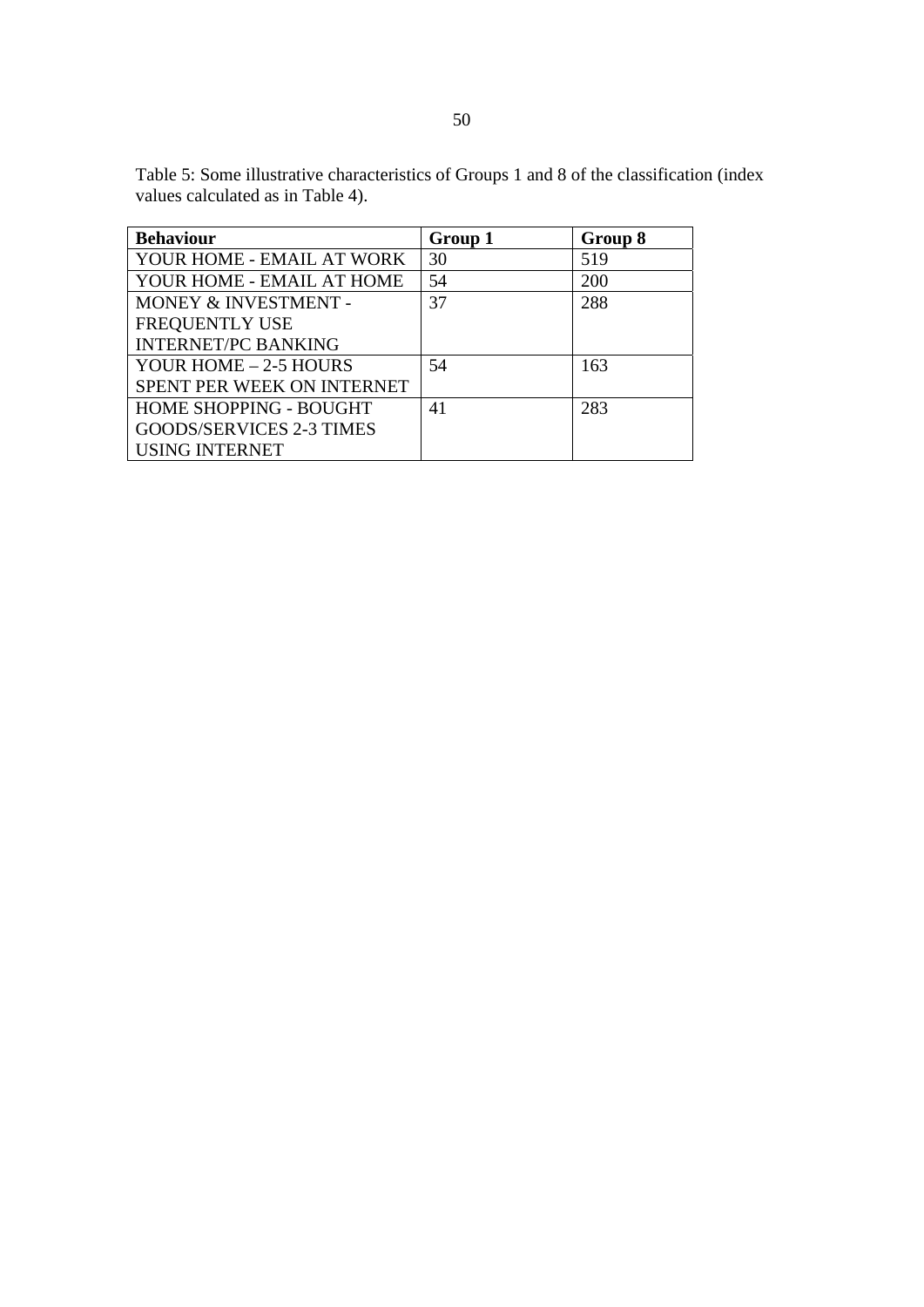

Figure 1: Cumulative population falling into pixel categories, ordered from the largest to the smallest. The plot is truncated at the pixel ranked 3,700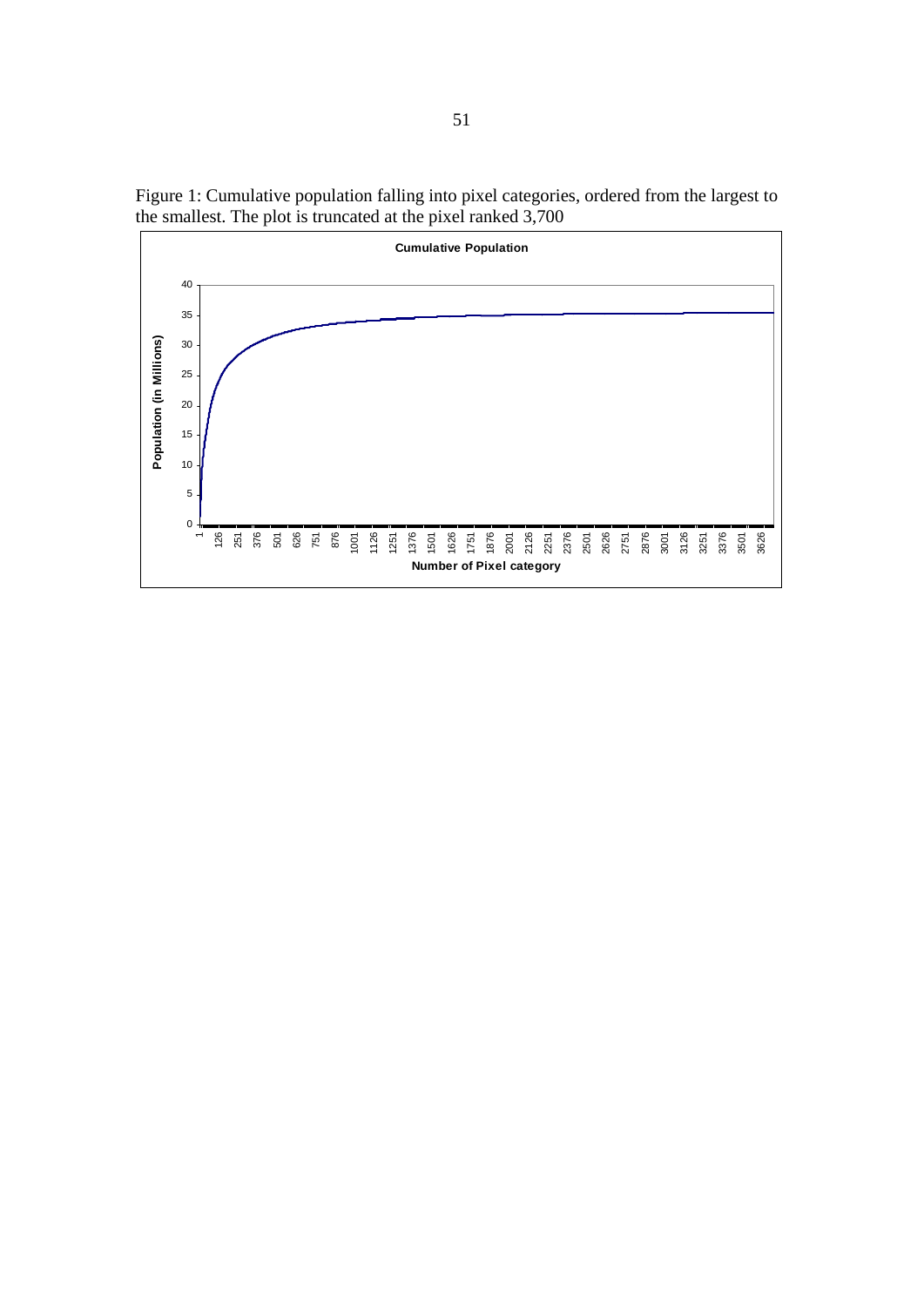

Figure 2: Tree profile of the E-Society classification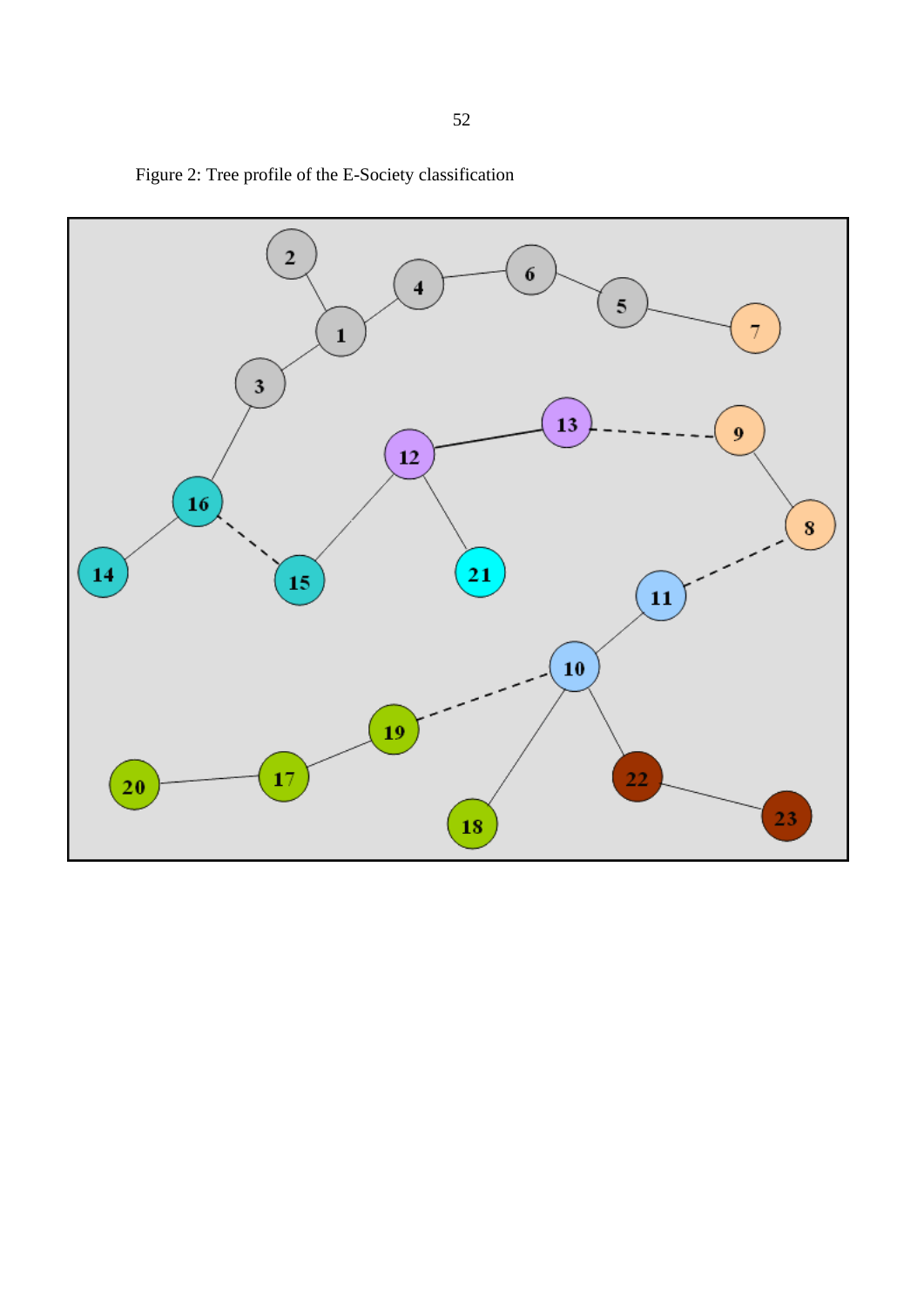

Figure 3: The Great Britain geography of two groups in the classification: (A) the Eunengaged and (B) E-experts.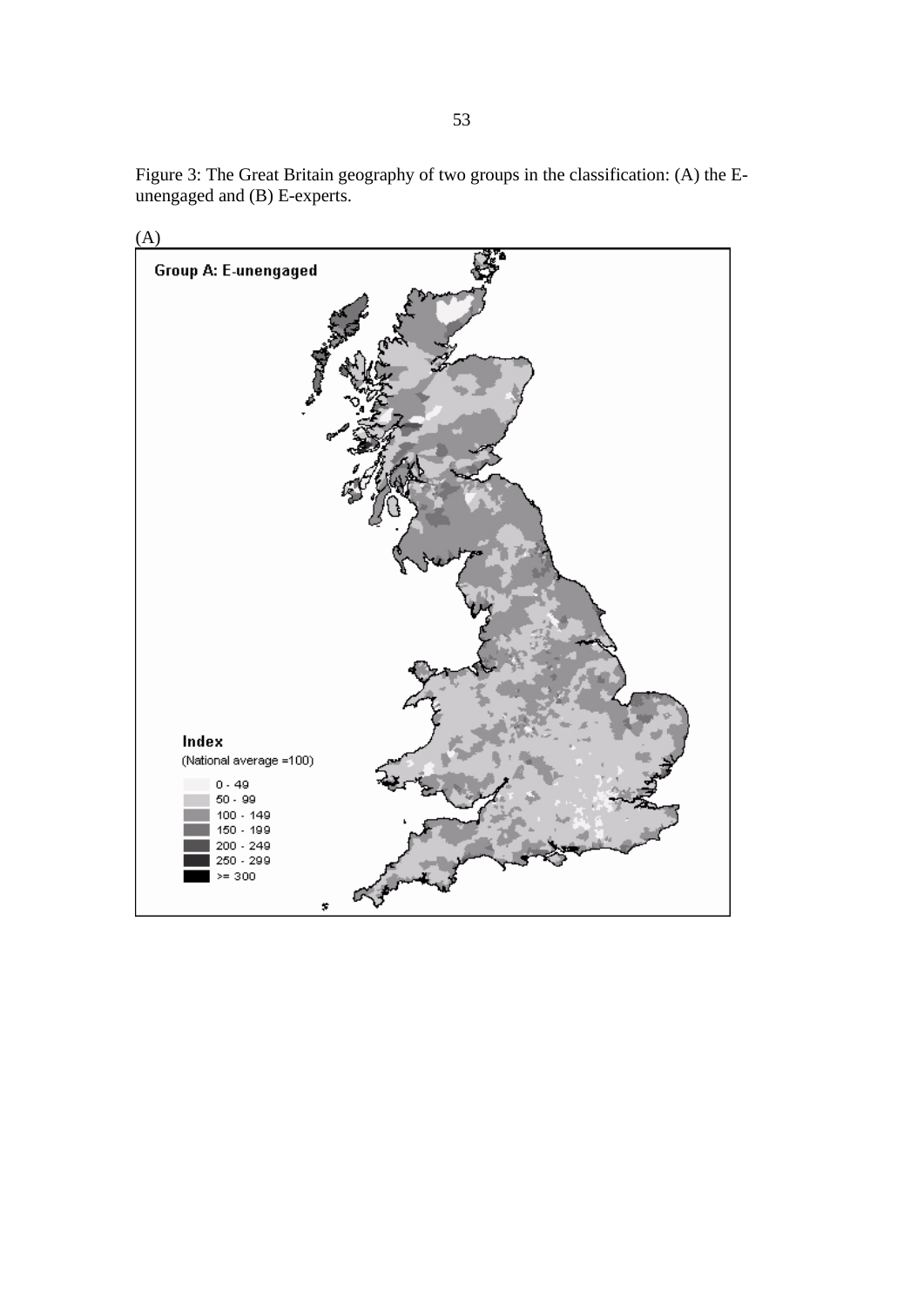